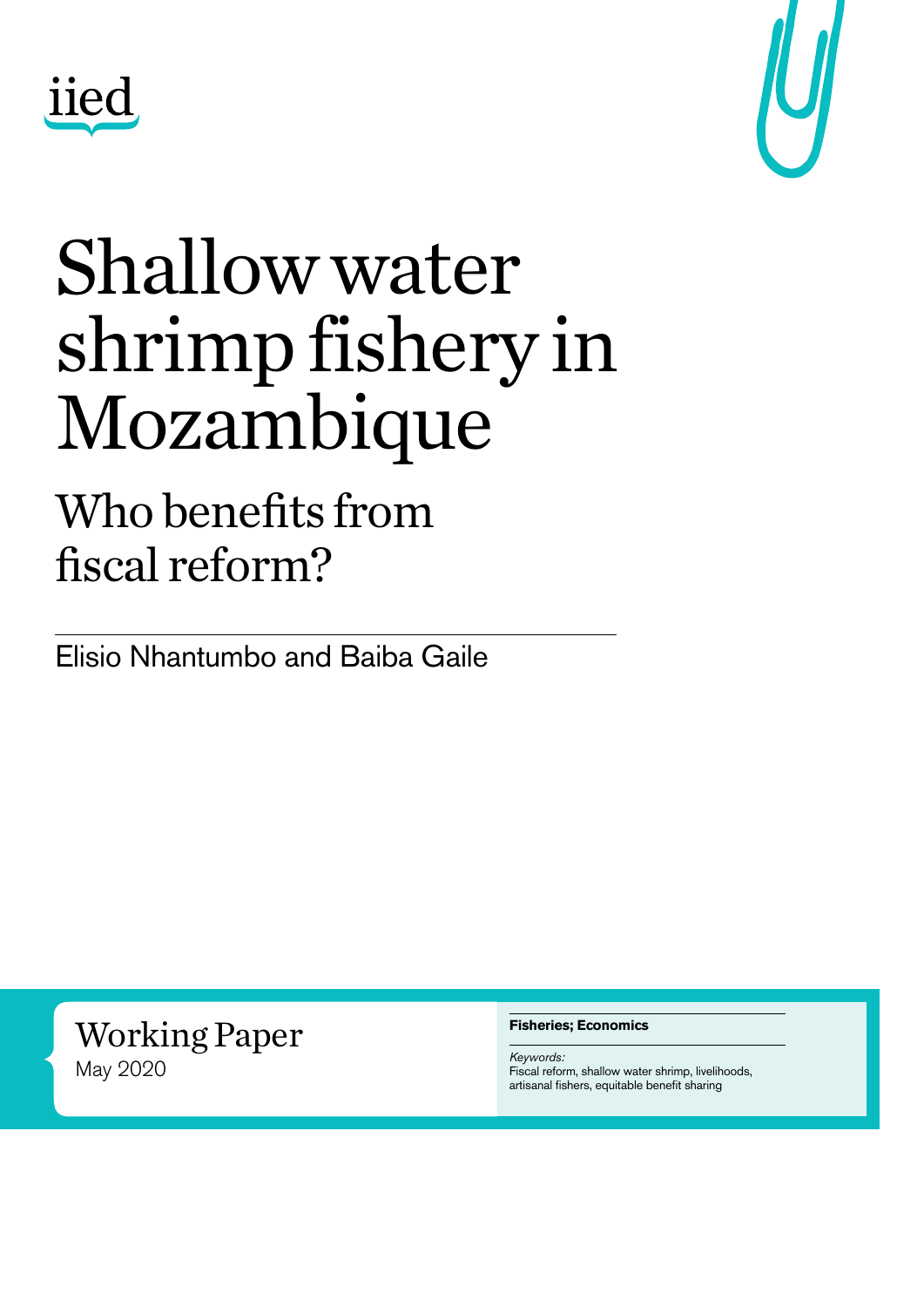#### About the authors

Lead author Elisio Nhantumbo works for the Ministry of Economy and Finance, Mozambique. Elisio has an MSc in development studies from the School of Oriental and African Studies (SOAS), University of London.

Baiba Gaile is an independent consultant with a master's degree in environmental management from the University of Amsterdam. Baiba contributed to the analysis, policy recommendations and final review of this working paper.

Corresponding author: [elisionhantumbo77@gmail.com](mailto:elisionhantumbo77%40gmail.com?subject=)

#### Produced by IIED's Shaping Sustainable Markets Group

The Shaping Sustainable Markets group works to make sure that local and global markets are fair and can help poor people and nature to thrive. Our research focuses on the mechanisms, structures and policies that lead to sustainable and inclusive economies. Our strength is in finding locally appropriate solutions to complex global and national problems.

#### Acknowledgments

The authors of this study, undertaken on behalf of IIED, would like to express their gratitude to all of the institutions and individuals who provided the information and data on which the analysis, conclusions and recommendations rest.

Our appreciation is also extended to IIED for stepping forward with this initiative, which we hope will help to inform development policies in Mozambique, particularly those of the fishery sector. The contribution of this study should help to improve policy design that aims to improve the livelihoods of fishing communities, and as a result fight poverty in Mozambique.

Published by IIED, May 2020

Elisio Nhantumbo and Baiba Gaile (2020) Shallow water shrimp fishery in Mozambique: who benefits from fiscal reform? IIED Working Paper, IIED, London.

<http://pubs.iied.org/16670IIED>

ISBN: 978-1-78431-794-2

Printed on recycled paper with vegetable-based inks.

International Institute for Environment and Development 80-86 Gray's Inn Road, London WC1X 8NH, UK Tel: +44 (0)20 3463 7399 Fax: +44 (0)20 3514 9055 [www.iied.org](http://www.iied.org)

 [@iied](https://twitter.com/iied) **El** [www.facebook.com/theIIED](http://www.facebook.com/theIIED)

Download more publications at<http://pubs.iied.org/>

IIED is a charity registered in England, Charity No.800066 and in Scotland, OSCR Reg No.SC039864 and a company limited by guarantee registered in England No.2188452.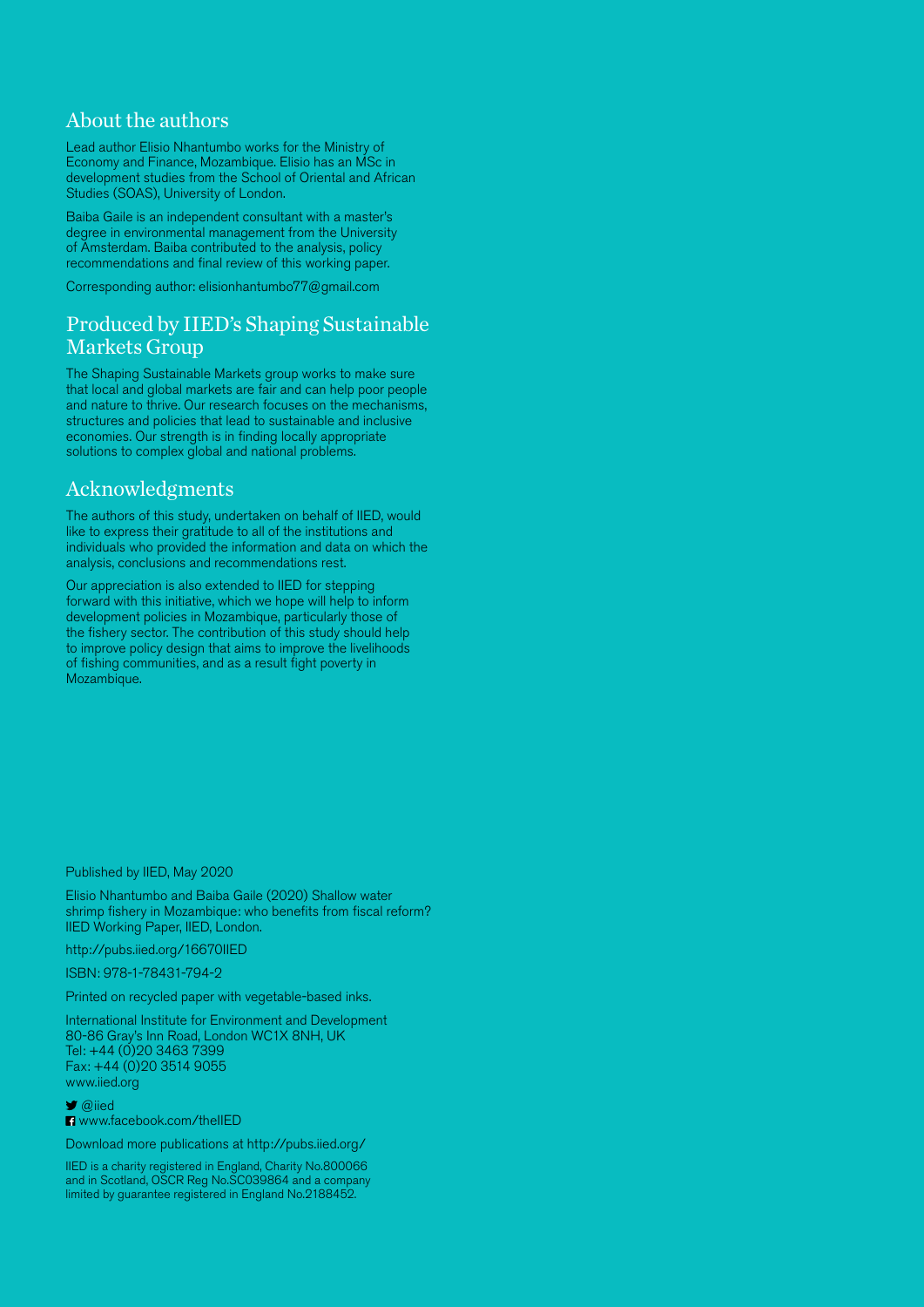In Mozambique, fisheries are important to the national economy and individual livelihoods. Shallow water shrimp fisheries (SWSF) provide an important source of income for many coastal communities. Yet the sustainability of SWSFs is under threat due to overfishing, the rapid and uncontrolled expansion of the artisanal fishing subsector, and the use of destructive fishing techniques, coupled with habitat destruction (in particular mangroves) and pollution. This also negatively impacts on the livelihoods of fishing communities and government revenues. Urgent measures are required to halt the depletion. This study analyses current fiscal policies for sustainable and fair fisheries in Mozambique, focusing on small-scale fisheries, particularly shallow water shrimp fisheries. In the SWSF, artisanal fishers are important both economically and socially. The working paper includes a series of policy recommendations linked to fiscal reforms to further support these efforts while promoting environmental goals. The recommendations are grouped into two main areas: equitable fiscal reforms, and expenditures and revenues for sustainable resource management.

#### **Contents**

| Abbreviations and acronyms                          |    |
|-----------------------------------------------------|----|
| Summary                                             | 6  |
| 1 Introduction                                      | 9  |
| 1.1 Purpose and scope of the study                  | 10 |
| 1.2 Methodology                                     | 10 |
| 1.3 Limitations                                     | 10 |
| 1.4 Structure of the report                         | 11 |
| 2 Characteristics of the shallow water shrimp       |    |
| fishery in Mozambique                               | 12 |
| 2.1 Catches and status of the SWSF                  | 13 |
| 2.2 Institutional framework in Mozambique fisheries | 14 |
| 2.3 Management of the fishery                       | 15 |
| 2.4 Characteristics of fisher communities           | 16 |
| 3 Fiscal instruments linked to fisheries            |    |
| management in Mozambique                            | 17 |
| 4 Development, poverty reduction and fiscal         |    |
| instruments in Mozambican SWSF                      | 19 |
|                                                     |    |

| 5 The SWSF value chain and fiscal instruments    | 22 |
|--------------------------------------------------|----|
| 5.1 Inputs for SWSF                              | 23 |
| 5.2 Fishing stage of the SWSF value chain        | 23 |
| 5.3 Post-harvest stage of the SWSF value chain   | 24 |
| 5.4 Losses along the SWSF value chain            | 25 |
| 5.5 Access to finance                            | 25 |
| 5.6 General services in the SWSF                 | 25 |
| 5.7 Revenues from fishing licences and           |    |
| revenue sharing                                  | 26 |
| 6 Closing the gap: opportunities linked to       |    |
| fiscal reforms                                   | 28 |
|                                                  |    |
| <b>7 Policy recommendations</b>                  | 31 |
|                                                  |    |
| 7.1 Equitable fiscal reforms                     | 31 |
| 7.2 Expenditure and revenues for sustainable     |    |
| resource management                              | 32 |
|                                                  |    |
| <b>References</b>                                | 34 |
| <b>Appendices</b>                                |    |
| Appendix 1. Shrimp captures by type of fisheries | 36 |
| Appendix 2. Current projects supporting fishers  | 37 |
| Appendix 3. Calculations and estimates used      |    |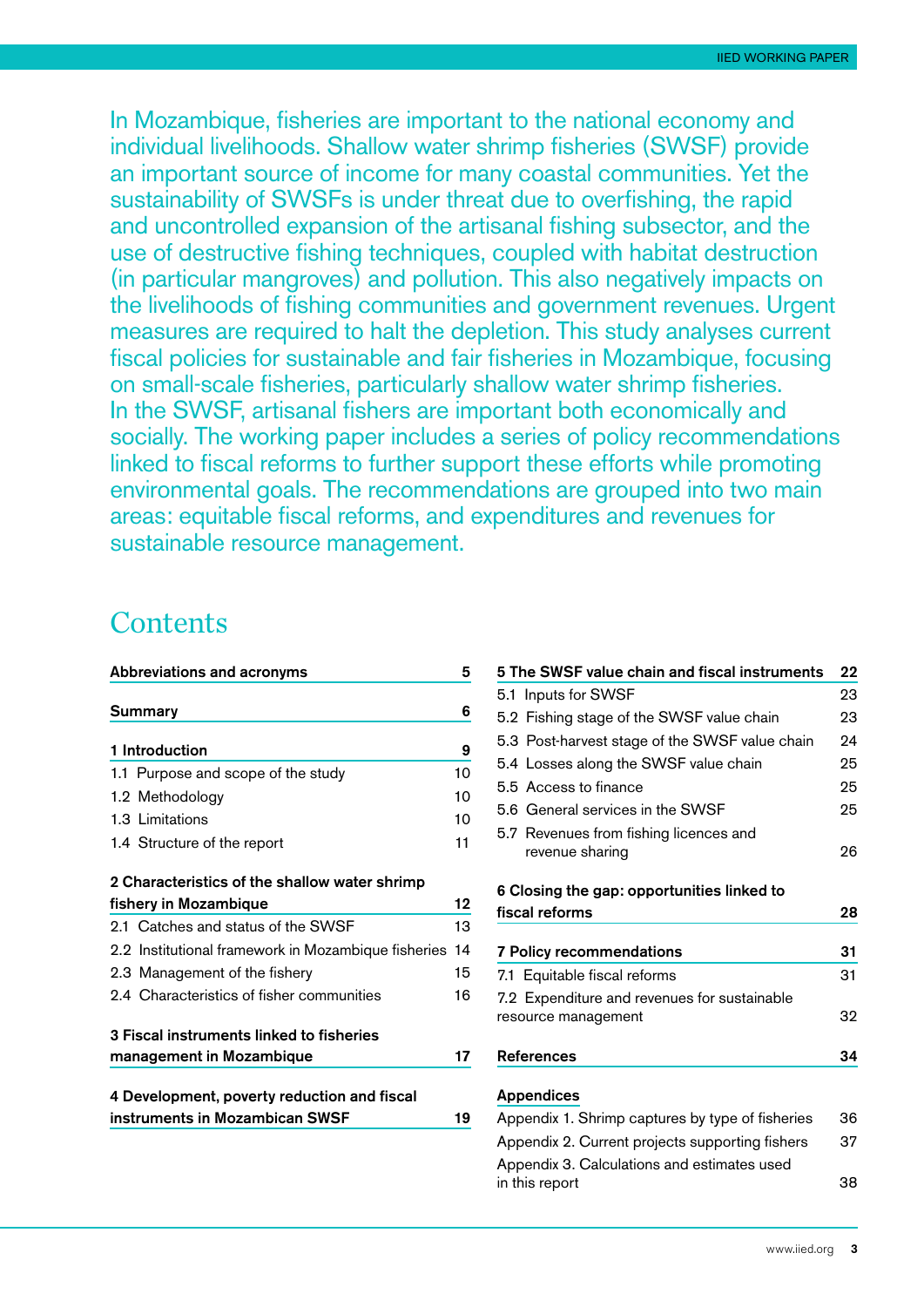## List of boxes, figures and tables

| Box 1. Characteristics of different types of fishers                                                            | 13  |
|-----------------------------------------------------------------------------------------------------------------|-----|
| Box 2. What is the problem with fisheries subsidies?                                                            | 20  |
| Box 3. Do industrial fishers contribute more to local development and poverty reduction than artisanal fishers? | 29  |
| Figure 1. Shrimp production by operator type (tonnes), 2007-2017                                                | 13. |
| Figure 2. Artisanal fishing value chain                                                                         | 22  |
| Figure 3. Sharing of revenues from licensing and fishing rights                                                 | 27  |
| Table 1. Main fiscal instruments used to manage the fisheries sector in Mozambique                              | 18  |
| Table 2. Subsidies for general services required for optimum operation of the fisheries sector (2018)           | 26  |
| Table 3. Estimated revenues at local level (district and fishing communities) and for fisheries management      | 27  |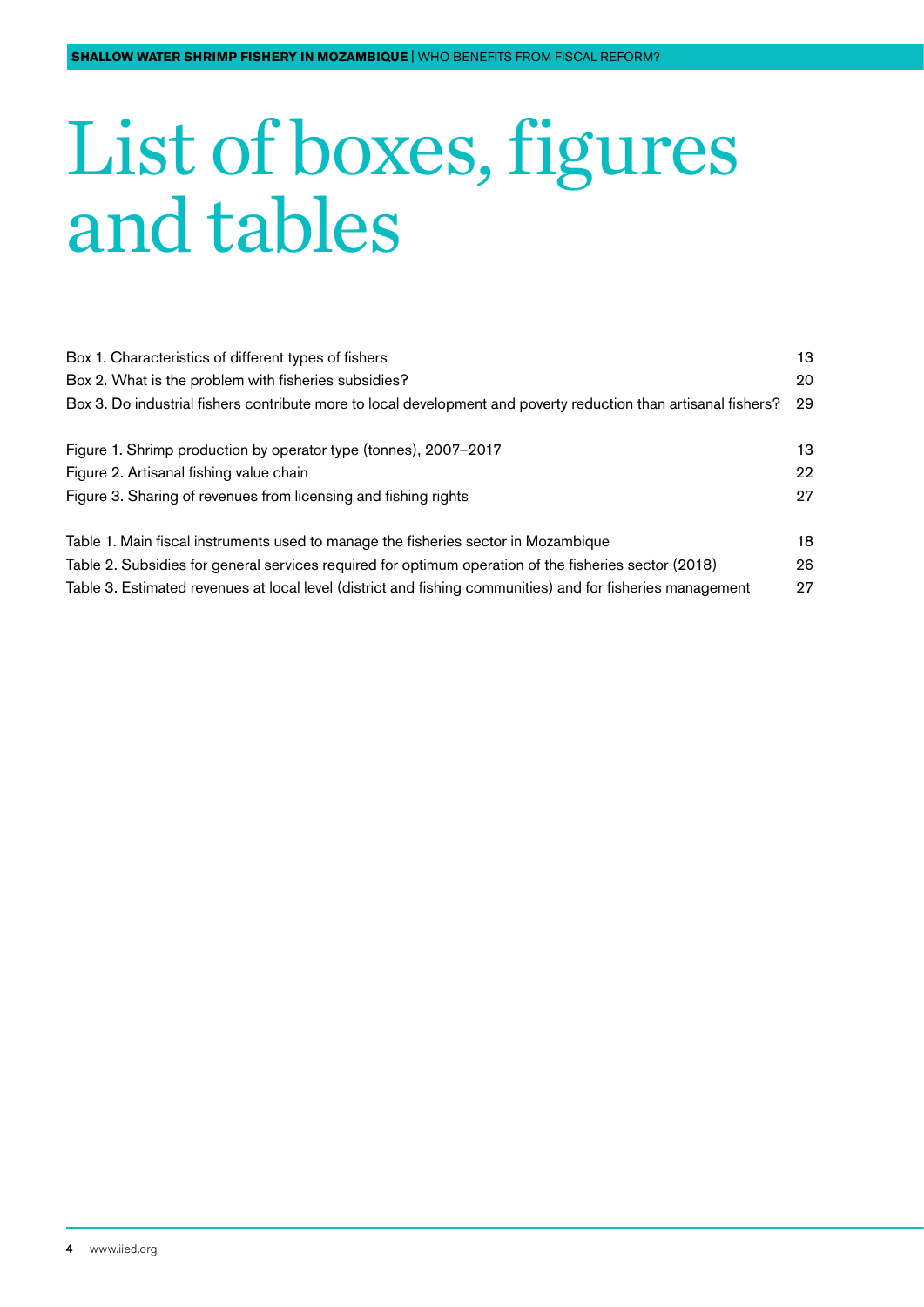## <span id="page-4-0"></span>Abbreviations and acronyms

| Community fishing councils                                   |
|--------------------------------------------------------------|
| Hectare                                                      |
| National Institute for Fisheries and Aquaculture Development |
| National Institute of Fisheries Research                     |
| Ministry of Economy and Finance                              |
| Ministry of Sea, Inland Waters and Fisheries                 |
| Ministry of Mineral Resources and Energy                     |
| Ministry of Land and Environment                             |
| Mozambique metical (unit of currency)                        |
| Rotating savings and credit                                  |
| Blue Economy Development Fund                                |
| Sustainable Development Goals                                |
| Shallow water shrimp fishery                                 |
| Total allowed effort (formerly total allowed catch)          |
| <b>World Trade Organization</b>                              |
|                                                              |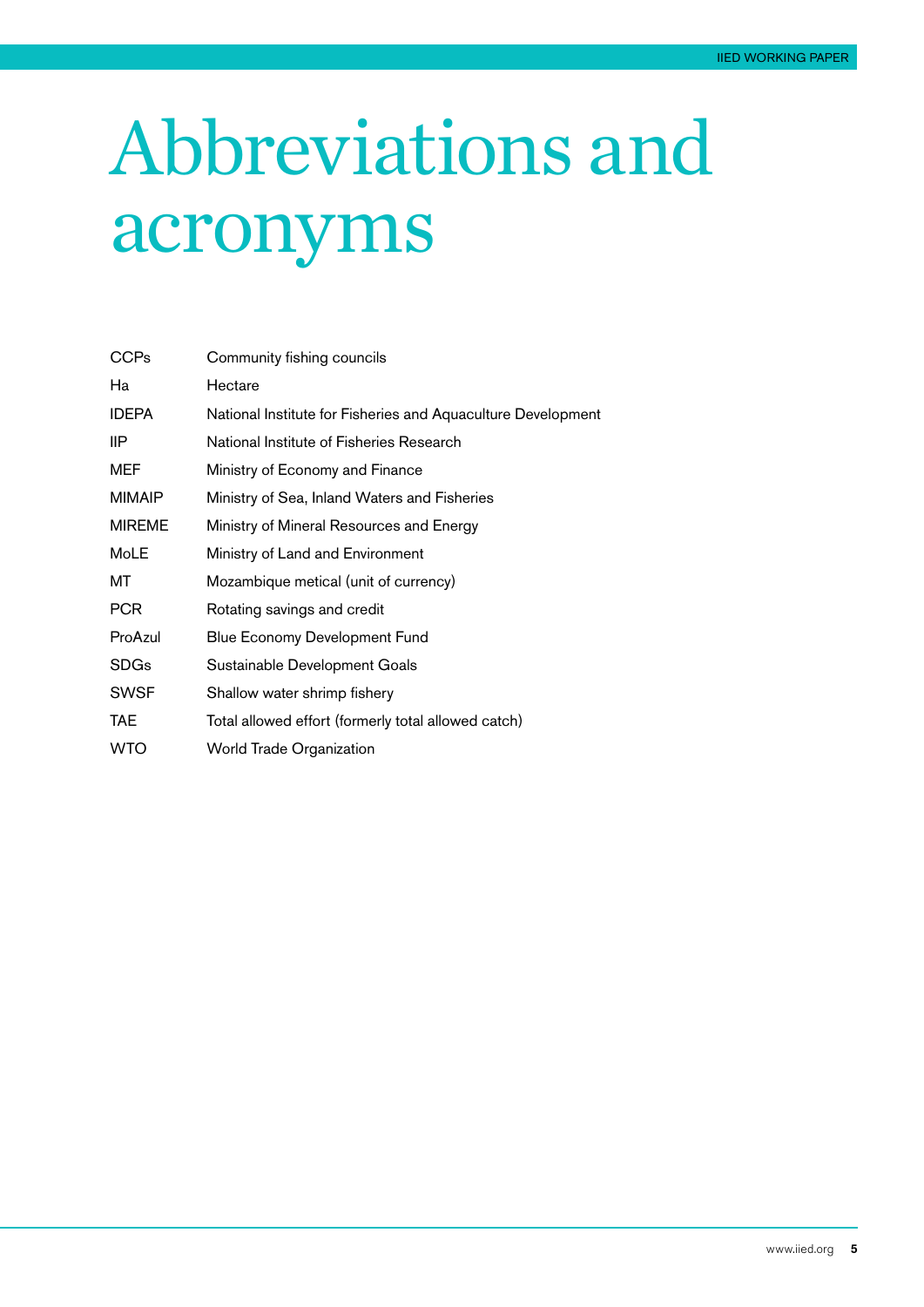## <span id="page-5-0"></span>Summary

In Mozambique, fisheries are important to the national economy and individual livelihoods. About two thirds of Mozambique's population lives in coastal areas, a fifth of whom rely on fisheries for income generation and food security. In 2012, Mozambique's artisanal fishery subsector generated about 355,000 jobs.

Shallow water shrimp fisheries (SWSF) provide an important source of income for significant parts of the coastal population, accounting for 3–5% of the total fisheries harvest. However, the sustainability of SWSFs is under threat. This is due to overfishing, the rapid and uncontrolled expansion of the artisanal fishing subsector, and the use of destructive fishing techniques, coupled with habitat destruction (in particular mangroves) and pollution. This also negatively impacts on the livelihoods of fishing communities and government revenues. Urgent measures are required to halt the depletion.

#### Why fiscal reform is needed in the fisheries sector

This study is a diagnostic analysis of fiscal policies for sustainable and fair fisheries in Mozambique, focusing on small-scale fisheries, particularly shallow water shrimp fisheries. It also has a specific focus on the social impacts of fiscal policies, particularly on artisanal fishers. The purpose of this study is to provide an understanding of:

- The current winners and losers of SWSF fiscal policy
- How policy could be reformed for a more inclusive and sustainable fishery, and
- What the distributional impacts of this reform would be.

Fiscal reforms can help stimulate better fishing practises to protect fish resources. The government must also adopt policies that limit harvests to more sustainable levels, include habitat protection and restoration, and improve law enforcement in fisher communities. This should increase revenues both for general government programmes as well as for local development initiatives. However, fiscal reforms must be implemented carefully to avoid negative impacts, including impacts on more marginalised groups such as women, youth and poorer fishers.

Fiscal instruments have unequal impacts across different types of fishers – industrial, semi-industrial and artisanal fishers – and other stakeholders along the value chain. Therefore, we have used a value chain analysis as the basis for this study, using a literature review of secondary sources complemented by interviews with key informants and focus group discussions.

#### Main findings and policy recommendations

The analysis in this working paper confirms that in the SWSF, artisanal fishers are important not only economically but also socially. Employment (including for women) throughout the value chain in this fishing subsector is significantly higher than in the industrial subsector. Therefore, support to the artisanal subsector is expected to deliver higher social benefits than to the industrial subsector, at least in the short term.

The following policy recommendations are linked to fiscal reforms to further support these efforts while furthering environmental goals. The recommendations are grouped into two main areas: equitable fiscal reforms, and expenditures and revenues for sustainable resource management.

Many of these interventions go beyond the fishing sector itself and will require close coordination between different stakeholders, such as the Ministry of Sea, Inland Waters and Fisheries (MIMAIP), the Ministry of Land and Environment (MoLE), the Ministry of Mineral Resources and Energy (MIREME) and the Ministry of Economy and Finance (MEF) as well as stakeholders such as the Blue Economy Development Fund (ProAzul), the National Institute of Fisheries Research (IIP), and community fishing councils (CCPs).

#### Equitable fiscal reforms

#### Reform the discount on fuel tax

This option is likely to have the highest economic, social and environmental impact. The current 50% reduction in fuel tax disproportionally benefits industrial and semi-industrial fishers, not artisanal fishers (as few have boats with engines). It also has negative environmental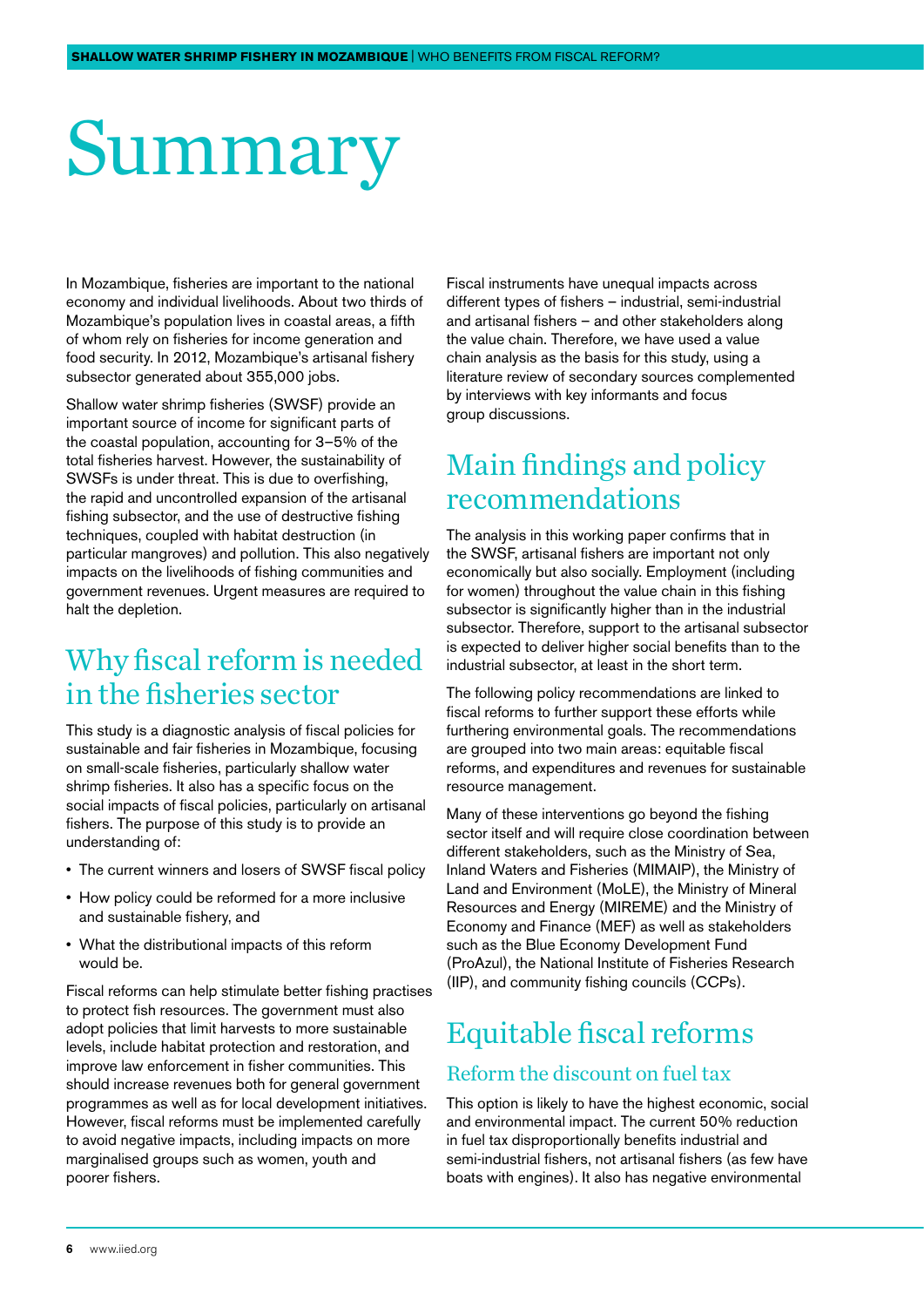impacts and reduces state revenues (estimated at US\$1.1 million in 2018). An in-depth assessment is needed of the impacts of this subsidy, including whether and how best to reduce or even remove it. It could also assess how to ensure the profitability of industrial fishing in absence of the fuel tax exemption.

#### Reform subsidies for procuring boats and engines

Subsidies for the procurement of boats and engines for Mozambican artisanal fishers aim to build capacities of the fishers by ensuring that prices are more affordable. However, current tax exemptions have resulted in an increase in fishing effort, putting further pressure on depleted SWSF stocks. Currently, any increase of employment in the fishing stage of the SWSF value chain or increase in fishing effort should not be encouraged.

Although we do not suggest removing this subsidy, a critical assessment is needed of the wider impacts on artisanal fishers in relation to any increased fishing capacity. For example, reforming these subsidies could have a positive effect – such as providing artisanal fishers with affordable fishing gear – if reforms are coupled with strict adherence to the use of legal fishing gear. This could lead to greater benefits for artisanal fishers as well as environmental benefits. For example, the National Institute of Fisheries Research in Mozambique (IIP) recommends two options. One is to increase the minimum-allowed mesh size to limit motorised artisanal fishers to catching fish only (not shrimp). The other is to impose requirements similar to those for semi-industrial shrimp fishing (duration of seasonal closures, fishing to a maximum distance from the coast and limiting the total allowed catch).

#### Modify tax exemptions for imported inputs

There are significant opportunities to increase employment in the pre-harvest and post-harvest stages of the SWSF. Currently, local employment to produce fishing inputs is limited. To boost the local supply of fishing inputs, the government could review the current tax exemptions on imported inputs in a way that favours supplies that could be produced locally. However, any measures should not result in the reduced accessibility of legal fishing gear and the increased use of illegal fishing gear. In addition, development initiatives could be funded to strengthen the participation of women and youth in pre-harvest and post-harvest stages of the SWSF value chain, for example supplying ice and packaging produce.

#### Encourage increases in payments for artisanal fishing licences

Many artisanal fishers do not possess proper fishing licences, so there is significant potential to increase government revenues through better collection of licence payments (estimated at around US\$48,000) without increasing licence fees. Evidence shows that government campaigns encouraging artisanal fishers to apply for a fishing licence done in cooperation with district authorities and community fishing councils (CCPs) have a higher success rate. In addition, the government should consider options to simplify the requirements for artisanal fishers to acquire licences (such as being able to pay by instalments). Increased revenues could then be used to fund improved law enforcement and community development.

#### Expenditure and revenues for sustainable resource management

#### Improve current incentives to reduce shrimp losses along the value chain

Artisanal fishers, including those working in shrimp fisheries, face significant losses of their shrimp catches during the harvesting and post-harvesting stages equivalent to US\$3–4 million. Projects such as ProAzul aim to help fishers and merchants purchase inputs to prevent such losses (such as cooling equipment), which would be particularly important for disadvantaged women merchants or poorer fishers. Such financing schemes should be continued as they are clearly beneficial in terms of environmental and social impacts.

#### Channel investment into programmes halting mangrove ecosystem destruction

One of the threats to SWSF stocks is habitat destruction, in particular mangroves, which are an important breeding ground. On average, the value of mangroves for income generation through fisheries could be US\$855/ha, while mangrove destruction leads to an income loss of between US\$1.1 million and US\$1.6 million per year. Causes of mangrove destruction are linked to demands for land, timber and fuel. Poorer members of fishing communities are also likely to be more dependent on mangroves for their livelihoods.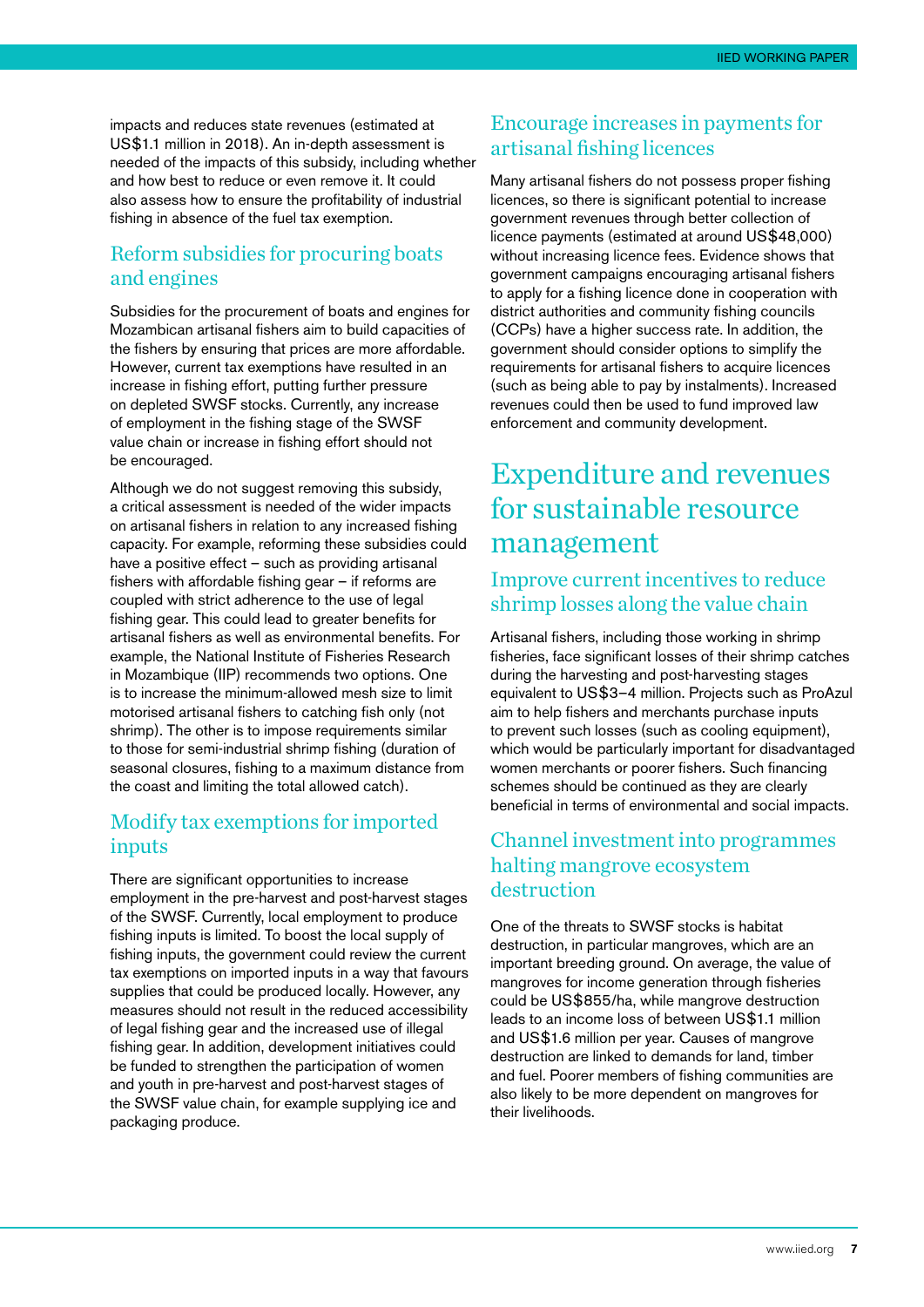Therefore, the government should increase investment in programmes which address the underlying causes of mangrove destruction and promote mangrove reforestation, such promoting low-cost building materials, and alternative energy and cooking fuels, with a particular focus on poorer and vulnerable community members. This type of intervention could improve shrimp stocks in the long term, with additional economic and social benefits.

#### Promote higher local commitment to sustainable fisheries management

The experience of introducing fisheries co-management schemes has highlighted the importance of local engagement and ownership by community fishing councils (CCPs). The government could stimulate this by defining clear rules for the use of funds earmarked for community development, law enforcement and

managing fisheries and implementing these rules accordingly. It is also important to define clear mandates, roles and responsibilities for CCPs in general, and to encourage community-developed management plans such as supporting local job creation (training and initial investments) along the pre-harvest and post-harvest stages of the SWSF value chain. Revenues for these activities should be channelled to the local level. Rules, roles and responsibilities should be clarified in Ministerial Decree 60/2018.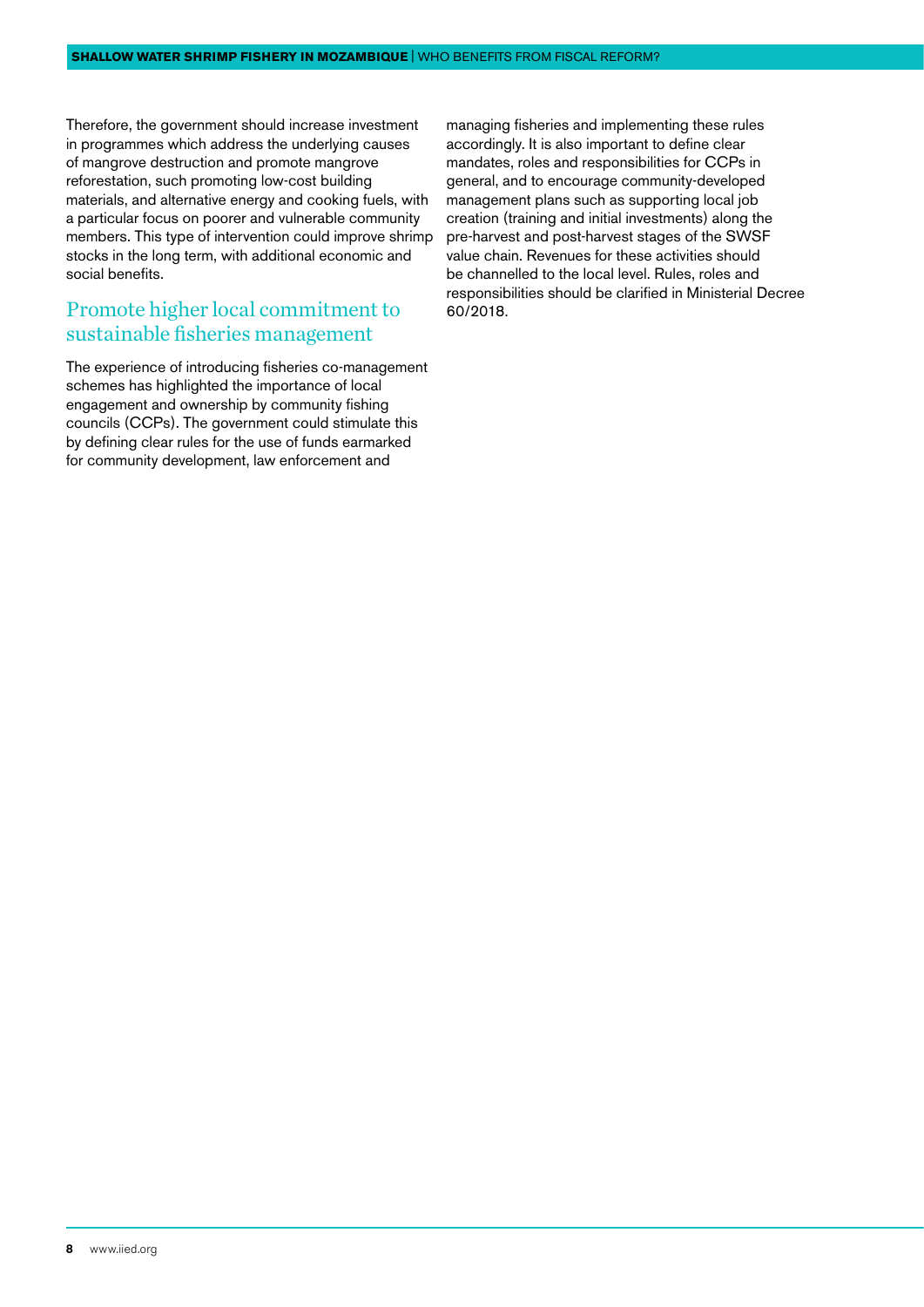## <span id="page-8-0"></span>1 Introduction

Mozambique is endowed with innumerable natural resources, both on land and at sea. These two environments house various species of flora and fauna that if utilised sustainably could lead the country and its people towards inclusive growth and sustainable development. However, achieving this goal implies the adoption of an inclusive development approach, where people take ownership of the natural resources through an understanding of the value it represents for national and household economies, while at the same time being aware of its exhaustibility.

Fisheries play an important role in terms of both national economy and individual livelihoods, in particular for those living along the 2,700km of the country's coast (66% of the total population), of whom 20% rely on fisheries for income generation and food security. A significant part (27%) of animal protein intake comes from fish and other marine resources (World Bank 2018). Fisheries are also an important source of revenue and employment. In 2012, Mozambique's artisanal fishery subsector generated about 355,000 jobs (MIMAIP 2013). In 2018, it contributed about 1.2% to gross domestic product (INE 2018) and generated close to 372 million Mozambique metical in revenues through fisheries licensing (MIMAIP 2020), equivalent to more than US\$6 million.

Shrimp capture constitutes 3–5% of the total fisheries harvest (MIMAIP 2017) and is a relatively important export commodity. In the 1980s and 1990s, shrimp was a leading export product. During the last decade, shrimp has lost its importance in the country's economy to products such as aluminium, electricity, gas and sugar (INE 2018). In 2018, shrimp accounted for 0.88% of total exports, amounting to US\$37 million and was the ninth main export product that year. Apart from the ongoing diversification of the economy, this could also be related to the fact that Mozambique's shallow water shrimp fishery (SWSF) is under pressure and overfished.

Overfishing, the use of harmful fishing gears such as mosquito nets, dredging, the rapid and uncontrolled expansion of the artisanal fishing subsector, and the use of destructive fishing techniques, coupled with habitat destruction (in particular mangroves) and pollution are challenges and threats to the sustainability of shallow water shrimp and to the livelihoods of fishing communities, not to mention the impact on government revenues.

Fiscal reforms can help the government to address these challenges facing the fishery sector and shallow water shrimp fisheries. Through fiscal reforms, the government can stimulate better fishing practices that help protect fish resources. Such reforms can help to implement policies that limit harvests to more sustainable levels and include habitat protection and restoration and improve law enforcement in fisher communities. The reforms can be designed in a way that they increase revenues for both general government programmes as well as for local development initiatives. However, fiscal reforms must be implemented carefully to avoid negative impacts, including impacts on women and poorer and more marginalised groups.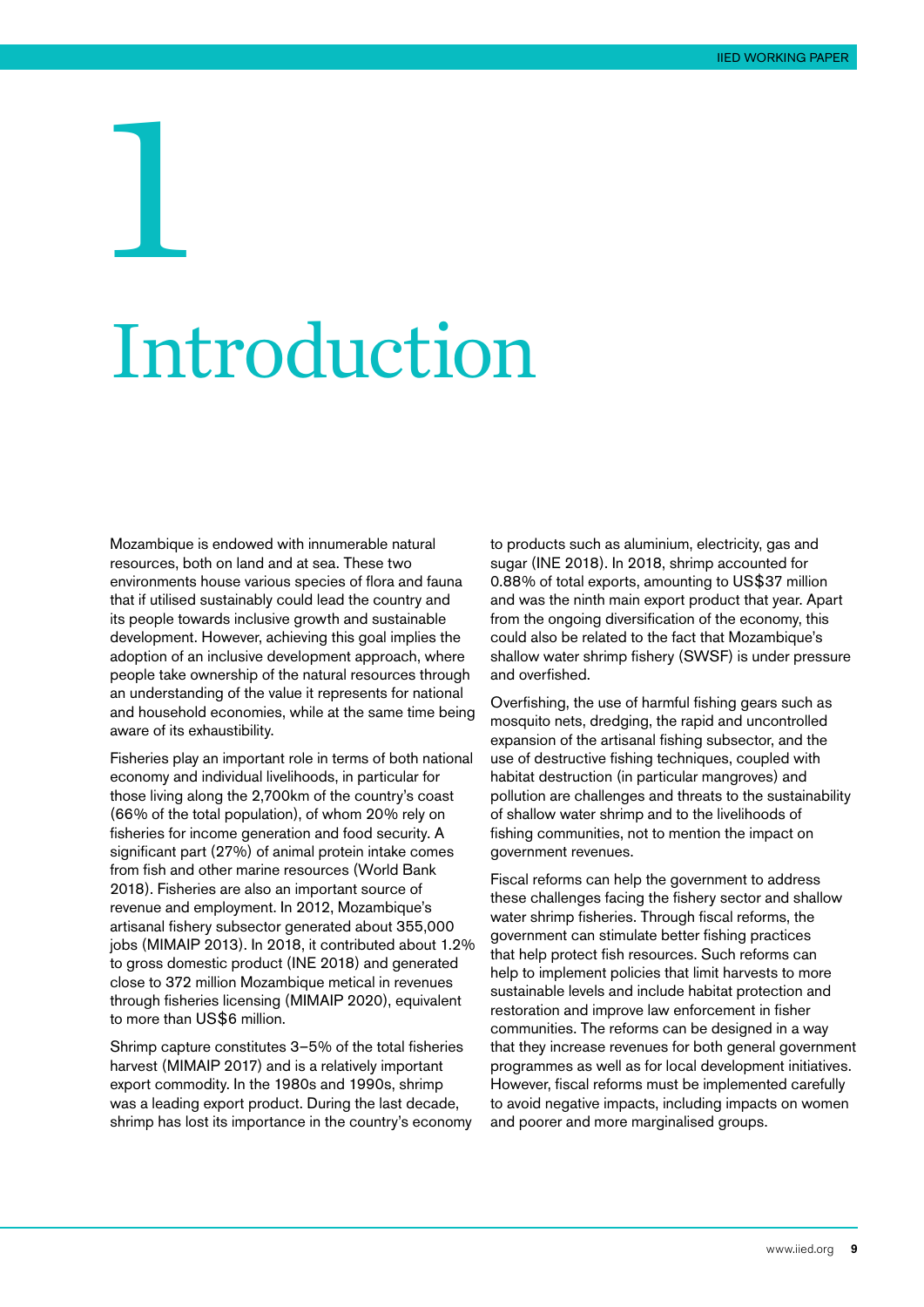#### <span id="page-9-0"></span>1.1 Purpose and scope of the study

This study is a diagnostic analysis of fiscal policies for sustainable and fair fisheries in Mozambique, focusing on small-scale fisheries, particularly the SWSF. The SWSF has been chosen as the focus of this study for three main reasons. First, shallow water shrimp is an important source of income for significant parts of the coastal population. Second, shallow water shrimp shows clear signs of being overexploited and urgent measures are required to halt the depletion. Third, shrimp is intimately linked with the 'way of life' and image of Mozambique both locally and internationally and is promoted as a tourism attraction.

The purpose of this study is to provide an understanding of:

- Who the current winners and losers are of SWSP fiscal policy
- How policy could be reformed for a more inclusive and sustainable fishery, and
- What the distributional impacts of this reform would be.

Fiscal instruments are known to have unequal impacts across different types of fishers and other stakeholders along the value chain. Therefore, in order to understand these impacts we have used a value chain analysis as the basis of our analysis.

#### 1.1.1 Delimitation of the SWSF

As for shallow water shrimp delimitation, Mozambican fisheries management and statistics classify shrimp in two categories: shrimp (*camarão* in Portuguese) captured in shallow waters, mainly by artisanal fishers, but also by industrial and semi-industrial; and *gamba*, which is a deep water shrimp captured by semiindustrial and industrial fishers and enterprises, and primarily export oriented. This study focuses only on shallow-water shrimp (*camarão*) and not deep-water shrimp (*gamba*).

The study also has a specific focus on the social impacts of fiscal policies. Because of this focus and because of the nature of the artisanal fishing subsector, the study will focus more on this subsector, although as and when necessary we also reflect on semi-industrial and industrial fishers (see Section 2 and Box 1 for descriptions of the main characteristics of the different types of fishers).

#### 1.2 Methodology

We carried out a desk-based literature review of secondary sources, including government statistics, research and assessment reports, as well as academic papers, including studies carried out by individuals and organisations working in fisheries or in environment and natural resources protection.

This information was complemented by structured and unstructured interviews with key informants and focus group discussions. The interviews relied on a guiding questionnaire, with open questions that were directed to government officials from the Ministry of Sea, Inland Waters and Fisheries (MIMAIP); Customs and the National Revenue Authority; the Ministry of Economy and Finance (MEF); fisher associations (focus group discussions) and key informant interviews with individuals in the provinces of Maputo, Sofala and Zambezia.

The questionnaire was prepared for a 30-minute interview. However, on some occasions, interviews lasted longer, according to the details needed or the willingness of the interviewees to further elaborate their answers. Focus groups discussions involved on average six people and a specific questionnaire was used. These lasted more than the initially allocated time of 30 minutes. The focus groups consisted of members of community fishing councils (CCPs).

#### 1.3 Limitations

One of the main constraints of this study is related to the limited availability of up-to-date data concerning different aspects of artisanal SWSFs, and to the unwillingness of some interviewees (mostly fishers) to provide detailed information. For example, interviewees and focus group discussion participants were more than willing to complain about the cost of fishing licences, but less comfortable discussing the details of selling their shrimp catches.

This study was also constrained by scarcity of data and information in Mozambique, since very few studies are available and those that are rarely focus specifically on artisanal shallow water shrimp fisheries. Instead, these studies examine the fisheries sector as a homogeneous whole. This limited vision of the sector is the main obstacle to decision and policy making with regard to small-scale fisheries, since the poor data can lead to inappropriate policies and management strategies. For example, it would be useful to have detailed information on the fishing efforts for each species for fisheries in general to allow adequate preservation measures to be taken according to each species.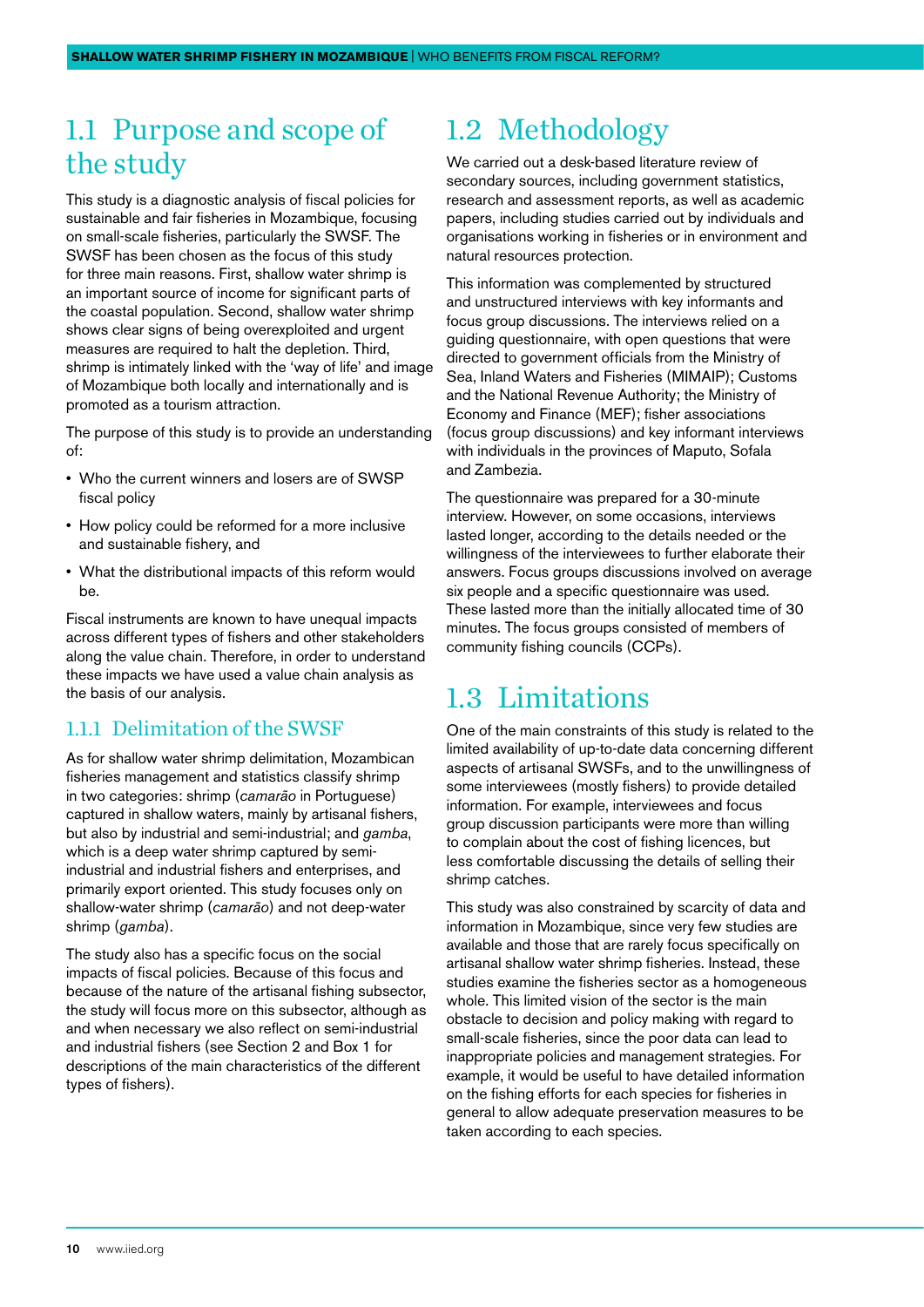#### <span id="page-10-0"></span>1.4 Structure of the report

We start our report by providing background information on key elements of this study: shallow water shrimp fisheries of Mozambique (Section 2) and the fiscal instruments used in shallow water fisheries in Mozambique (Section 3). After that, we discuss which aspects we have found to be most important when analysing the impacts of fiscal instruments on SWSF and why are they important in the Mozambican context (Section 4). We then analyse the impacts of fiscal instruments along the various stages of the SWSF value chain (Section 5). Based on our analysis, we identify the main fiscal, social and environmental opportunities linked to fiscal reforms in Mozambican SWSF (Section 6) and present our recommendations linked to fiscal policy (Section 7).

We have included several appendices, which provide additional details. Appendix 1 lists the people interviewed for this study. Appendices 2 and 3 provide additional background information for sections 2 and 3 (longer-term trends in shrimp captures by industrial and artisanal operators and a list of currently ongoing projects to support artisanal fishers). Finally, Appendix 4 provides explanations for a number of estimates presented in our analysis of the impacts along the SWSF value chain.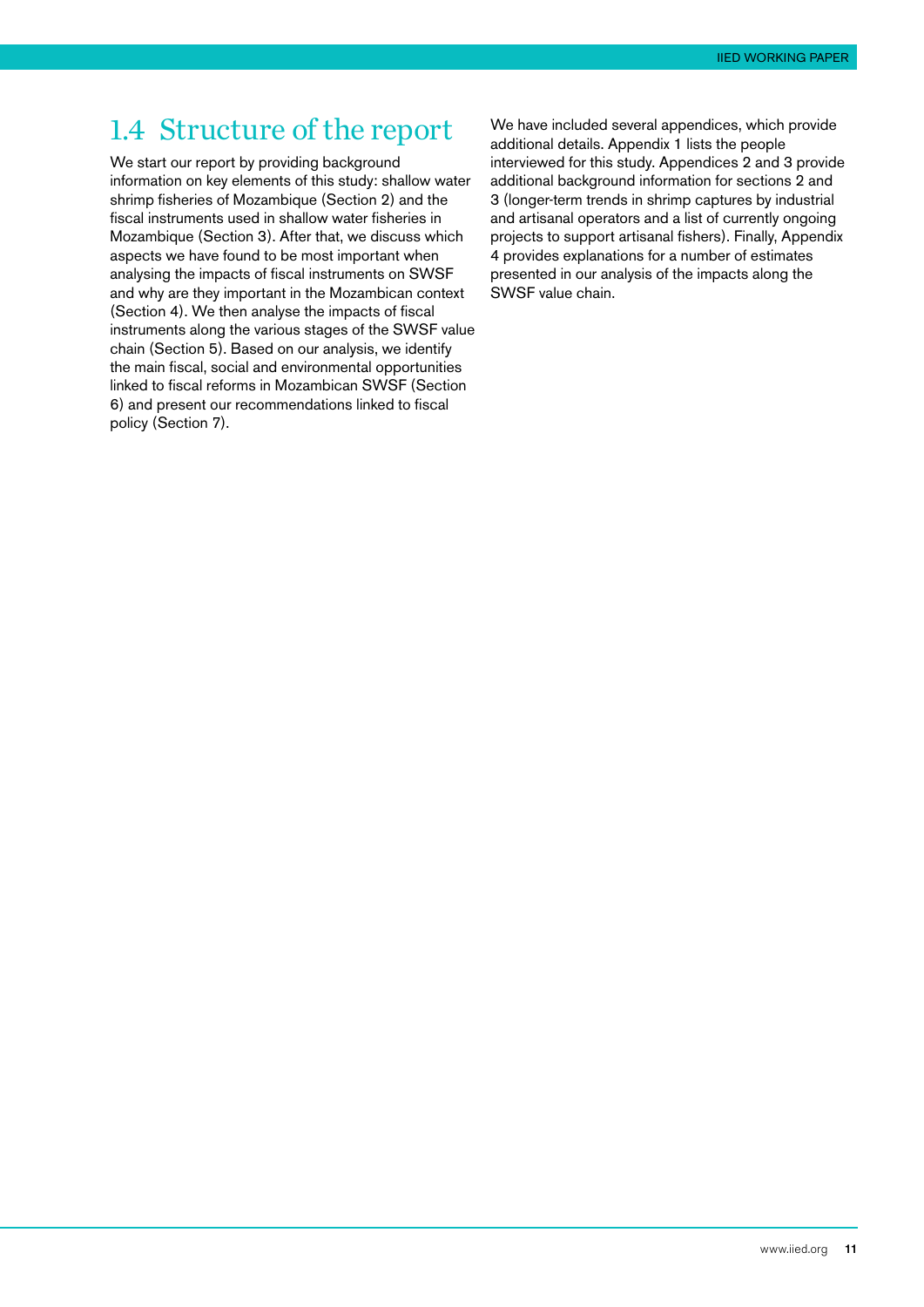# <span id="page-11-0"></span>2

## Characteristics of the shallow water shrimp fishery in Mozambique

In this section, we present a brief overview of the SWSF in Mozambique. We first explain the three main fishing operator types in Mozambique who fish for shrimp. In Section 2.1, we present key statistics of SWSF (such as the dynamics of catches) and the main reasons behind the recent trend in decreasing shrimp catches. After that, we explain the main institutions involved in the management of fisheries (Section 2.2) and the main fisheries management tools (Section 2.3). In Section 2.4 we describe the fisher communities, focusing on the main socioeconomic features. The characterisation of the SWSF and the description of the main fiscal tools in SWSF outlined in Section 3 provides background that will enable the reader to understand the analysis of the impacts of the fiscal tools on SWSF and on fishers (Section 5).

There are three main operator types of commercial fishing in Mozambique and all three fish for shallow water shrimp: artisanal, semi-industrial and industrial (Box 1). The main differences between the three main operator types are related to the means of fishing and how they are regulated. Shallow water shrimp is also fished by subsistence fishers, but due to limited availability of reliable data we have excluded this group of non-commercial fishers from our assessment.

According to IIP (2018), the three fishing subsectors compete for two main shrimp species, *Penaeus indicus* (white shrimp) and *Metapenaeus monoceros* (brown shrimp). The industrial fleet has a monopoly over two nocturnal species that occur in deep waters: *Penaeus japonicus-tiger* and *Penaeus latisulcatus-marfil*.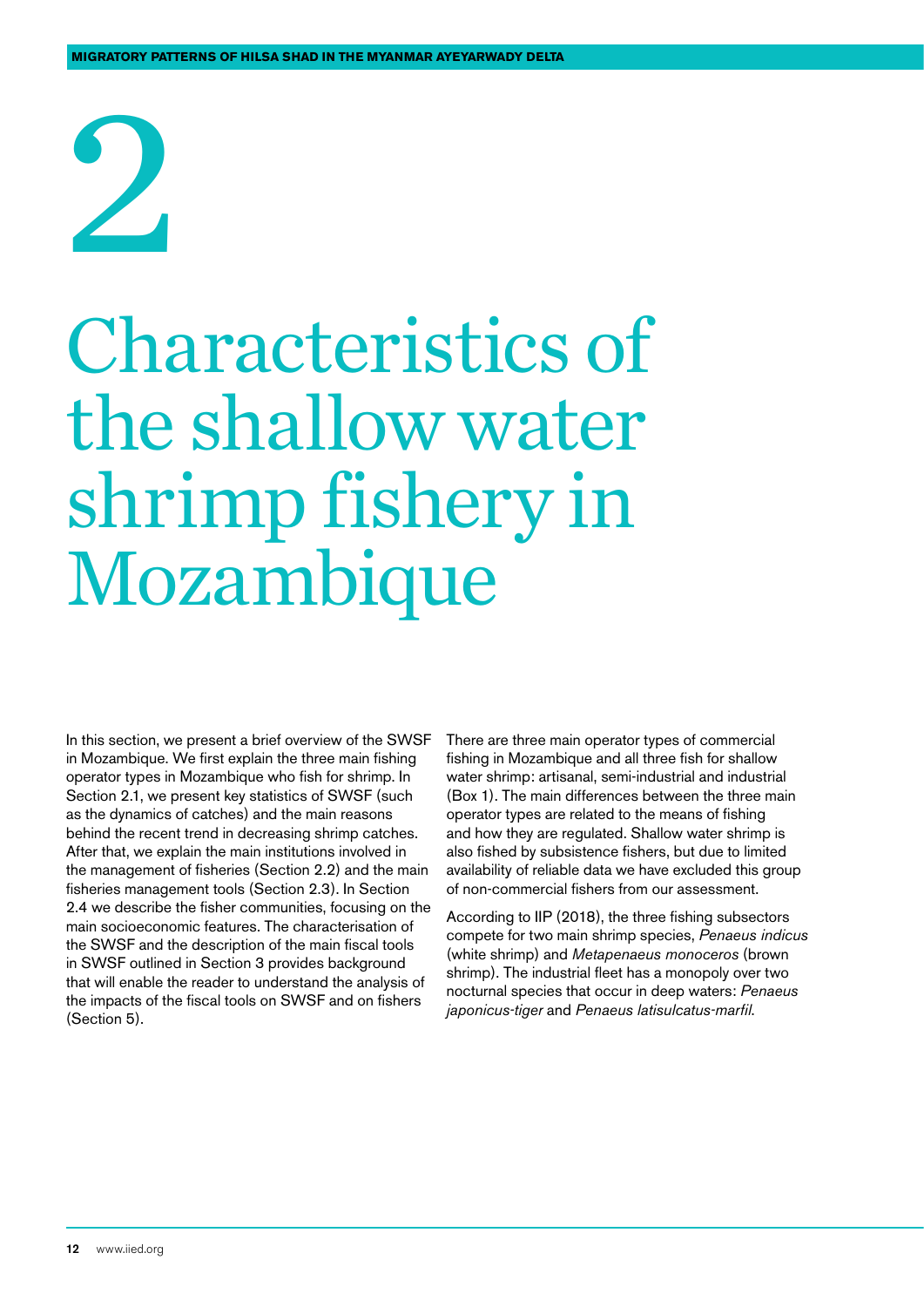#### <span id="page-12-0"></span>Box 1. Characteristics of different types of fishers

**Artisanal fishing:** Fishing is carried out using simple means, either with or without a vessel (motorised or non-motorised). The boat is less than 10 metres in length and the gear is operated manually. Only about 5% of artisanal fishers use motorised boats (IDEPA 2019). Simple systems are used to conserve fish aboard (sun protection and ice). Artisanal fishing is limited to 3 nautical miles from the coast and administrative licensing requirements are relatively simple. Fishers mainly use a type of net known as a beach seine. It is used to catch fish and shrimp is mostly harvested as a bycatch. The nets tend to have small meshes and some are made from stitchedtogether mosquito nets (illegal but still widely used). The catch is usually landed at beach sites and is mostly consumed locally.

**Semi-industrial fishing** is carried out using motorised fishing boats (350hp or 259Kw) using long-line or hand-line gear, bottom trawling and mechanical trawling, encircling, and other authorised fishing methods. Generally, fish are conserved on board using ice or other means. Most of the semiindustrial fishing harvest is sold locally (WWF 2017).

**Industrial fishing** is fishing beyond 3 nautical miles from the coast in the maritime waters of the country or on the high seas with motorised fishing boats (1500 hp or 1110 Kw) using technologically advanced mechanical fishing methods. Fish are processed on board and then conserved by freezing, ice or other means. The harvest is sold mainly to export markets.

Both industrial and semi-industrial fishing are able to target shrimp (with still some by-catch), constituting between 84% and 93% of the shrimp catches (IIP 2017), unlike artisanal fishers, who mainly catch shrimp as a bycatch.

#### 2.1 Catches and status of the SWSF

During the period 2008–2017, shrimp captures represented approximately 3–5% of the total fisheries harvest (MIMAIP 2017). Looking at historically longer periods, shrimp captures are declining. For example, along the Sofala Bank (one of the main SWSF areas in Mozambique), catches were around 9,000 tonnes per

year from 2000 onwards but by 2016 had declined to approximately 6,000 tonnes (total by all three operator types), while fishing effort had increased (IIP 2017).

Artisanal fishers harvest a significant share of SWSFs. Figure 1 presents the trend from 2007 to 2017 for shrimp catch by operator type. It shows that shrimp production was led by industrial fishing from 2007 to 2011. Since then, artisanal fishing has taken the lead (see also Appendix 2). Historically, shrimp has not been the main target of artisanal fishers, but rather



Figure 1. Shrimp production by operator type (tonnes), 2007–2017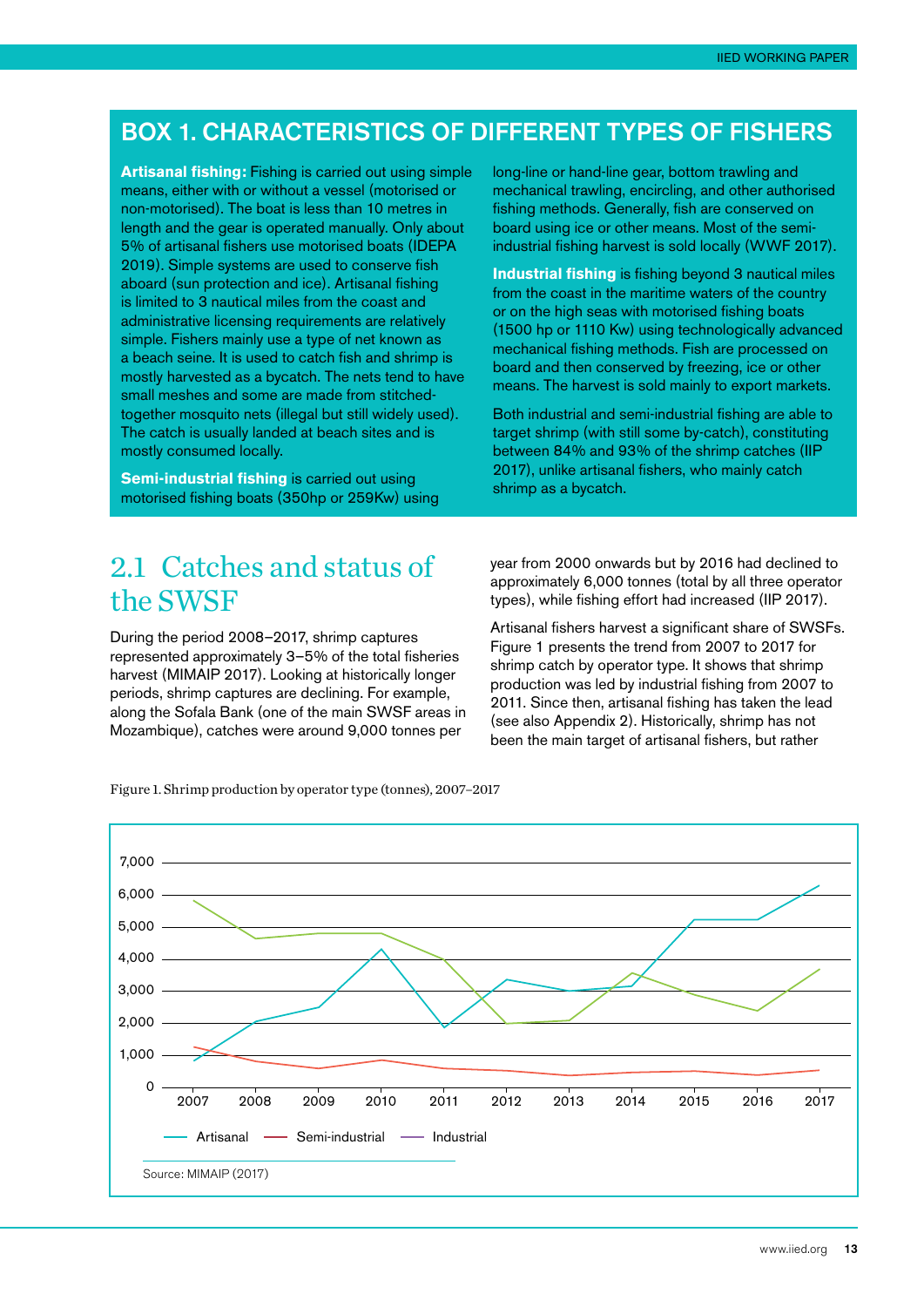<span id="page-13-0"></span>their bycatch (IIP 2018), until shrimp market prices began to make it an attractive target. The recent increase in shrimp captures by artisanal fishers may be an indication that they are increasingly using fishing gear and techniques that allow them to target shrimp specifically. That has enabled them to catch shrimp for sale rather than just fish for their own and local consumption (IIP 2017).

A recent study by Pereira et al. (2019) on the artisanal fishing subsector in Gaza and Inhambane provinces, Maputo Bay and Sofala Bank indicates that shrimp is overfished and is reaching the stage of exhaustibility. This is also confirmed by research carried out by the National Institute of Fisheries Research (IIP), such as the study of shrimp in Sofala Bank in 2017 (IIP 2017). From these and other sources (for example Wingqvist 2011; WWF 2017; Luís 2011) we can summarise the main reasons behind the decline in shrimp stocks:

- Excessive capacity of the industrial fleet and increasing fishing pressure from the artisanal fishing subsector (linked to the absence of significant livelihood alternatives for coastal communities and an increase in coastal community populations).
- Use of illegal fishing gear (in particular mosquito nets and dredges). Due to the use of nets with small mesh sizes, artisanal fishers tend to catch young shrimp before they are able to move to deeper waters to grow and reproduce. As a result, the number of shrimp able to reproduce is insufficient.
- Destruction of habitats (mangroves in particular), which is a common problem in the major shrimp fisheries: along Sofala Bank and the provinces of Sofala, Zambezia, Nampula, Inhambane and Maputo. Mangrove destruction is driven by a number of factors, including using mangrove timber for housing construction and making canoes, producing charcoal and firewood, and establishing saltpans. Some techniques used by the industrial fishing subsector (such as heavy trawling gear) can threaten deeper water habitats.
- Pollution (industrial, mining, domestic and agricultural).
- Natural disasters and climate change. Droughts may temporarily reduce the areas suitable as habitats for young shrimp and these can even be blocked from the sea by sandbanks. More droughts may also lower agricultural productivity and as a result, farmers may decide to shift to fishing, putting further pressure on shrimp stocks. Climate change is also a major threat to fisher households, particularly those more vulnerable such as rural households. Training will be required for these communities in the use of mitigation and adaption mechanisms.

#### 2.2 Institutional framework in Mozambique fisheries

There are a number of institutions involved in/ responsible for the management of fisheries. While most of the institutions belong to the Ministry of Sea, Inland Waters and Fisheries (MIMAIP), for the purposes of our assessment we have also identified several other important institutions.

**MIMAIP** is the central state body responsible for designing policies and strategies to make fishing activities profitable and sustainable, with economic gains for the country and for individuals engaged in fishing and selling fishery products. The ministry and the institutions that it supervises are represented at the provincial and district level by provincial and district services to enforce fishery legislation, as well as provide the necessary support to fishers and traders of marine products.

Among the various bodies that make up MIMAIP, the following are worth mentioning for their direct support to artisanal fishers:

- **National Fisheries Administration (ADNAP)**, with the mission of contributing to the conservation of living aquatic resources susceptible to fishing through efficient and sustainable management, based on scientific and legal precepts and on the participation of all beneficiaries in order to optimise present and future economic and social benefits.
- **National Institute for Fisheries and Aquaculture Development (IDEPA)**, which promotes actions leading to the development of fisheries and aquaculture, contributing to the improvement of living and working conditions of small aquaculture communities through the production of food.
- **Blue Economy Development Fund (ProAzul)**, which promotes and coordinates the financing of fishing and aquaculture activities considered a priority, so that they contribute to sustainable and rational economic and social development in the country.1
- **National Institute of Fisheries Research** (IIP), which carries out fisheries and agricultural research studies to promote the sustainable development of fishing and aquaculture activities.

<sup>&</sup>lt;sup>1</sup> In 2019, the government created ProAzul to provide loans to fishers, and particularly to artisanal fishers, who are given special conditions. For example, no warranties are required and there are no interest rates.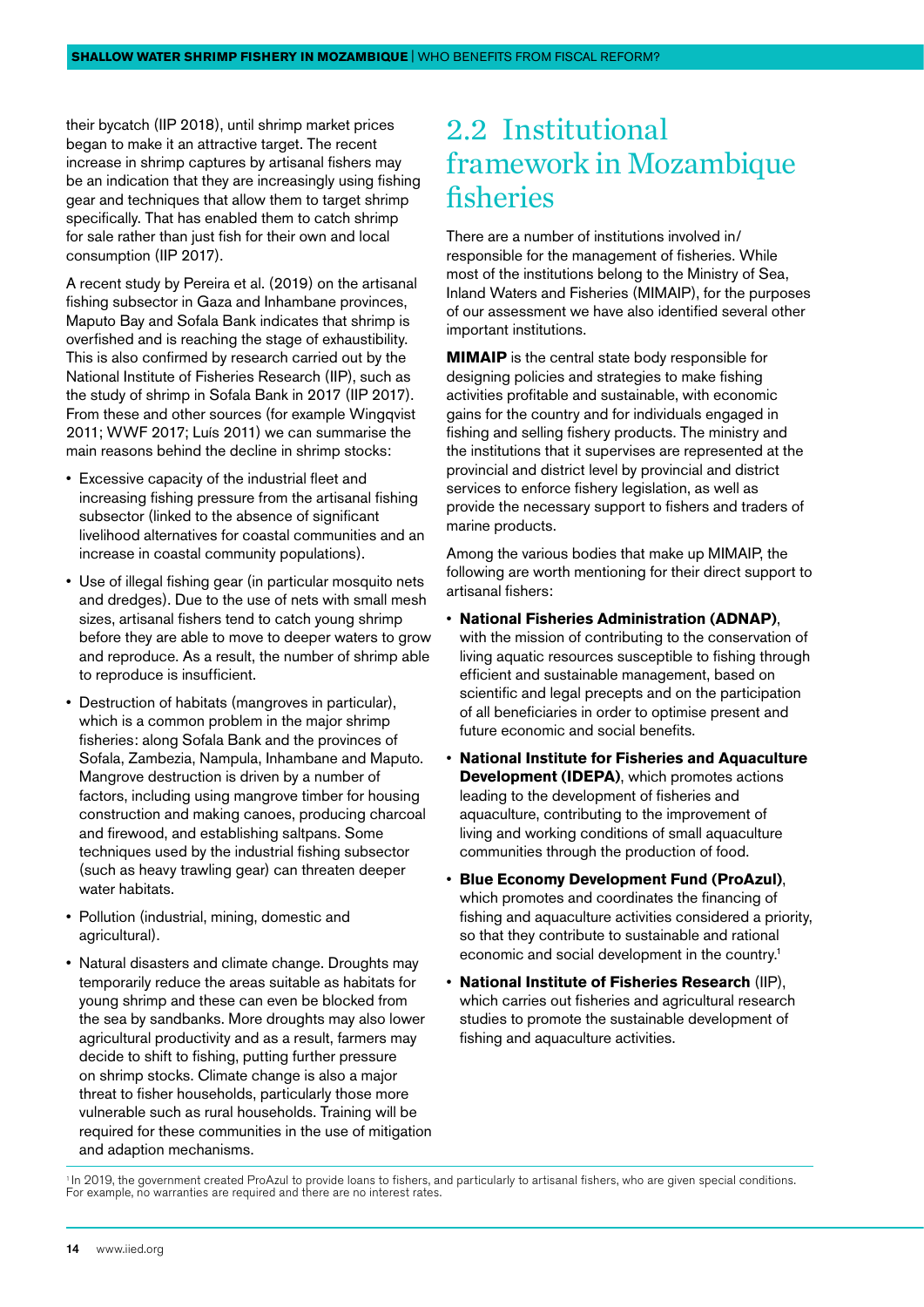<span id="page-14-0"></span>The responsibility for licensing and revenue collection from licensing in fisheries falls under different entities according to the territorial unit where the fishing takes place and the type of fishing operator (artisanal, semiindustrial or industrial):

- **MIMAIP** (industrial fishing)
- **Provincial bodies** (semi-industrial fishing, coastal artisanal fishing and recreational fishing)
- **District bodies** (local artisanal fishing)

**Community fishing councils (CCPs)** are communitybased organisations comprising of fishers who assist the government in ensuring the sustainable management of fisheries. They also assist with licensing processes and limiting illegal fishing. There has been a shift towards greater decentralisation of local fisheries management and empowering CCPs. However, there are still a number of challenges to be addressed before CCPs can truly lead local fisheries management. For example, the current legislation does not clearly define the role, mandates, responsibilities or rights of these organisations. Meanwhile, the experiences of establishing co-management schemes in Mozambican fisheries highlight the need to clearly outline procedures for community involvement and their legal status for co-managed areas (Jerneck 2019). There is also the possible risk of elite capture of resources at the level of CCPs.2 One indication of this possibility is the underrepresentation and very weak organisation of women traders in the CCPs (Brugere 2014).

In addition, there are a number of other bodies whose decisions and policies have a direct impact on SWSF:

- The **Forestry Directorate** of the Ministry of Land and Environment (MoLE) has the primary responsibility for designing and implementing policies for the sustainable management of forests. As such, they are an important player in the protection and restoration of mangroves, an important habitat for shrimp.
- The **National Administration of Conservation Areas (ANAC)** is a state institution responsible for the conservation of biodiversity and the sustainable development of ecotourism in Mozambique. Its tasks include planning, coordination and execution of activities in conservation areas that include marine protected areas, important for protection of marine resources, including shrimp.
- The **Ministry of Economy and Finance (MEF)** guides the formulation of economic and social development policies, coordinates the planning process and oversees the management of public finances and definition of fiscal policies.

• The **National Tax Authority** implements tax and customs policy.

#### 2.3 Management of the fishery

In Mozambique, the fishery sector applies mixed management techniques: effort control measures (licences, fishing rights and seasonal closures); catch control measures (individual quotas, fishing gear requirements such as minimum mesh size) and spatial measures (territorial user rights).

As part of the shrimp fishery management, since the 1990s the government of Mozambique has applied seasonal closures. The duration varies from year to year and is based on stock assessments. They have increased from an initial two months to six months in some years. Total allowed catch (TAC) for industrial and semi-industrial shrimp operation licences was introduced in 2012 and modified into total allowed effort (TAE) in 2013 (TAE is based on the length of master cable and the number of days open for fishing) (IIP 2016). The establishment of territorial user rights for fisheries for community-rights-based fishery management is a relatively new initiative, being piloted as part of the South West Indian Ocean Fisheries Governance and Shared Growth Project (SWIOFish) launched in 2015 (World Bank 2018).

Fisheries require comprehensive management plans to assist the sector in dealing with the numerous challenges it faces. The ownership of the management measures adopted by the fishing communities is perhaps one of the most critical elements in the management of fisheries and has the potential to produce positive results. According to the World Bank (2018), drawing on the Mozambique context, CCPs must be empowered to devise and implement their own fisheries resource-management plans. These plans may include definitions of no-take reserves and catch limits, instead of top-down determined closure seasons that local people may feel less committed to.

Fishery resource-management plans must not only focus on fishing activity, but must also aim to diversify livelihoods to divert pressure on the resource. For example, such plans can include training in skills like carpentry, electricity and sewing. Moreover, such measures must prioritise the most vulnerable groups such as women and youth in terms of access to employment outside of fishing.

<sup>&</sup>lt;sup>2</sup> Elite capture is a situation where more privileged members of a community control the decision-making processes, which allows them to benefit at the expense of other community members. In particular, women and poorer and more marginalised community members are most affected by elite capture. Elite capture poses a risk to the very essence of community management as it triggers corruption, undemocratic and non-transparent decision-making, and prevents achievement of the expected goals of sustainable resource use.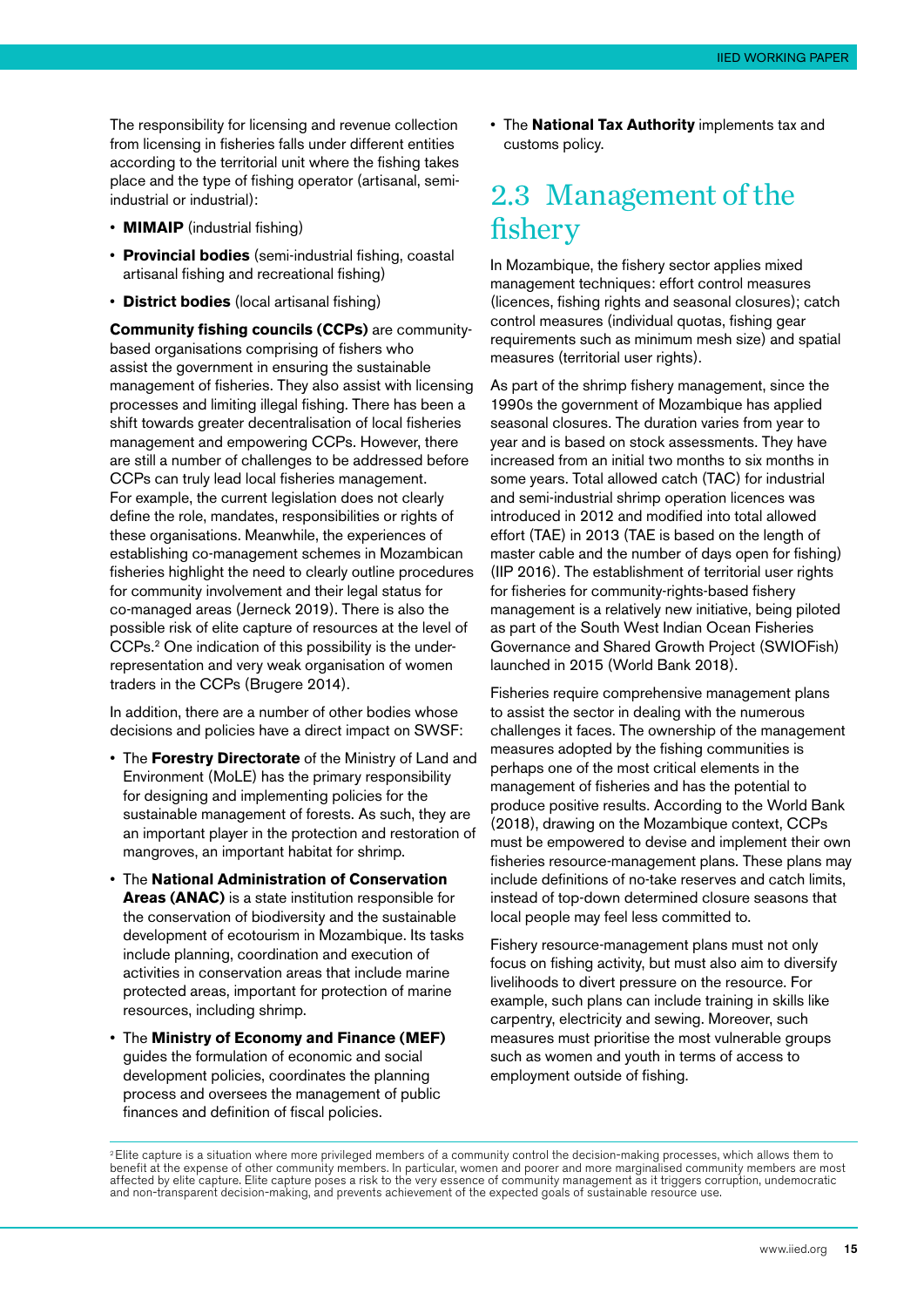#### <span id="page-15-0"></span>2.4 Characteristics of fisher communities

As explained previously, a significant share of SWSF is fished by artisanal fishers. In order to understand the impacts of fiscal instruments on this group (on which our study is focused), we first need to understand who these fishers are and their main characteristics.

According to the 2012 artisanal fishery census (MIMAIP 2013), at that time there were approximately 285,000 artisanal fishers (including those working without boats and as crew members). In addition, the subsector created jobs for almost 67,000 people in producing and repairing fishing inputs and commercialisation. It is likely that these numbers are now higher due to population growth (currently estimated by INE at 2.8% (INE 2020).

The World Bank describes Mozambique's fishery communities as often being small, isolated and poor. Fisher households consist of an average of five people, in some cases reaching nine or more (MIMAIP/IDEPA 2018a-d), particularly in rural areas of Mozambique.

In terms of schooling, data from the Survey on Fishers and Aquaculture Households (MIMAIP/IDEPA 2018ad) suggest that a significant proportion of fisher households have not concluded any level of education (55% in Nampula province, 42% in Sofala, 33% in Cabo Delgado and 23% in Gaza) or have completed only primary education (first to seventh grade: between 29 and 48% in these provinces). Only 0.1% of respondents claimed to have a tertiary education degree. The survey points to this low level of education as one of the main challenges facing the fishery sector, because it inhibits fishers from adopting new fishery techniques and technologies to increase productivity.

Looking into the average income and spending of artisanal fishers in the four provinces, it is notable that during the high season, when catches are abundant, the average monthly income is around 37,000 Mozambique metical (equivalent to around US\$610). Monthly spending, mostly for the acquisition of fishing gear, is around 13,000 Mozambique metical (approximately US\$210). This gives a positive balance of 24,000 Mozambique metical (US\$400). Based on these figures, it is fair to conclude that a fisher made a monthly profit equal to nine times the national minimum salary in the fishery sector in 2016–2017 (2,600 Mozambique metical or approximately US\$43).

The yields and incomes reduce during the lower season, probably during the four-month closure season from December to April. The drop in income and spending is consistent with the drop in yields according to the season. On average, during the higher season the average yield is around 564 kg/month per fisher and drops to 163 kg/month in the lower season, causing a reduction in yield of 71% and in income of 60%. The higher season lasts between five and six months and the lower, four to five months. However, according to the same survey this does not lead to a critical situation for the fisher households, because even during the lower season, the monthly net profit (income minus spending) is still approximately 3.5 times above the minimum national salary for the sector set by the government. In addition, fisher households do not rely exclusively on fishing for their income, but also other sources (mainly agriculture).

The most used remuneration modality for crewmembers is payment in specie, where the catch is equally shared (known as the 50/50 modality) between the owners of the means of production (acting as the master) and the crewmembers. In turn, crewmembers share the remaining half according to their internal organisation. According to the 2012 artisanal fishery census, the 50/50 modality represented 43.6% of all forms of income sharing among the fishery communities (MIMAIP 2013). In some cases, a monthly salary is agreed upon. This modality of income sharing among the fishers is mainly utilised in Sofala (30.2%).

Although the main source of income for fishers is fishing (87% of income in 2012), they have alternative sources of income that allow them to cope with the closure season and avoid any loss of livelihood. According to MIMAIP/IDEPA (2018a-d), fishing is the second major activity for fishers and aquaculture households, after subsistence and commercial agriculture. Though women mainly practice agriculture, reaching almost 98% in Gaza province, there is considerable male participation (average 60%). In relation to the seasonal closure of shrimp fishing it should be emphasised that fishers can still catch and sell other marine resources.

In all four provinces, fishing absorbs between 14% in Gaza (lowest) and 22% (highest)% in Cabo Delgado of the total labour force. Almost all fishers are men. Women represent less than 6% (highest in Cabo Delgado) and 1% in Gaza (lowest).

In terms of consumption of fish, 60% of fisher households eat fish from their own catch, 38% buy from the market and less than 1% eat offered or donated fish.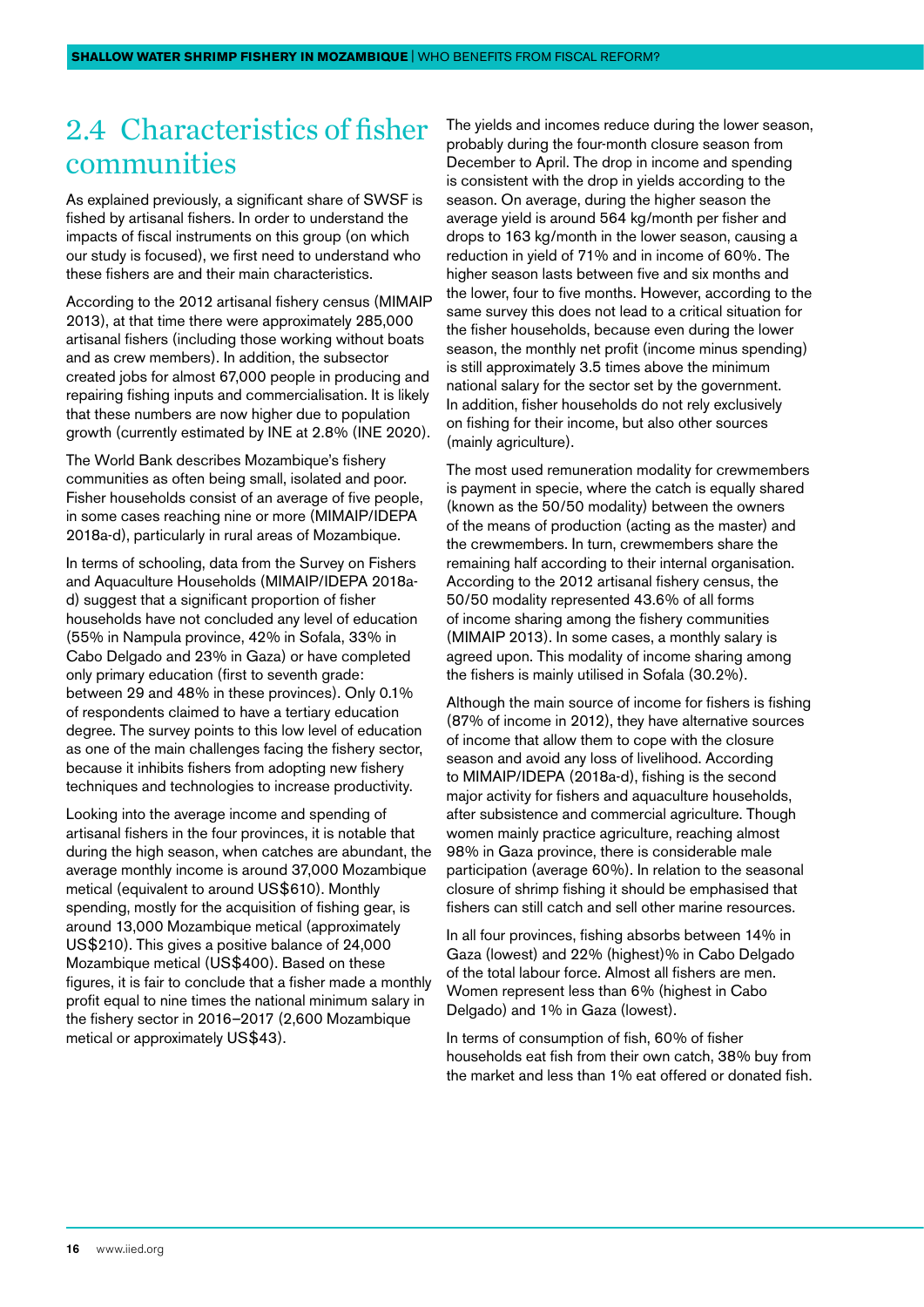# <span id="page-16-0"></span>3

## Fiscal instruments linked to fisheries management in Mozambique

In this section, we present the fiscal instruments that in our assessment have the highest influence on SWSF and on fishers. An analysis of the impacts will be presented along the analysis of the SWSF value chain in Section 5. Before analysing the impacts, we discuss the main issues we need to consider when analysing impacts of fiscal instruments on SWSF and why are they important (Section 4).

Broadly speaking, fiscal instruments can be linked to how the government collects its revenues (based on what) and how it spends them (for what). We refer to the former group of fiscal instruments as taxes and charges and the latter as subsidies.

**Taxes and charges** refer to an amount of money paid to the government. That could be based on income (for example income tax), or the cost of goods or services bought (for example, value added tax). This group also includes fees paid to the government to cover cost of a certain service (for example, fishing licences) and fines for infringing existing legislation.

**Subsidies** refer to the amount of money given to help or encourage something. It has to be emphasised that in the context of this analysis the term 'subsidy' is used in a much broader sense than when applied in the annual budgets and plans and in the medium-term fiscal framework of Mozambique. Subsidies in fisheries can include:

- Direct payments, including price support, grants, buyback programmes and income compensation, which increase fishers' income and are paid directly to them.
- Cost-reducing subsidies, including fuel tax exemptions, subsidised loans and tax deductions, which reduce input costs for the fleet.
- General services, including investments in management, research and infrastructure, which reduce capital and operating costs via indirect transfers to the fishing industry (Merayo 2019, based on OECD 2000).

In Mozambique, the fishery sector applies a number of fiscal instruments, as summarised in Table 1.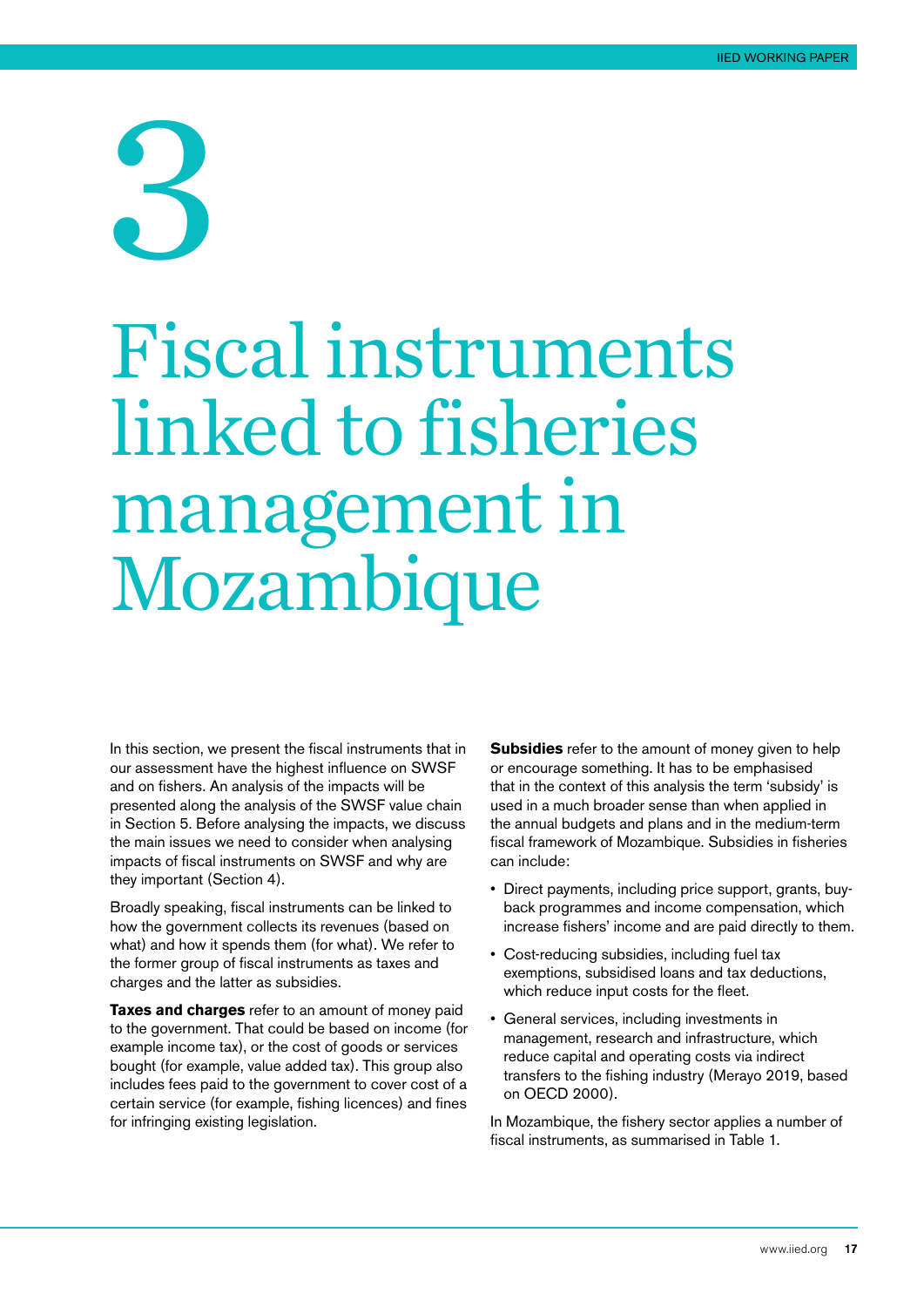| <b>TAXES AND CHARGES</b>                   |                                                                                                                                                                                                                                                                                                     |  |  |
|--------------------------------------------|-----------------------------------------------------------------------------------------------------------------------------------------------------------------------------------------------------------------------------------------------------------------------------------------------------|--|--|
| Fishing licence: commercial<br>fishing     | Covers the licensing for artisanal, semi-industrial and industrial fishing, as<br>well as activities related to fishing. Licence fee is based on the gear used and<br>species targeted. Subsistence fishers are exempt from payment of any licence<br>fees but are required to register their gear. |  |  |
| Fishing licence: non-commercial<br>fishing | Covers the licensing for fishing for scientific research, experimental fishing,<br>training, recreation and sports.                                                                                                                                                                                 |  |  |
| Fishing rights                             | In addition to the fishing licence, industrial and semi-industrial fishing is<br>subject to obtaining fishing rights.                                                                                                                                                                               |  |  |
| <b>Fines</b>                               | Imposed for violations of fisheries legislation.                                                                                                                                                                                                                                                    |  |  |
|                                            | <b>SUBSIDIES</b>                                                                                                                                                                                                                                                                                    |  |  |
|                                            | <b>Direct payments.</b> No evidence found of this fiscal instrument in Mozambique                                                                                                                                                                                                                   |  |  |
| <b>Cost-reducing subsidies</b>             |                                                                                                                                                                                                                                                                                                     |  |  |
| Subsidies for inputs: fuel                 | Fishers may request a 50% discount on tax for fuel that they use in the<br>process of fishing (different maximum limits are set for different operator<br>types).                                                                                                                                   |  |  |
|                                            |                                                                                                                                                                                                                                                                                                     |  |  |

<span id="page-17-0"></span>Table 1. Main fiscal instruments used to manage the fisheries sector in Mozambique

| process or institute (unterent maximum limits are set for unterent operator                                                                                                                                                                                                                                                                                                                                                                                                                                                                                                      |
|----------------------------------------------------------------------------------------------------------------------------------------------------------------------------------------------------------------------------------------------------------------------------------------------------------------------------------------------------------------------------------------------------------------------------------------------------------------------------------------------------------------------------------------------------------------------------------|
| Project Mais Peixe Sustentável (More Sustainable Fish), in implementation<br>since 2018, helps fishers to reduce losses (by funding the acquisition of<br>individual and collective freezers to store stocks) and helps them to modernise<br>(by funding acquisition of boats, engines, nets and other authorised fishing<br>gear). The project covers 80% of the costs in the form of a grant, while the<br>fishers are required to pay only 20% and must return their old fishing gear for<br>controlled destruction so that the number of fishers or fishing gear in use does |
| To increase productivity in agriculture and fisheries, fishing gear benefits from                                                                                                                                                                                                                                                                                                                                                                                                                                                                                                |
|                                                                                                                                                                                                                                                                                                                                                                                                                                                                                                                                                                                  |
| Investments through state budget expenditure programmes and projects for<br>common infrastructure used by fisheries, including ports and landing sites,                                                                                                                                                                                                                                                                                                                                                                                                                          |
|                                                                                                                                                                                                                                                                                                                                                                                                                                                                                                                                                                                  |
| management, including resource protection and marine protected areas.                                                                                                                                                                                                                                                                                                                                                                                                                                                                                                            |
|                                                                                                                                                                                                                                                                                                                                                                                                                                                                                                                                                                                  |

Source: compiled by the authors

In addition to these sector-specific instruments, the fisheries are linked with a number of other fiscal instruments applied in Mozambique, most notably income tax (*imposto sobre o rendimento de pessoas singulares* or IRPS) and corporate income tax (*imposto sobre o rendimento de pessoas colectivas* or IRPC).

The market fees, waste management fees (managed at municipal level) and other similar instruments are not included in this assessment because we consider them to have relatively less impact and the information required to analyse them is too scarce.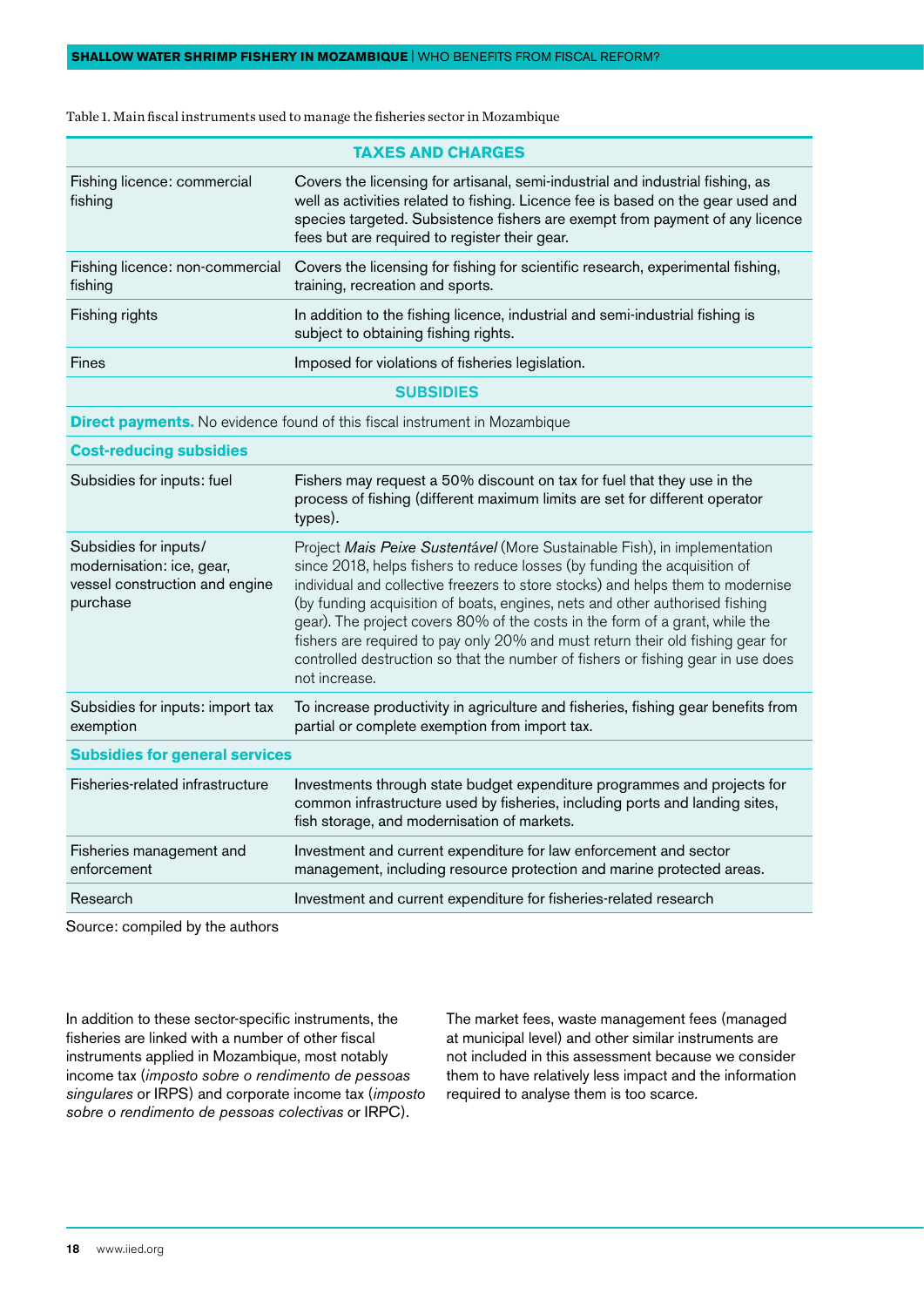# <span id="page-18-0"></span>4

## Development, poverty reduction and fiscal instruments in Mozambican SWSF

As explained in Section 1, we sought to understand the current 'winners and losers' of fiscal policy in the SWSF and how policy could be reformed for a more inclusive and sustainable fishery. Fiscal instruments are known to have unequal impacts across different types of fishers and other stakeholders along the value chain. They also have different impacts on different priorities linked to economic development and poverty reduction (which sometimes may even be contradictory). Therefore, before analysing impacts, we need to have a common understanding of the main aspects that we need to pay attention to. How can fiscal reform be used to optimise the balance among the different priorities and different interests of different stakeholders? In this section, we present the main arguments that will form the basis of our analysis in Section 5.

Mozambique has committed to greening its economy as evidenced by the adoption of the Green Economy Roadmap for Mozambique (Republic of Mozambique 2012) and by committing to the implementation of

the Sustainable Development Goals (SDGs). These commitments include, among others, the conservation and sustainable use of the oceans, seas and marine resources (SDG 14). There are significant ongoing reforms in the Mozambican fisheries sector aiming to enhance its performance and increase its contribution to poverty reduction, food security, employment and inclusive growth. These reforms cover a range of areas such as legislation<sup>3</sup> to strengthen fisheries governance and sustainable management; improving access to financing for modernisation and improving the business climate to engage more with the private sector; and linking sustainable community fisheries to markets. They also intend to promote inclusion and ownership among fishing communities through co-management schemes.

Fighting poverty using wealth generated from fisheries raises the question of who should benefit. Only those who exploit these resources or live in the vicinity, or the wider population? The answer will have direct influence on where poverty reduction investments are

<sup>&</sup>lt;sup>3</sup> In 2017 the fishery law was updated to adjust to the new fisheries challenges, among them the need for sustainable fisheries in the context of the 'blue economy'.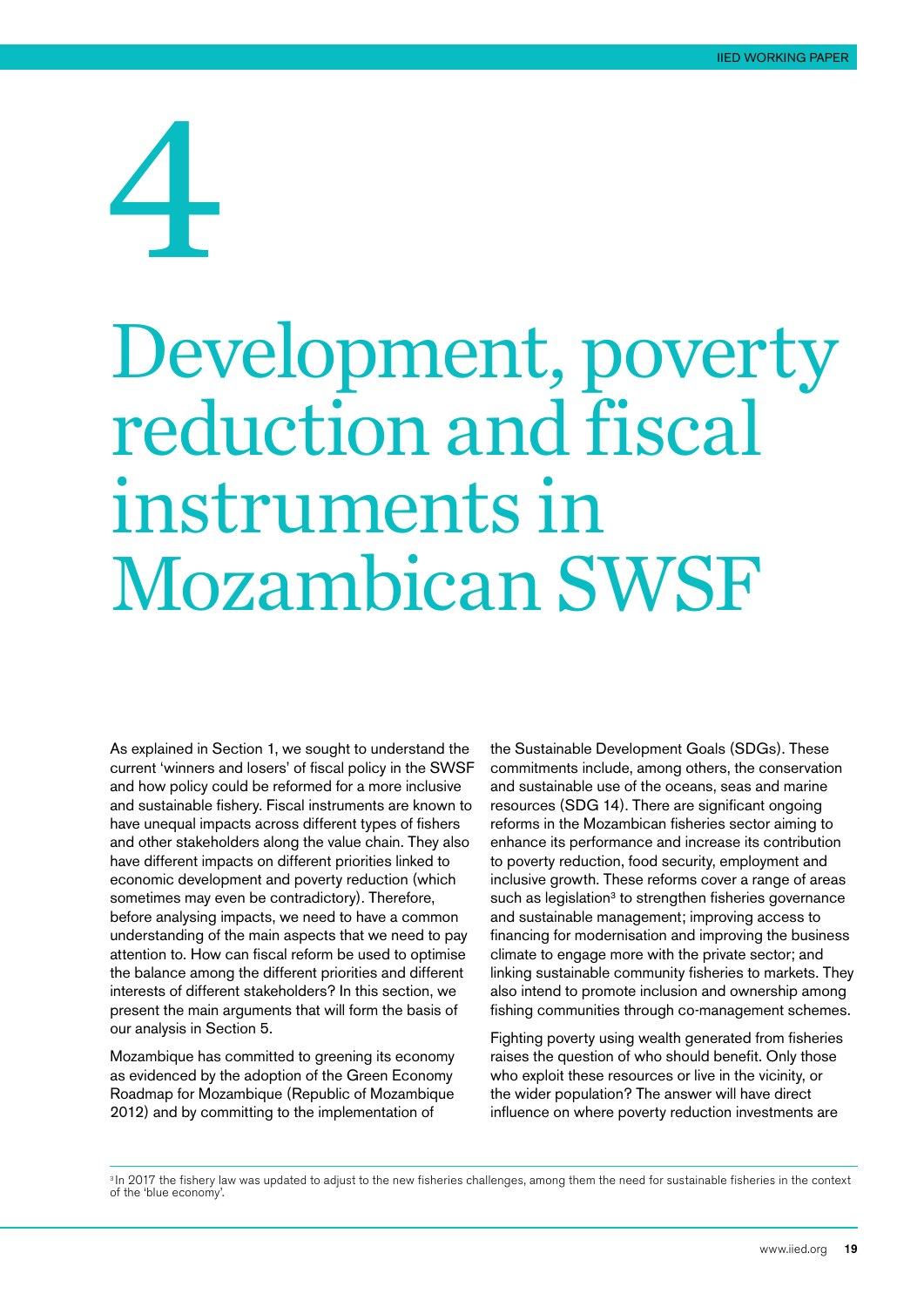<span id="page-19-0"></span>directed and how effective they are. In the Mozambican fiscal system, the government collects revenues from fishers, (individuals or companies) and redistributes them in terms of priority interventions. The challenge to be addressed lies with collection and distributive mechanisms and to what extent they ensure inclusion.

Bostock et al*.* (2003a and b) indicate that there are three key ways that poverty can be reduced:

- Broad-based economic growth may reduce the poverty gap across the board
- Increased wealth and income may be redistributed to reduce the gap between the rich and the poor elements of society, or
- Targeted investments may be made in areas where the main beneficiaries are known to be poor.

The latter option is likely to be more effective in addressing poverty among fishing communities, since it attempts to shift away from supply-side polices. Therefore, revenues generated by the sector should at least partly be reinvested to reduce poverty by enhancing the current low capacity to generate income through profitable participation in the entire value chain. For the same reason the mechanisms used for SWSF revenue collection should be such that they do not create obstacles to (or rather even stimulate) income generation through profitable participation in the entire value chain.

Also, poverty alleviation programmes in fisheries should consider other income-generation activities and abandon the assumption that the poor must be helped to become better exploiters of fisheries resources. This is particularly important in light of the fact that shallow water shrimp is overexploited and any increase

in harvesting may have a devastating effect on this resource. At the same time, population numbers are growing, including in coastal areas. A better way to help the poor may not be for them to become better fishers, but to use the wealth of the fishery to create alternative employment opportunities for them.

The experience of introducing co-management schemes in the management of local fisheries indicates that the households need support to diversify livelihoods through initiatives such as savings clubs, matching grants and vocational training like carpentry, electricity and sewing. These activities not only improve living standards at household level, but also reduce pressure on fisheries resources. These activities would need to pay particular attention to the needs of more vulnerable groups such as women and youth who often lack employment opportunities.

Another option to reduce poverty using fisheries is through the reallocation of use rights and adopting a co-management system where use rights are devolved to fisher organisations (de Soto 2000; Bostock et al*.*  2003a, b). Mozambique has recently begun piloting such schemes.

Subsidies, though a strategic fiscal tool to promote economic growth, need to be scrutinised from time to time in order to verify whether they serve their intended purpose or are causing adverse effects. As described in the Section 3, the SWSF subsector benefits from a number of subsidies. While the aim of these subsidies is definitely noble, they do not necessarily bring the desired economic results and may have adverse social and environmental effects. Merayo et al. (2019) divides subsidies into 'good' and 'bad' subsidies according to the impact they can have over fisheries (see Box 2). In

#### Box 2. What is the problem with fisheries subsidies?

Global marine fisheries are in crisis. As many as 90% are fully fished or overfished. Yet many governments have allocated capacity-enhancing subsidies to the fishing sector, encouraging further overfishing, which places fish stocks at even higher risk and threatens the livelihoods and food security of millions of people.

The World Bank and the Food and Agriculture Organization of the United Nations (FAO) estimate that reducing overexploitation could increase the benefits from global fisheries by between US\$53 billion and US\$83 billion annually. In comparison, global fisheries subsidies in 2018 reached US\$35.4 billion, of which capacity-enhancing subsidies accounted for US\$22.2 billion.

Negotiations are currently underway at the World Trade Organization (WTO) to prohibit harmful

subsidies or economic incentives that contribute to overfishing and overcapacity. Fisheries subsidies have become a specific target of the United Nations 2030 Agenda for Sustainable Development.

Specifically, Target 14.6 states the intention to 'By 2020, prohibit certain forms of fisheries subsidies which contribute to overcapacity and overfishing, eliminate subsidies that contribute to illegal, unreported and unregulated fishing and refrain from introducing new such subsidies, recognising that appropriate and effective special and differential treatment for developing and least developed countries should be an integral part of the World Trade Organization fisheries subsidies negotiation'.

Sources: Arthur et al. (2019), World Bank (2017), Sumaila (2019), Merayo (2019).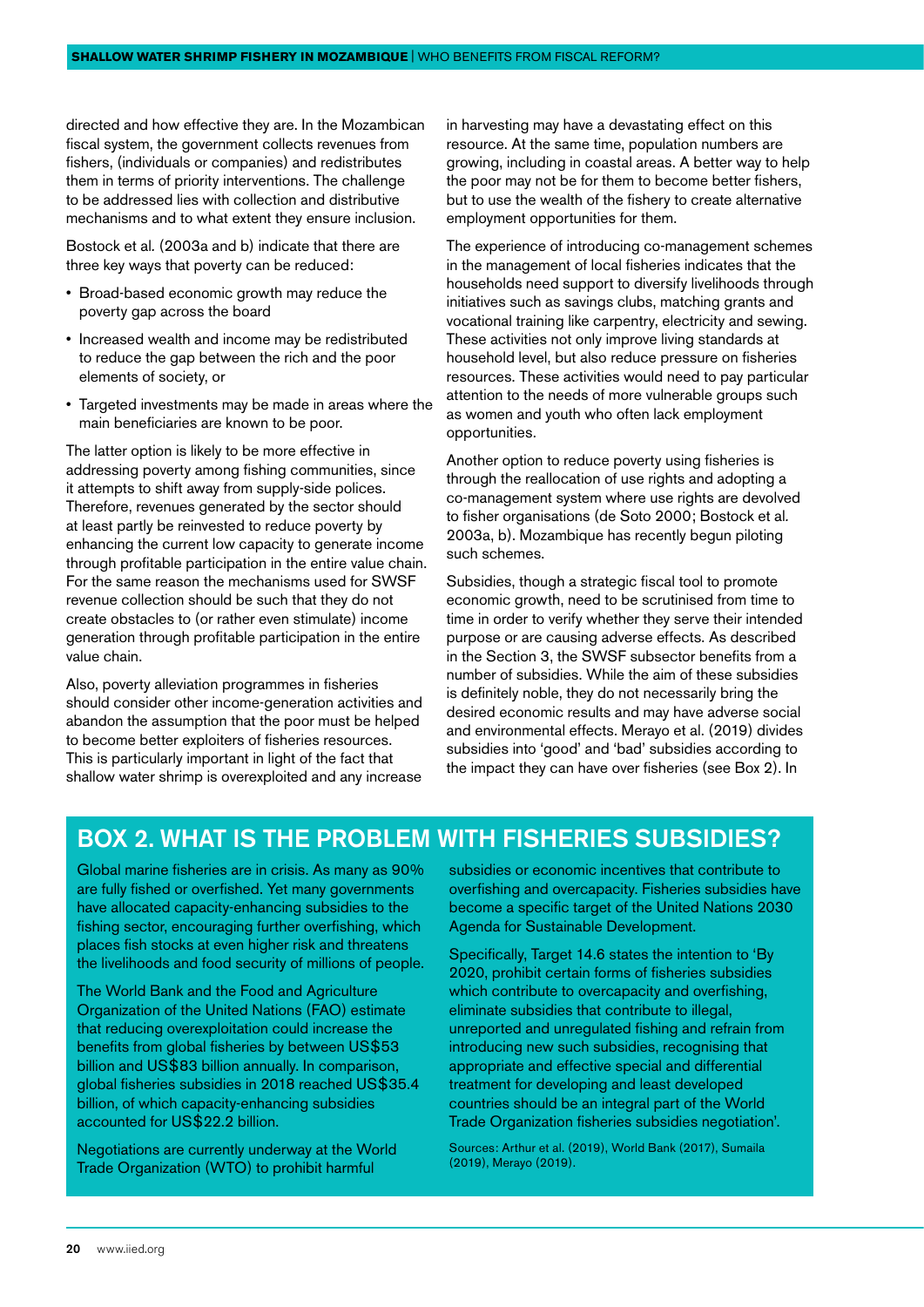fisheries, subsidies are 'good' when they have positive externalities such as the enhancement of resource management capacity and sustainability (eg, monitoring, enforcement, stocks).

Therefore, in order to analyse the impacts of fiscal instruments in Mozambican SWSF, we can say that a subsidy is beneficial when it enhances shallow water shrimp management capacity and sustainability, and when it is socially just and contributes to improvement of living conditions for those who are less-well off along the SWSF value chain. On the other hand, we can say that a SWSF subsidy is 'harmful' if it has a negative impact on fish stocks and therefore on the economy of the fisheries and other related sectors and if it has negative impacts on social groups who are currently less advantaged along the whole value chain. We can extend the same logic to analysing the impacts of other fiscal instruments (taxes and fees).

Of course, there always will be a certain level of tradeoff between economic, social and environmental goals, which need to be taken into account in any fiscal reform. In order to optimise the trade-offs among these (sometimes conflicting) targets, the government may consider several strategies, such as better pricing of fishery resources (for example, increasing the cost of fishing licences) or taking action to reduce and even eliminate harmful subsidies to halt over-extraction. The decisions on appropriate action need to take into account their impacts on not only the fisheries, but also wider social impacts. For example, increasing fishing licence fees may push fishers into illegal fishing. Therefore, the introduction of measures to reduce the fishing effort must consider alternative livelihood opportunities or compensation packages.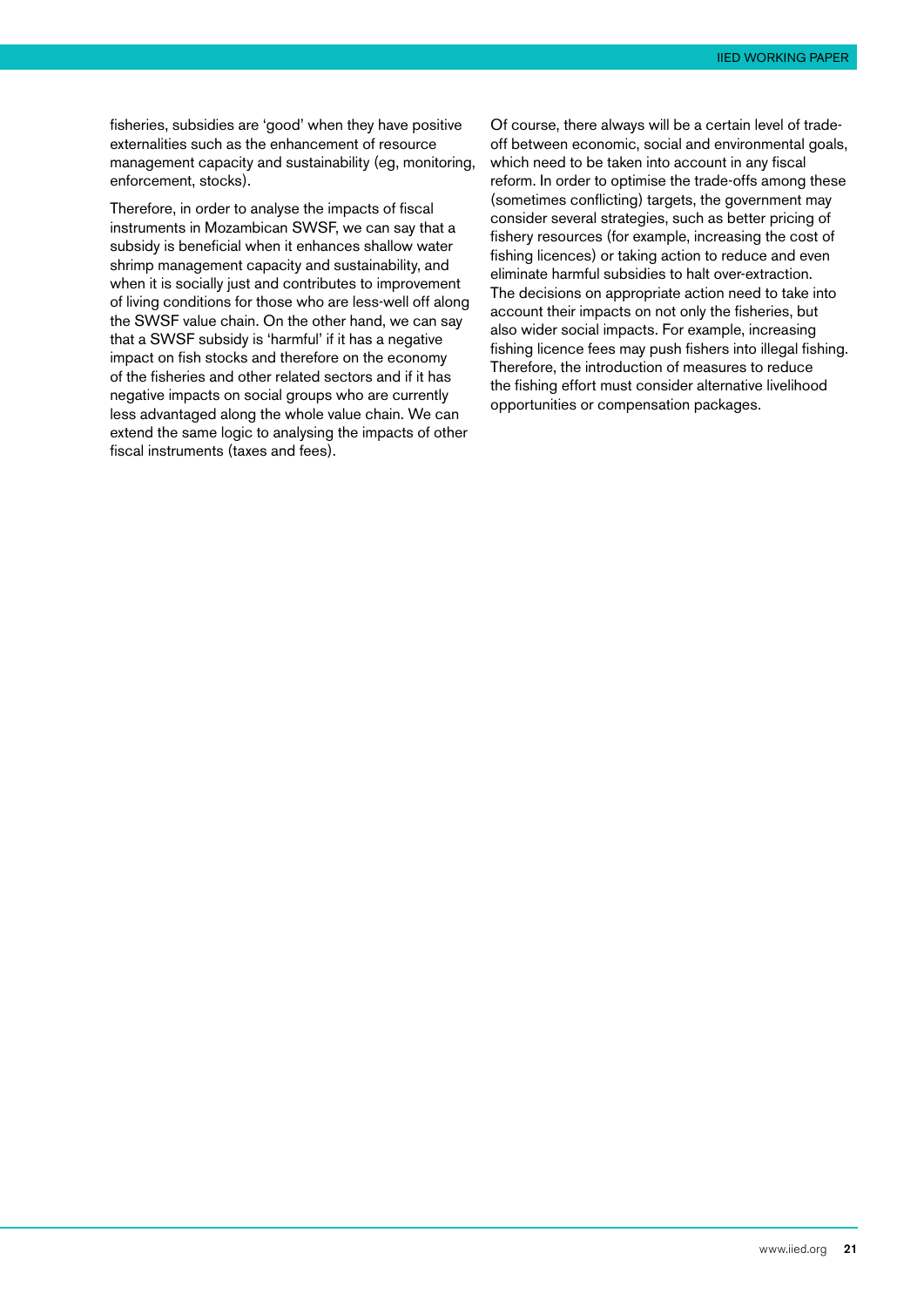## <span id="page-21-0"></span>5 The SWSF value chain and fiscal instruments

Using the argument and logic explained in Section 4, here we discuss the different impacts of the fiscal instruments on SWSF and on the different stakeholders along the value chain. We first look at the impacts through the main stages of the value chain (Section 5.1 to 5.3). After that, we focus on topics not necessarily linked to any specific stage of the value chain but which are important for SWSF management: shrimp losses along the value chain (Section 5.4), access to finance for the different stakeholders in the value chain (Section

5.5), general services such as common infrastructure used by fisheries, law enforcement, research (Section 5.6) and licensing revenue generation and sharing in SWSF (Section 5.7).

The SWSF value chain starts with inputs (such as boats, fishing gear and other equipment), followed by fishing and then by commercialisation for use by the final consumer. In the following sections, we discuss these stages in greater detail (see also Figure 2).



Figure 2. Artisanal fishing value chain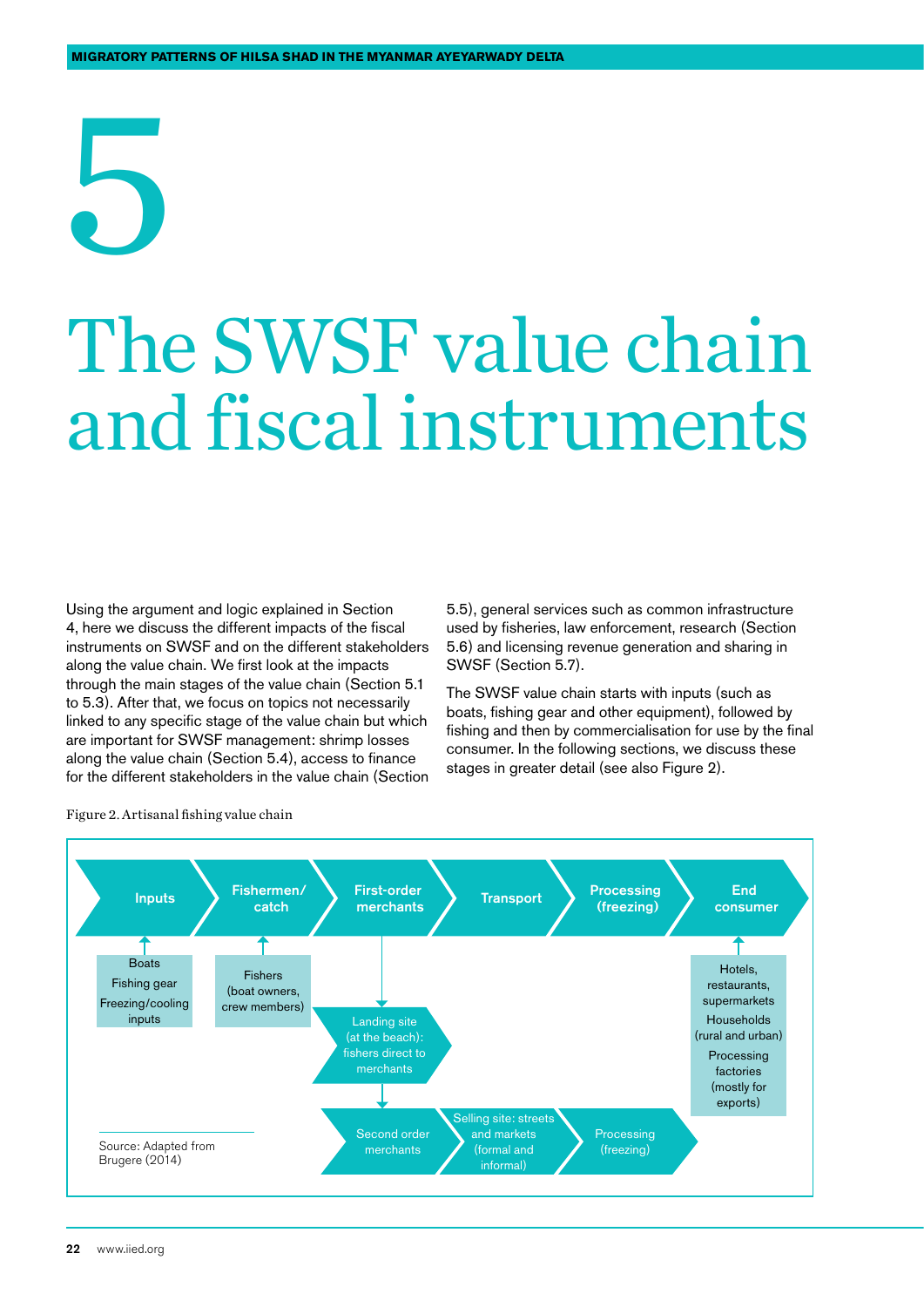#### <span id="page-22-0"></span>5.1 Inputs for SWSF

The SWSF value chain begins with the **inputs**:

- **Boats:** Mostly supplied locally by naval carpenters, known as *mestres* (masters or experts). For industrial operators, boats are imported. Naval mechanics are engaged in repairing the boats.
- **Fishing gear:** Fishing nets, fishing lines, ropes, buoys, weights and other types of gear are mostly supplied by specialist stores and imported from the European Union, China, United Arab Emirates and Tanzania (IDEPA 2019). There is some local production and repair of sails and nets for artisanal fishers (mostly by sail and net makers at fishing centres or on the informal market) (IDEPA 2019).
- **Freezing equipment and ice:** Information on production and supplies of these inputs was insufficient for the purposes of our analysis.

The data on actual employment at this stage of the value chain are scarce. Using data from the 2012 artisanal fishing subsector census (MIMAIP 2013), we can estimate that naval carpenters constitute around 1% of the total number of people employed through the artisanal fishing subsector, sail and net makers account for around 2% and naval mechanics around 0.1% (see Appendix 4). As revealed in IDEPA 2019, there is a shortage of locally produced supplies of artisanal fishing inputs; this allows us to conclude that the artisanal fishing subsector has the potential to contribute to employment (including among women and youth) in the production of inputs.

The government of Mozambique applies tax exemption for importing inputs and provides project-based support for the procurement of boats and engines under significantly more favourable conditions. The purpose of tax exemption for imports of inputs is to support primary production in Mozambique by ensuring that the prices of production inputs are more affordable. In principle, this instrument is not limited to any specific category of fishers. However, direct access is more difficult for artisanal fishers because they are unable to meet the administrative requirements because of their informal character. On the other hand, when buying inputs from a formal Mozambican supplier, which has imported the supplies, they benefit from this instrument through a price reduction made by the formal supplier. At the same time, the tax exemption for imports of inputs may have an adverse effect by discouraging local production of such inputs. This could be one of the factors contributing to the currently extremely low levels of employment at this stage of the value chain. It should also be observed

that a significant proportion (almost a third) of artisanal fishers still use illegal fishing gear (IDEPA 2019). This suggests the need for increased effort to improve accessibility of legal fishing gear. This also supports the conclusion that artisanal fishers are less likely to benefit from this instrument.

The support to artisanal fishers to procure boats and engines may result in a further increase of the fishing effort and thus also increase the pressure on the SWSF. On the other hand, it can have a positive effect if this can be coupled with strict adherence to the use of legal fishing gear. However, according to IIP (2017), increased use of motorised boats by artisanal fishers (largely due to government support programmes) has already led to undesirable competition for (scarce) shrimp resources between artisanal and semi-industrial fishers. If such support continues, IIP recommends two options. One option is to increase the minimum allowed mesh size to limit motorised artisanal fishers to fishing only fish (not shrimp). The other option is to subject such motorised artisanal fishers to requirements similar to those imposed on semi-industrial shrimp fishing (seasonal closures, fishing to a maximum distance from the coast and limiting the length of the master cable).

#### 5.2 Fishing stage of the SWSF value chain

The second stage of the value chain is fishing. Fishers are socially and economically divided into two main groups according to the ownership of the means of production (boats and fishing gear). The first group comprises boat owners with modern fishing gear. The second is made up of fishers who lack the means of production but are knowledgeable about fishery techniques. They are usually employed as crew members by the former group. Using data from the 2012 artisanal fishing census (MIMAIP 2013), we can conclude that most employment is concentrated at this stage of the value chain (some 80%). Using this data and other data on shrimp licensing for industrial fishing operators, we estimate that employment in this stage of the SWSF value chain is noticeably higher in the artisanal fishing subsector than in the industrial fishing subsector (see Appendix 4 for an explanation of this estimate). Most of those employed at this stage of the value chain are men. When it comes to the ownership of fishing gear, men also dominate: they own 98.86% of all fishing gear, with only 1.14% owned by women, putting women in a secondary and dependent role (Brugere 2014).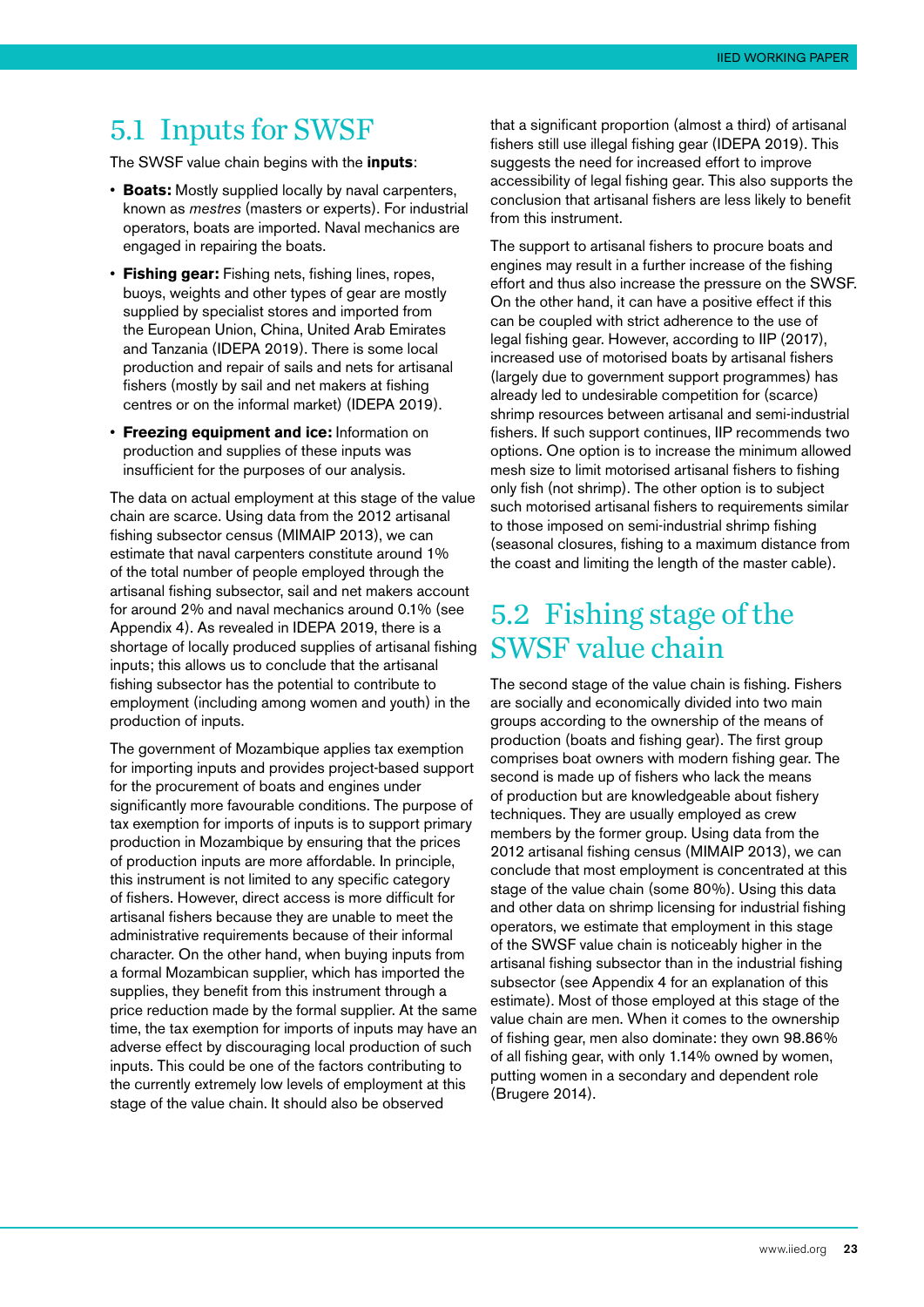<span id="page-23-0"></span>High production costs are a key concern for fishers, which the government is trying to address through fiscal instruments. Despite the fisheries management measures being implemented, research by IIP (2017) clearly points to the trend of increasing fishing effort per unit of catch among industrial fishers. This is likely to increase the production costs for this operator type. Reduced availability of shrimp is also likely to increase the production costs for artisanal fishers.

In order to reduce production costs, the government has granted fishers a 50% reduction on fuel tax. Currently, and predominantly, only industrial and semi-industrial operators benefit from this fuel subsidy. As only 5% of artisanal fishers use motorised boats (IDEPA 2019) and the requirements for obtaining this subsidy are complex, it remains almost **inaccessible to artisanal fishers**. Research suggests that this subsidy is likely to have negative environmental impacts because it encourages increased fishing activity, placing an even higher pressure on the shrimp fishery that is already being overfished. Fuel subsidies are also linked with higher CO<sub>2</sub> emissions and contribute to climate change. Moreover, this subsidy comes at a cost of lost revenue for the state budget. It has been estimated that in 2018 the cost of this subsidy may have exceeded US\$1.1 million (some 66 million Mozambique metical) (Sumaila et al. 2019).

#### 5.3 Post-harvest stage of the SWSF value chain

Before reaching the consumer at the last stage of the value chain, the shrimp goes through first and second order **merchants**. The distinction between the two has to do with where they buy and sell the shrimp.

First order merchants (acting as brokers) normally buy the shrimp fresh directly from fishers on the beach at the landing sites, with pre-order agreements in some cases. Second order merchants buy smaller quantities to resell to both formal and informal markets in the cities. Second order merchants and consumers can buy shrimp directly from the fishers at fishery centres, where accessible due to distance.

We observed interesting dynamics in terms of bargaining power at this stage of the value chain. Those with limited access to resources have weaker bargaining power and we find such actors both among fishers and among traders. For fishers, their bargaining power is reduced when they do not have suitable cooling equipment and access to storage, and therefore they are under pressure to sell to the first buyer. The bargaining power of merchants is reduced when they do not have enough funds to buy larger quantities of shrimp or to store it properly. This is typically the case with female traders. Brugere (2014) emphasises that access to fish-preservation equipment is more difficult for women because women traders are underrepresented in CCPs (typically run and headed by men). These organisations are also normally responsible for the management of savings and rotating credit. As a result, the trading activity by women (compared to men) is weakened. This makes it almost impossible for them to expand their activity or increase their income.

Shrimp processing in the artisanal fishing subsector is done by both first and second order merchants. It normally consists of freezing and packing the shrimp into small boxes before selling the catch. In the cities of Quelimane, Nampula and Beira along the Sofala Bank, this modality is widespread and normally headed by women. Sometimes before freezing, the shrimp is treated with sodium metabisulfite, used as a preservative and antioxidant.

Brugere (2014) indicates that although Mozambique is a seafood-producing country, the distribution of seafood is limited. She emphasises that the national distribution system, particularly for fresh seafood, is not well developed. Most of the fish harvest by artisanal fishers is distributed close to the landing sites, except for seafood bought by wholesalers with trucks to sell at markets like Maputo.

Using data from the 2012 artisanal fishing census (MIMAIP 2013), we can estimate that this stage creates between 5 and 10% of the total employment in artisanal SWSF (see Appendix 4). We could not source data on employment through commercialisation in industrial shrimp fisheries. However, most of the produce is immediately frozen and packed on board ships for export, so it is reasonable to assume that employment generated through the commercialisation of shrimp in the industrial subsector must be significantly lower than in the artisanal subsector.

Though the markets for shrimp are mostly informal, there are also formal markets in the so-called '*casa de peixe*' or fish houses whose core business is selling seafood. Women visibly dominate informal markets, but in formal and more structured markets, both women and men play an important role. The final consumers include hotels and restaurants, supermarkets and individuals as well as shrimp-processing companies that mainly buy shrimp from artisanal fishers to process for export.

The export of shrimp is currently not subject to any export surcharge (as is the case with cashew nuts and unprocessed wood, for example). The introduction of such a surcharge has the potential to generate additional revenues. However, such a surcharge may have a negative impact on more vulnerable workers employed in the industrial subsector and possibly also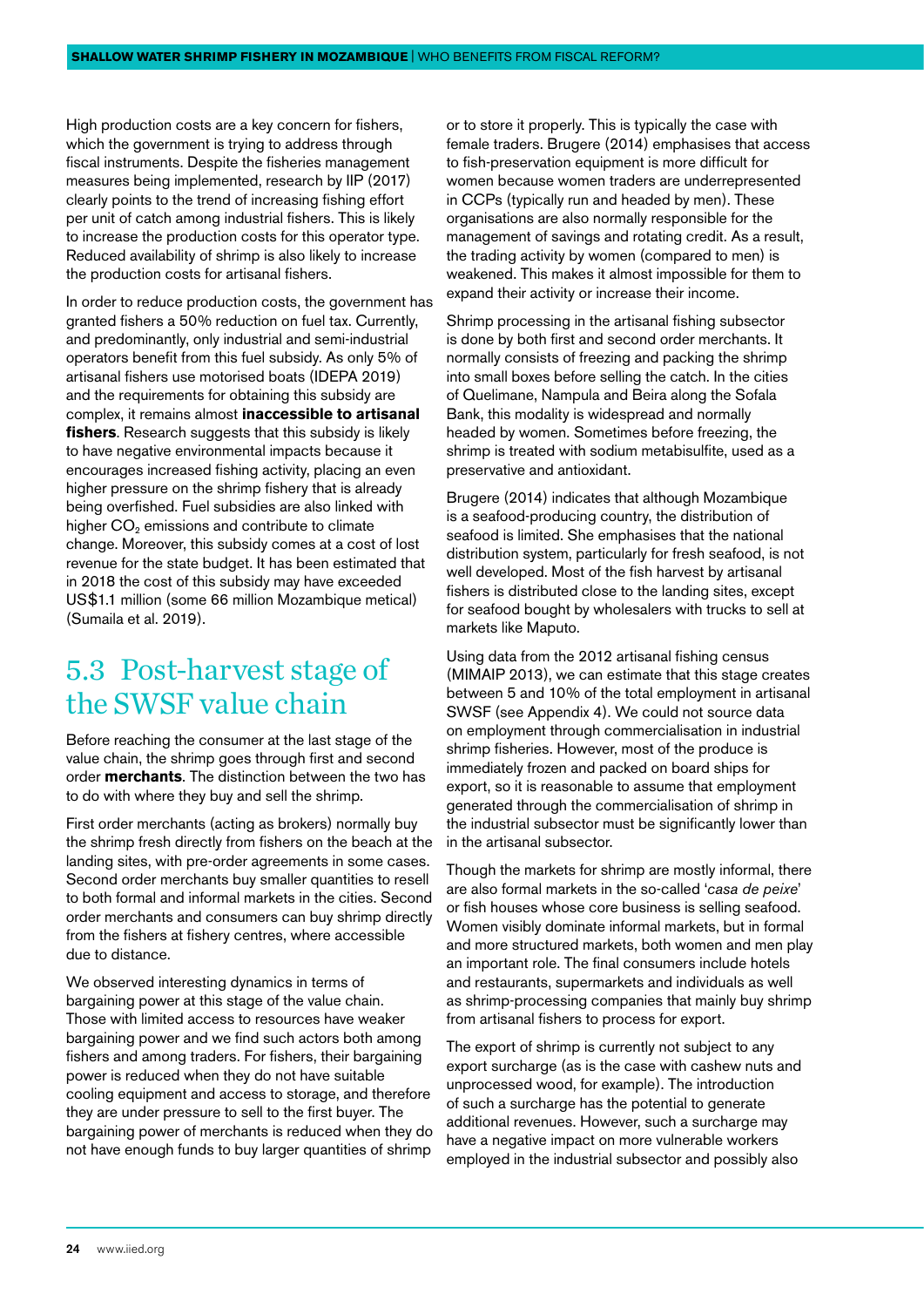<span id="page-24-0"></span>on artisanal fishers. Mozambique is a relatively small player in the global shrimp trade and therefore it is not able to 'dictate' global prices. This means that the costs of an export surcharge would not be passed on to the final consumer in the export country, but would rather push down the prices of shrimp in Mozambique. If we look at the power distribution among the 'players' in the industrial fishing subsector of Mozambique (the main subsector producing shrimp for exports), then lesseducated (and lower-paid) crew members will have significantly reduced bargaining power compared to, for example, boat owners. This means that any reduction in prices will also have an impact on them (for example, by reducing salaries which are already low). Similar dynamics are likely to take place in factories buying shrimp for processing for exports from artisanal fishers. In addition, the introduction of such a fiscal instrument will inevitably create an additional administrative burden with associated costs.

#### 5.4 Losses along the SWSF value chain

Although no specific assessments are available for losses along the SWSF value chain, our interviews suggest that the losses of shrimp in the fishing and post-harvest stages could reach up to 25%. This is a significant amount; using the available statistics of the current shrimp catches we can estimate that this leads to the loss of more than 1,500 tonnes of shrimp per year (based on data for 2017 from MIMAIP 2017), equivalent to 252 million Mozambique metical or between US\$3 and 4 million. Assuming that investments to increase the availability of cooling equipment and inputs could reduce these losses from 25% to 10%, this would increase the value generated by this subsector significantly. Only accounting for shrimp, it would constitute some 150 million Mozambique metical (more than US\$2 million). See Appendix 4 for the explanation of these estimates.

#### 5.5 Access to finance

The main source of funding for artisanal fishers are friends, neighbours and parents (62%), followed by microfinance institutions and state institutions (MIMAIP/ IDEPA 2018a-d). Fishery activities are also funded by government and non-governmental organisations (NGOs). The government's Fishery Development Fund (FFP) is used by 33% of fisher households, while another 30% use District Development Funds (FDDs). Alternatively, fishing communities have their own selffunding systems, such as the rotating savings and credit (PCR) system. With PCR, fishers make monthly

savings over 12 months, after which they can take out a small loan. However, in most cases this is not enough capital to start a viable business as the loan must be repaid in two to three months. Brugere (2014) indicates that it is more problematic for women to access these funds because they have difficulties in making monthly savings and because of their weaker decision-making position in PCR systems. Access to PCR groups is also particularly difficult for rural and poorer traders.

Recently, the government established ProAzul to promote and coordinate financing for fishing and aquaculture activities it considers a priority, to enable these activities to contribute to the economic and social development of the country in a sustainable way. It is expected that once it becomes fully operational ProAzul will improve access to finance for artisanal fishers.

#### 5.6 General services in the **SWSF**

As presented in Section 3, the government uses a number of fiscal instruments aimed at providing general services required for better operation of the sector. These include subsidies to support the establishment/modernisation of common infrastructure used by fisheries, including ports and landing sites, fish processing and storage, and markets; investment and expenditure for law enforcement and sector management; and investment and expenditure for fisheries-related research. Expenditure under these subsidies for 2018 is summarised in Table 2. This type of support is undoubtedly important for the long-term sustainability of SWSF. But to ensure that artisanal fishers benefit from this support for modernising infrastructure, these support programmes must take into account the specific needs of artisanal fishers. In addition, keeping in mind the current significant losses in the SWSF, investments in fish storage facilities and the modernisation of markets have the potential to improve the sector's performance and the status of fishers and merchants.

Despite mangrove destruction having a significant impact on the performance of SWSFs, we found little evidence of significant interventions to reduce mangrove destruction or support restoration. Investments in these types of interventions could potentially have important positive environmental and social impacts. Nhabinde (2013) estimates that the average value of mangroves for income generation through fishing could be in the range of US\$855/ha, while mangrove destruction leads to an income loss of between US\$ 1.1 million and US\$ 1.6 million per year for artisanal fishers. In addition to fisheries, mangroves perform other important ecosystem services, for example the protection of coastal villages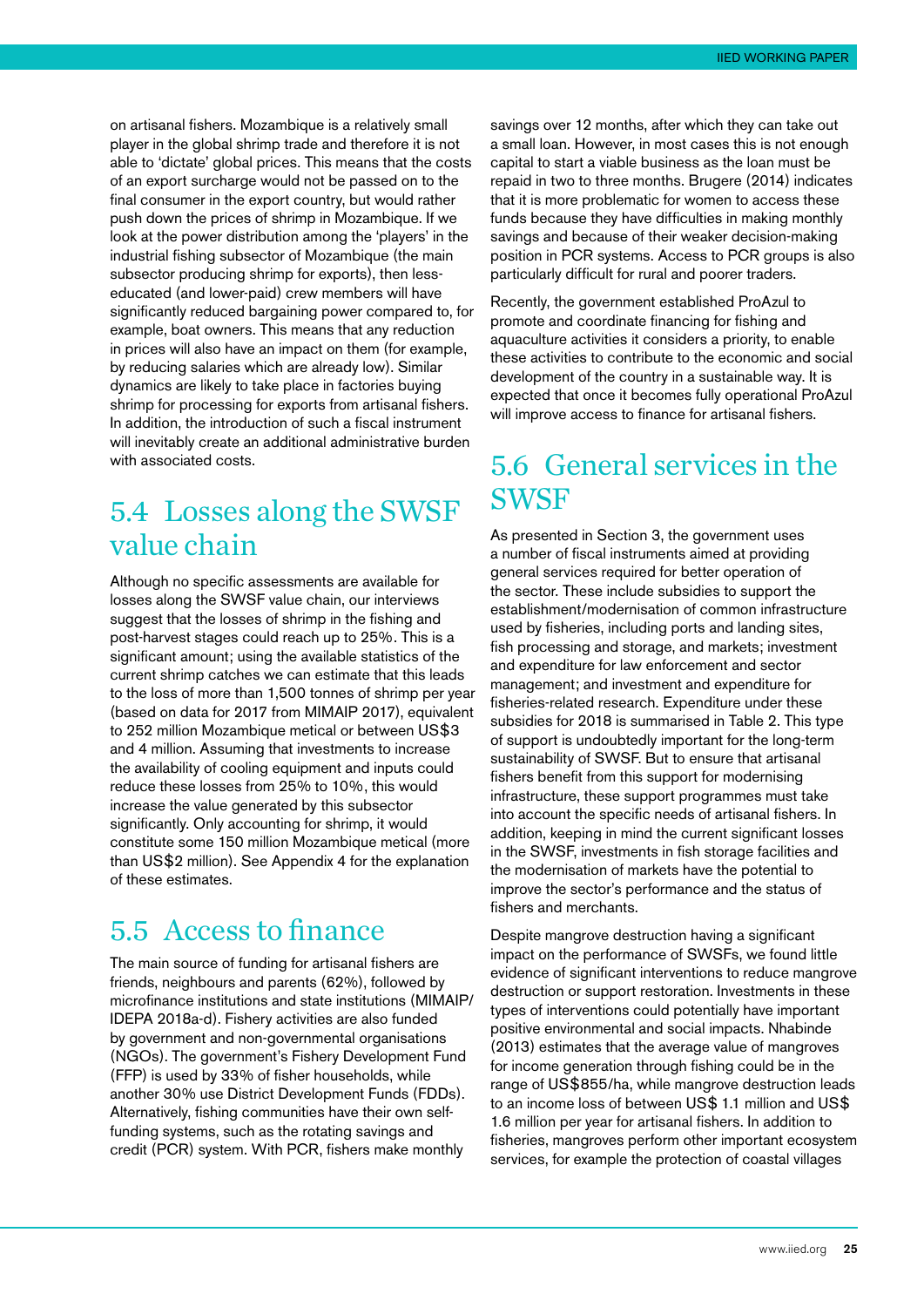| <b>SUBSIDY TARGET</b>                                                          | <b>EXPENDITURE</b><br>(US\$ THOUSANDS) | <b>EXPENDITURE</b><br>(MT THOUSANDS) |
|--------------------------------------------------------------------------------|----------------------------------------|--------------------------------------|
| Common infrastructure (ports)                                                  | 11,923                                 | 716,339                              |
| Common infrastructure (processing and storage)                                 | 383                                    | 23,030                               |
| Law enforcement and fisheries management (including<br>Marine Protected Areas) | 14.529                                 | 872,883                              |
| Fisheries related research                                                     | 525                                    | 31,553                               |

<span id="page-25-0"></span>Table 2. Subsidies for general services required for optimum operation of the fisheries sector (2018)

Source: Sumaila et al. (2019)

from floods and storms. Poorer members of coastal communities are likely to be more dependent on these ecosystem services.

#### 5.7 Revenues from fishing licences and revenue sharing

Fishing licences and fishing rights are key tools that the government can use to regulate the fishing effort in SWSF. In addition, they generate revenues. Depending on the type of gear used, the values for artisanal marine fishing licence fees range from 410 Mozambican metical (approximately US\$7) to 108,000 Mozambican metical (approximately US\$1,800). The national industrial, semi-industrial and artisanal licences generated a total revenue of close to 305 million Mozambique metical in 2018 (approximately US\$5 million) and almost 400 million Mozambique metical in 2019 (approximately US\$6.3 million) (MIMAIP 2020). According to the provisions in the Ministerial Decree 60/2018, these revenues are supposed to be shared among different levels and for different purposes (Republic of Mozambique 2018; see also Figure 3).

As Figure 3 shows, licence payments have the potential to generate additional resources at the local level (districts and fishing communities) and for the management of fisheries (including SWSF). Our estimates on these revenues are presented in Table 3.

According to the available information, transfers to the local level are not yet being implemented. The reasons are not fully clear but could be due to the lack of clear implementation modalities. This may discourage CCPs from playing a more significant role in the management of local fisheries.

The estimated revenues could be increased further without increasing the licence fees but by increasing the payment rates instead. An assessment of artisanal fishing in Sofala Bank (IDEPA 2019) suggests that only 50–70% of artisanal fishers possess a fishing licence. The main reasons cited by the fishers are related to incorrect assumptions about their duty to obtain such licences and financial constraints. Assuming that the number of fishers with licences could be increased to for example 90%, we can estimate that the revenues from artisanal fishing licensing could be increased by some 3 million Mozambique metical (US\$48,000). To increase licensing rates in the artisanal fishing subsector, MIMAIP is leading regular licensing campaigns throughout the country.

Interestingly, the experience indicates that the strong engagement of district authorities and CCPs in MIMAIP's licensing campaigns have had substantially higher success rates than those that do not engage local stakeholders (MIMAIP 2020). This is an example of the positive impact of engagement with and ownership by local CCPs. The ownership by CCPs is likely to increase if clear 'rules of the game' are created in terms of the roles and responsibilities of CCPs, as well as their rights and income. In relation to the latter, Ministerial Decree 60/2018 (which establishes the percentage of revenues shared from artisanal licensing) is not clear about exactly who will be the recipients of funds earmarked for 'financing of activities of fishing communities in the respective district' nor how decisions will be made about the use of these funds (Republic of Mozambique 2018). This ambiguity may lead to future conflicts. Similarly, conflicts may arise in relation to the uses of revenues earmarked for law enforcement and the development of fisheries. As fisheries management functions are being decentralised, transparent rules should be developed and implemented relating to the use of these funds (outlining who will make what decisions, with clear accountability).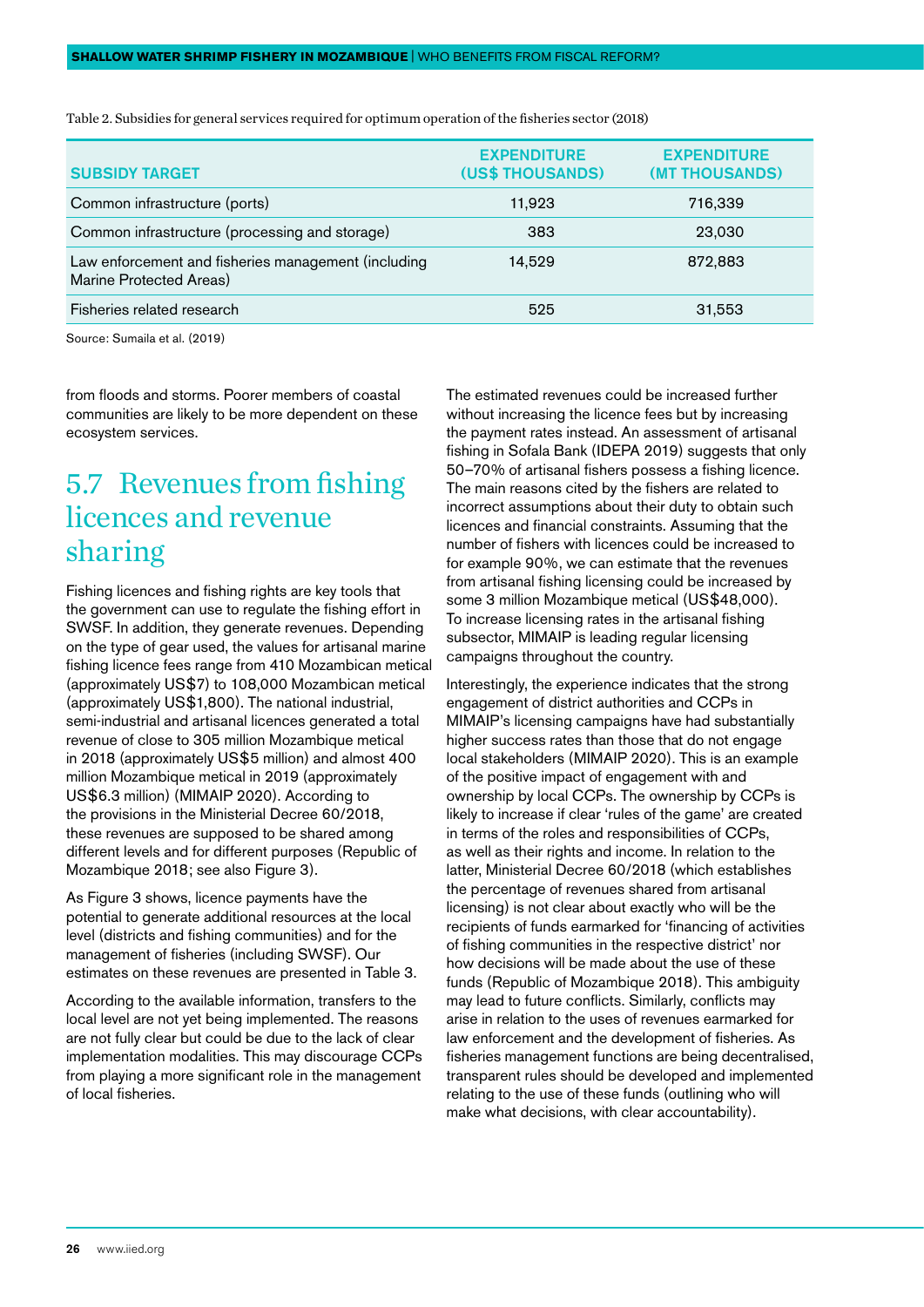<span id="page-26-0"></span>Figure 3. Sharing of revenues from licensing and fishing rights



Table 3. Estimated revenues at local level (district and fishing communities) and for fisheries management

|                                                                       |         | <b>REVENUES (MT THOUSANDS)</b> |
|-----------------------------------------------------------------------|---------|--------------------------------|
| <b>LICENCE TYPES</b>                                                  | 2018    | 2019                           |
| Industrial fishing operators                                          | 244,799 | 326,678                        |
| Foreign industrial (tuna)                                             | 65,734  | 16,197                         |
| Semi-industrial                                                       | 54,752  | 53,685                         |
| Artisanal                                                             | 5,398   | 11,294                         |
| Sports fishing                                                        | 2,036   | 2,335                          |
| Calculated amounts for use at local level                             |         |                                |
| For transfer to provinces                                             | 5,475   | 5,368                          |
| For transfer to districts                                             | 1,619   | 3,388                          |
| For financing fishing community activities in the respective district | 810     | 1,694                          |
| Calculated amounts for fisheries management                           |         |                                |
| Law enforcement                                                       | 59,910  | 76,073                         |
| Management of fisheries, research and development                     | 44,933  | 57,054                         |
| Development of fisheries and aquaculture                              | 44,933  | 57,054                         |
| Source: Based on MIMAIP (2020)                                        |         |                                |

[www.iied.org](http://www.iied.org) 27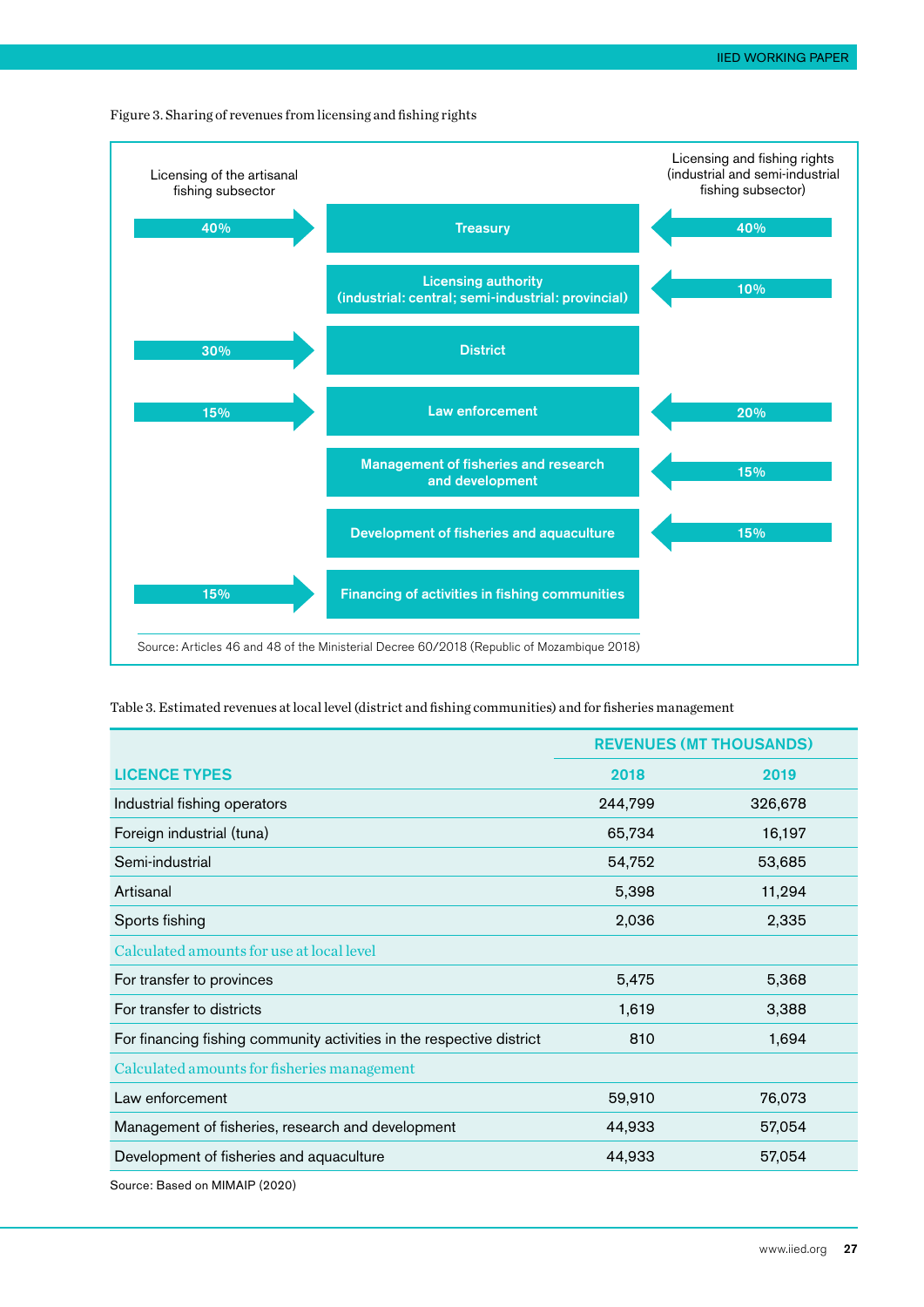# <span id="page-27-0"></span>6

## Closing the gap: opportunities linked to fiscal reforms

Our analysis confirms that in the SWSF, artisanal fishers are important not only economically but also socially. Employment (including for women) throughout the value chain in this subsector is significantly higher than in the industrial subsector. Therefore, support to the artisanal subsector is expected to deliver higher social benefits than to the industrial subsector, at least in the short term (see also Box 3). The opportunities described below largely stem from this.

The artisanal fishing subsector presents significant opportunities to increase the employment in the preharvest and post-harvest stages of the SWSF. Currently, employment through the production of fishing inputs is very limited. To boost the supply of fishing inputs, the government applies tax exemptions to fisheries inputs. Exemption of import tax for imported inputs currently benefits all operator types and is assessed to be beneficial for fishers and in terms of environmental sustainability as it increases the availability of legal fishing gear. However, it is likely that such exemptions discourage the development of local capacities for the production of inputs. Therefore, a better solution could be to look into the option of gradually removing tax exemptions for the import of inputs for those supplies that could be produced locally.

Special care should be taken to ensure that any such measures do not result in the reduced accessibility of legal fishing gear and the increased use of illegal fishing gear. In addition, funds could be directed towards development initiatives to strengthen participation of women and youth in pre-harvest and post-harvest stages of the SWSF value chain, for example supplying ice and packaging produce.

The government is also offering a reduction on fuel tax for fishers to reduce production costs. Our analysis suggests that this form of support disproportionally benefits industrial and semi-industrial fishers. First, very few artisanal fishers have boats with engines (only 5%); and second, the administrative requirements are prohibitive for mostly informal artisanal fishers. The subsidy is likely to have negative environmental impacts and would reduce revenues to the state budget (estimated as more than US\$1.1 million or almost 71 million Mozambique metical in 2018). Therefore, we conclude that there is a need for an in-depth assessment of the impacts of this subsidy, on the feasibility of reducing or even removing it, and the optimal way of doing so**.** 

Such a study could also assess how to ensure the profitability of industrial fishing in the absence of the fuel tax exemption – for example, whether a reduction in the number of boats licensed for shrimp fishing and the total admitted effort (master cable length) could sufficiently reduce production costs by reducing the fishing effort per unit of catch.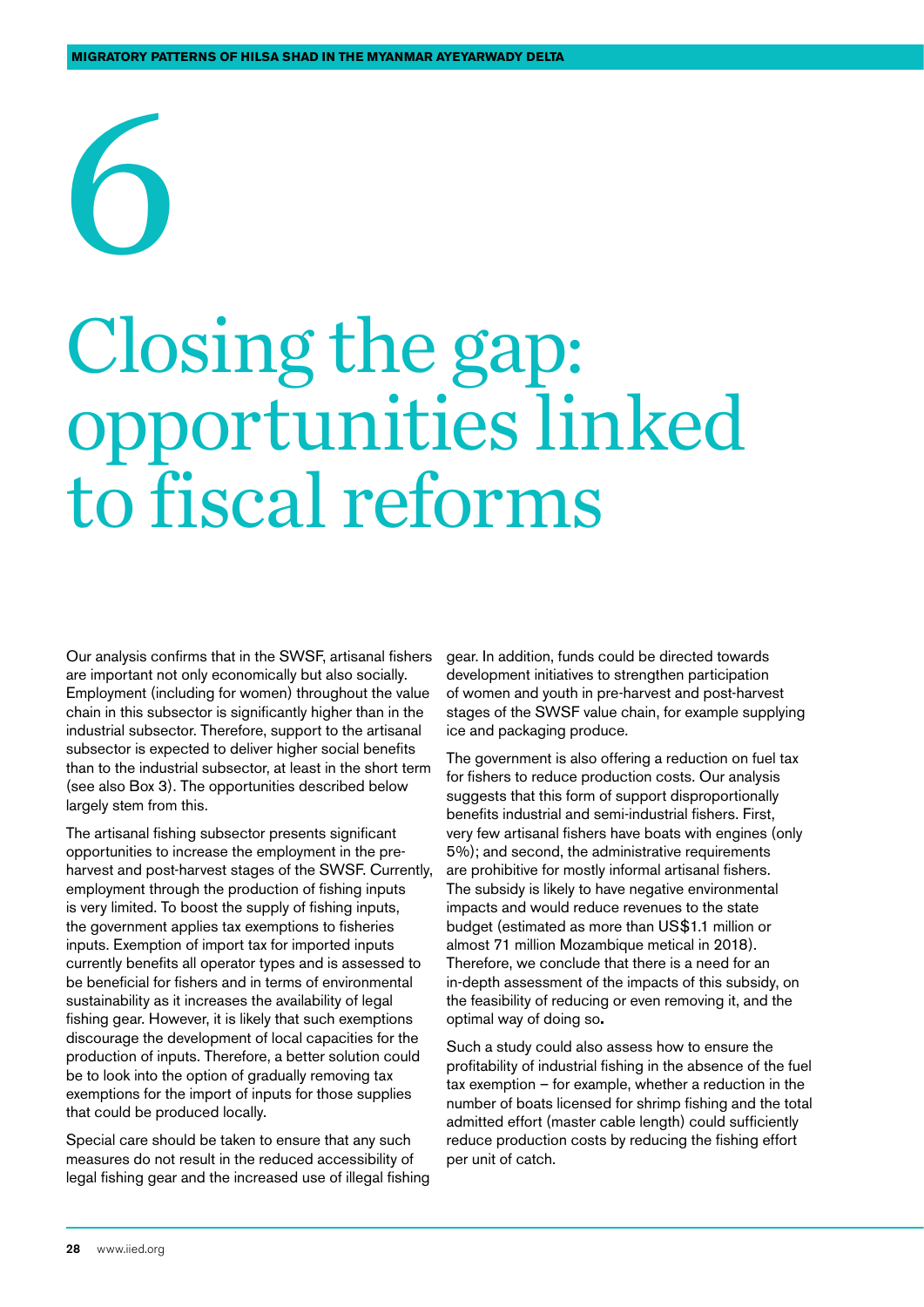#### <span id="page-28-0"></span>Box 3. Do industrial fishers contribute more to local development and poverty reduction than artisanal fishers?

You might assume that because industrial fishing operators are formalised, this subsector should be able to provide a higher fiscal contribution to the state budget and therefore to development objectives. Industrial operators make a substantially higher contribution than artisanal fishers in terms of revenues from fishing licences and fishing rights. In contrast, artisanal fishers and those engaged in production and commercialisation in the artisanal value chain pay little income tax because of their informal character.

However, the answer is not straightforward. First, the artisanal subsector is more significant in terms of employment throughout the value chain. Second, salaries paid to those employed by industrial operators are relatively low, so their contribution to

state budget revenues through income tax are also likely to be low (Ernst & Young 2013). For example, in the four companies surveyed by Ernst & Young (ibid) only 33% of workers paid income tax and none of the companies paid corporate income tax due to recorded losses.

At the same time, industrial operators enjoy substantial subsidies in the form of reduced fuel taxes (estimated to be around US\$1.1 million in 2018 and basically not available to the artisanal subsector) as well as import tax exemptions for imported inputs. If the fuel-tax subsidies and import tax exemptions were revised, could the revenues raised be spent on other programmes with a higher poverty reduction impact?

Artisanal fishers, including those working in shrimp fisheries, face significant losses during the harvesting and post-harvesting stages equivalent to 252 million Mozambique metical (US\$3–4 million). The government is implementing a number of projects and has established ProAzul to help fishers and merchants to purchase the required cooling equipment and inputs. A significant proportion of merchants in the artisanal fishing subsector are women who are currently less advantaged, partly because of the difficulties they face in accessing funds to obtain better cooling/ storage equipment. Another less-advantaged group are poorer fishers who lack cooling/storage equipment, which places them in a very weak position when negotiating sales of their catches. Therefore, we conclude that these and other favourable financing schemes that improve access to and use of cooling/ storage equipment should be continued. Special attention should be paid to the needs of women traders. Such measures are clearly beneficial both in terms of environmental and social impacts.

Payment rates for artisanal fishing licences are noticeably low; an increase in these rates could generate additional revenues for the national treasury and for law-enforcement and local development initiatives without increasing licence fees (estimated additional revenues are in the range of 3 million Mozambique metical or US\$48,000). MIMAIP is implementing annual artisanal fishing licensing campaigns; experience indicates that campaigns implemented in cooperation with district authorities and CCPs have significantly higher success rates. Therefore, we conclude that these positive experiences of close engagement with district authorities and CCPs should be applied more widely. To ease the financial burden that a once-a-year payment may impose on fishers, the government may consider options to simplify the requirements to acquire licences including licencepayment by instalments.

The higher success rate of licensing campaigns involving the cooperation of district authorities and CCPs is another example of the positive impact of engagement with and ownership by local CCPs. Ownership by CCPs is likely to increase if clear rights, roles and responsibilities are created, including rights to generate income. However, the Ministerial Decree 60/2018 is ambiguous about who should receive the funds earmarked for 'financing activities of fishing communities' and how decisions should be made about the use of these funds (Republic of Mozambique 2018). This may lead to future conflicts once the government decides to initiate the transfers. Therefore, we conclude that there is an urgent need to clarify the Ministerial Decree 60/2018 in relation to recipients of and decision-making processes for the use of these community funds.

To increase the ownership by CCPs, they should play a key role in decision making once their rights, roles and responsibilities have been clarified. As decentralisation of fisheries management is expected to increase, it will be necessary to clarify also the use of revenues earmarked for law enforcement and fisheries development. If CCPs are expected to play an increasing role in performing these functions, it is logical that part of the revenues for these activities should be channelled to the local level.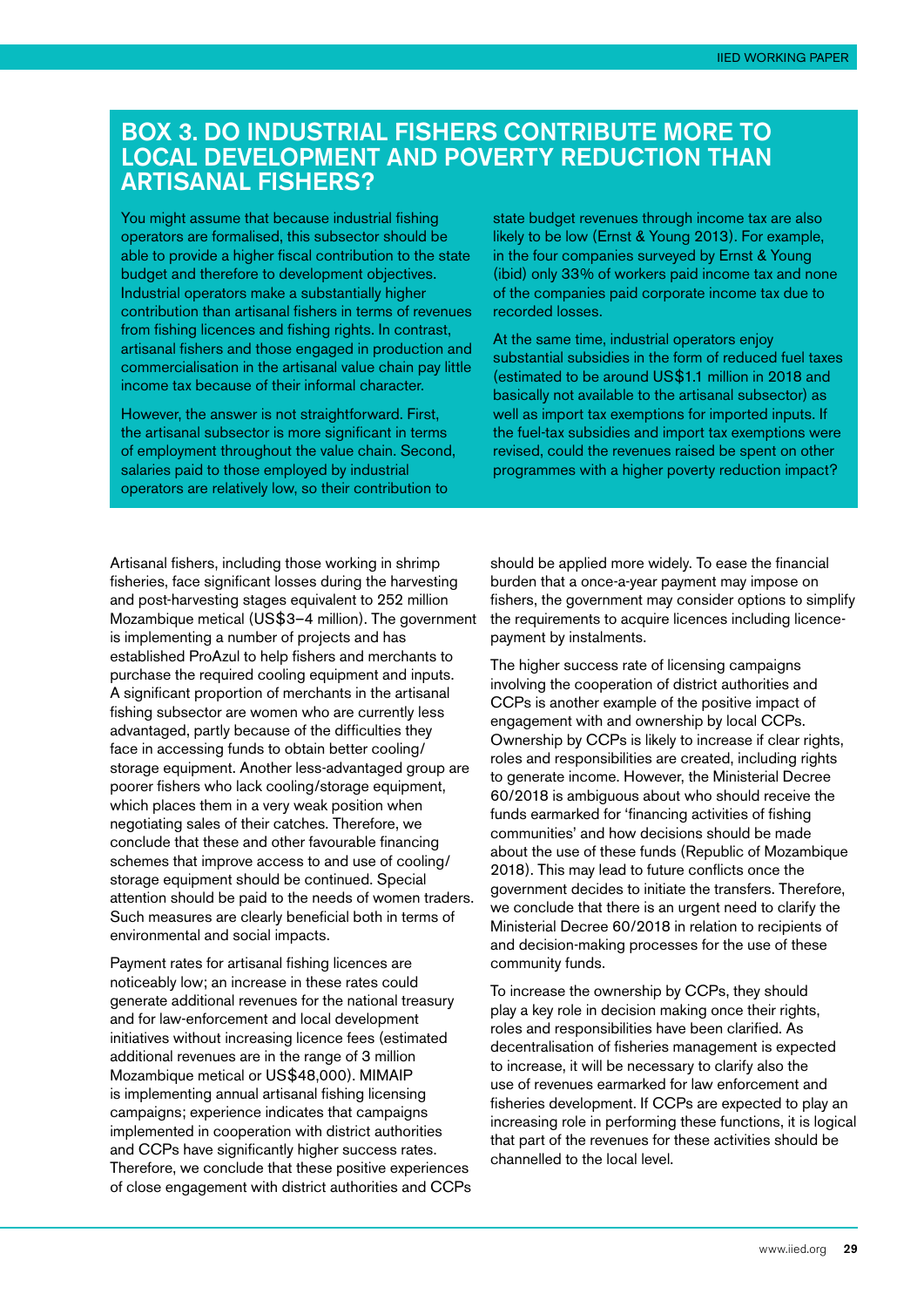Artisanal fishers are relatively well-off and do not face substantial financial difficulties during the closure of the shrimp fishing season. Shrimp is not necessarily the main species targeted by artisanal fishers and fisher households are not fully dependent on fisheries and carry out other activities to support their income (mainly agriculture). Therefore, we can conclude that the seasonality of artisanal fishing is not a cause for introducing specific compensatory measures.

However, support to diversify livelihoods for fisher household members through initiatives such as savings clubs, matching grants and vocational training like carpentry, electricity and sewing can be used to address the needs of more vulnerable groups and to reduce pressure on depleted fishing resources. Diversification of livelihoods should not focus on creating alternative employment for the existing experienced fishers, but rather aim to reduce the entry of new fishers (especially taking into account the pressure on the SWSF due to population growth). Therefore, livelihood-diversification activities need to pay special attention to youth and should also pay particular attention to the needs of other more vulnerable groups including women, who often lack employment opportunities.

The export of shrimp is currently not subject to any export surcharge (as is the case with, for example, cashew nuts and unprocessed wood). We assess that the introduction of an export surcharge is not beneficial (at least in short term). First, such a surcharge may have negative impacts on the workers who are less educated and more vulnerably employed in the industrial subsector. Taking into account the limited bargaining power of this group compared to company owners/managers, it is likely that the costs of an export surcharge to industrial fishing companies will be passed onto crew members instead (for example, by reducing their salaries which already are low). Second, the introduction of any new fiscal instrument will inevitably have an administrative cost. In order to increase revenues, it would be more effective to first reduce/ remove any harmful subsidies (such as the fuel subsidy) and to improve law enforcement (to increase licence-fee payment rates) and possibly to increase licence fees/ fees for fishing rights. These measures taken together are likely to result in higher fiscal and environmental gains and possibly also social gains as compared to the introduction of an export surcharge.

There is little doubt that SWSFs are currently overfished and stocks are under increasing pressure. While a number of interventions can be used to increase stocks, in the short term any increase of the fishing effort should not be encouraged. Therefore, we can conclude that the increase of employment in the fishing stage of the SWSF value chain or increase in fishing effort should not be encouraged. We suggest a critical assessment of the wider impacts of current support for the procurement of boats and engines for artisanal fishers in relation to increased fishing capacity.

While these measures undoubtedly have a positive impact on the well-being of individual fishers who benefit from such interventions, they may push the stocks into further depletion, which would ultimately negatively affect the well-being of fishers as a group. In order to address the negative environmental effect, the suggested assessment should look into different options of how to mitigate such negative environmental impacts in a manner that would still benefit artisanal fishers (for example, by introducing limits such as a largest minimum mesh size or limits to allowed fishing locations).

One of the threats to SWSF stocks is habitat destruction, in particular mangrove destruction. At the same time, mangroves can be seen as the basis of the SWSF value chain. Mangroves produce the single indispensable 'input' of the chain – the shrimp itself. Nhabinde (2013) estimates that on average the value of mangroves for income generation through fisheries could be in the range of US\$855/ha, while mangrove destruction leads to an income loss of between US\$ 1.1 million and US\$ 1.6 million per year. Causes of mangrove destruction are linked to both demand for land and for timber for construction and fuel. Poorer members of fishing communities are likely to be more dependent on mangroves for their livelihoods. Interventions to address these causes of destruction go beyond the fishing sector itself and will require close coordination with the Ministry of Land, Environment and Rural Development (MoLE) (forestry, land-use planning) and the Ministry of Mineral Resources and Energy (MIREME) (energy). Interventions that could be supported by targeted investments could include mangrove reforestation and promoting the use of lowcost construction materials and alternative energy and cooking fuels for communities, with a particular focus on poorer and vulnerable community members.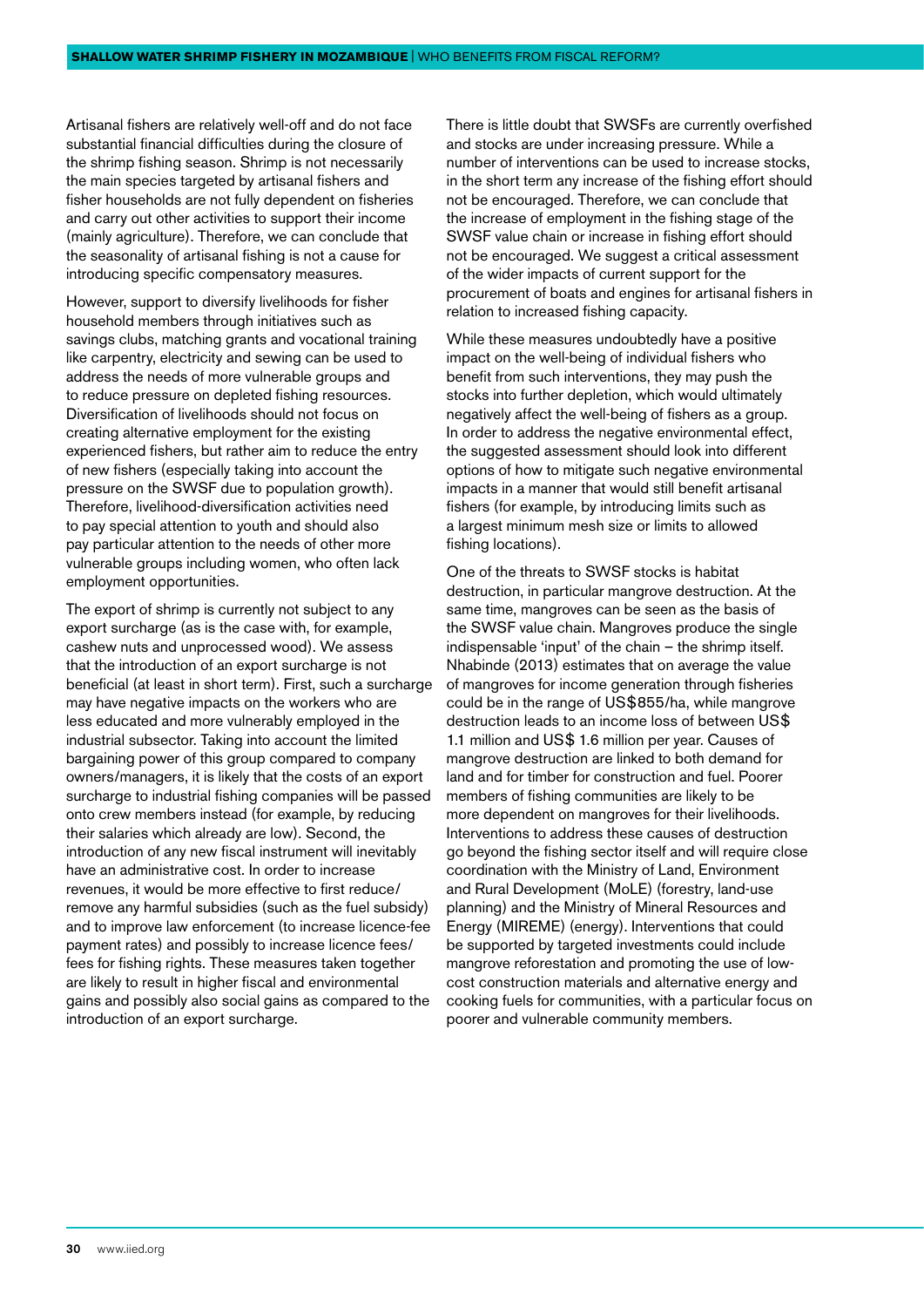## <span id="page-30-0"></span>7 Policy recommendations

Shallow water shrimp fisheries are clearly overfished in Mozambique. This is already having an impact on key indicators of the fisheries sector's performance and is likely to also impact on socioeconomic indicators and the welfare of the local population.

The causes of overfishing of shallow water shrimp lie in different spheres. The most notable ones include overfishing, use of harmful fishing gear, habitat destruction (in particular mangroves) and pollution. The limited capacity to enforce fishing-sector legislation further exacerbates shallow water shrimp depletion. The CCPs, though playing a supporting role to the government in fishery law enforcement, do not seem to be fully motivated to perform the task they have been commissioned with.

The government of Mozambique has embarked on reforming the fisheries sector through various initiatives to improve the sector's performance and bring development opportunities to fishing communities. The following policy recommendations are linked to fiscal reforms within the fisheries sector in order to further support these government efforts while furthering environmental goals. The recommendations have been prepared in response to the opportunities that this study has identified and are grouped into two main areas: equitable fiscal reforms, and expenditures and revenues for sustainable resource management.

#### 7.1 Equitable fiscal reforms

The government of Mozambique could consider the following options to reduce the fiscal pressure of the subsidies, while improving social and environmental outcomes.

#### 7.1.1 Reform the discount on fuel tax

The government is offering a 50% reduction of fuel tax for fishers in order to reduce production costs. However, this instrument benefits disproportionately industrial operators, because it is out of reach for the majority of artisanal fishers. It leads to lost revenues (in 2018 these may have exceeded US\$1.1 million and close to 71 million MT) and it is likely to have a negative effect on productivity if measured as fishing effort or production per unit of inputs. It is likely to have negative environmental effects. Therefore, we recommend that this discount on fuel tax be reformed.

Our analysis suggests that this option is likely to have the highest economic, social and environmental impact. However, a more in-depth assessment of the effects of the current 50% discount on the fuel tax for artisanal, semi-industrial and industrial fishing operators would be required as well as an assessment of the most appropriate measures (such as abandoning or reducing the rate of exemption coupled with other measures to reduce operating costs, such as reducing the number of boats licensed for shrimp fishing or reduced TAE).

**Responsible:** MIMAIP in close collaboration with industrial operators and MEF.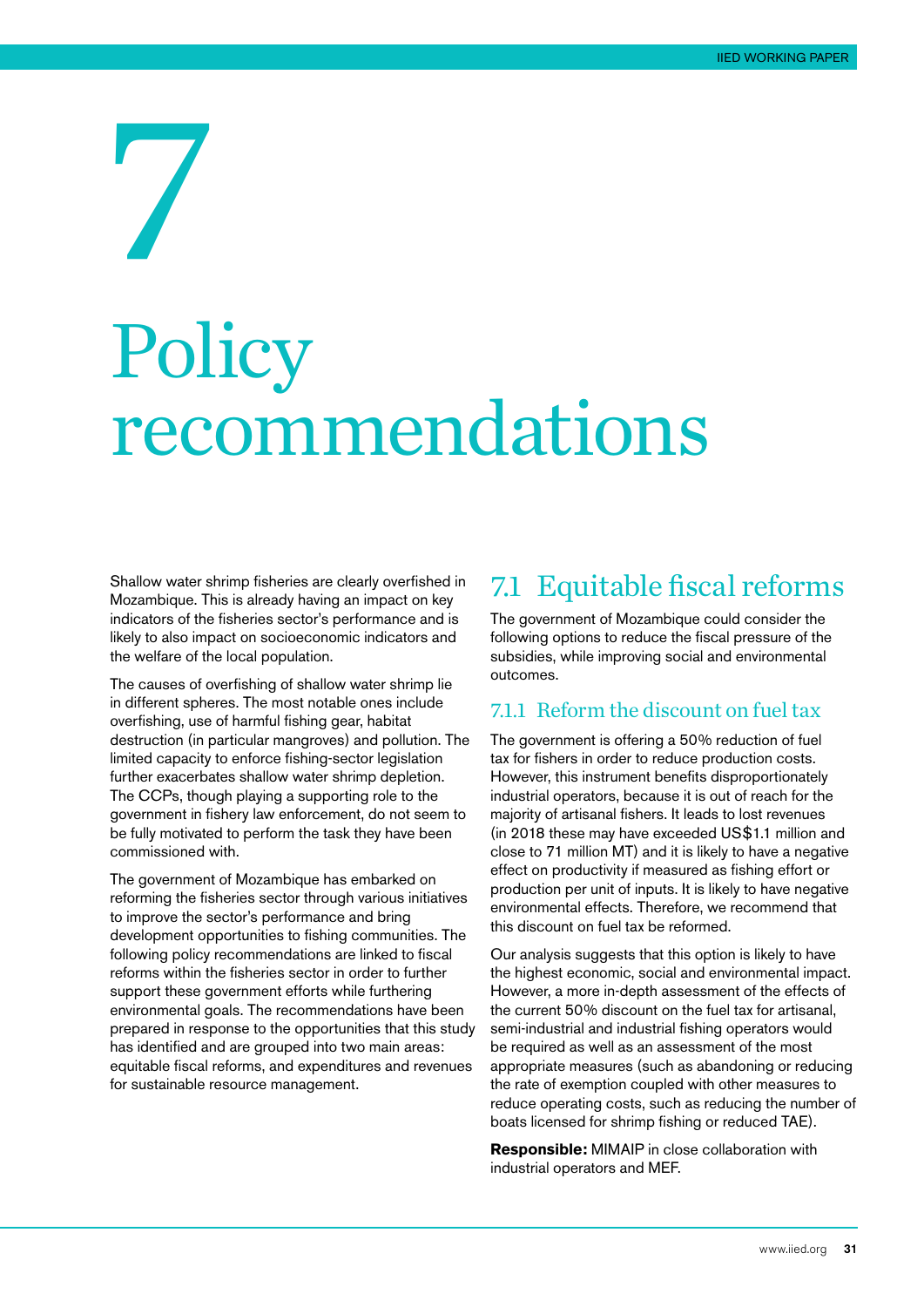#### <span id="page-31-0"></span>7.1.2 Reform subsidies for procuring boats and engines

Subsidies for the procurement of boats and engines for Mozambican artisanal fishers aim to build capacities of the fishers by ensuring that prices are more affordable. However, current tax exemptions have resulted in an increase in fishing effort, putting further pressure on depleted SWSF stocks. Currently, any increase of employment in the fishing stage of the SWSF value chain or increase in fishing effort should not be encouraged. Therefore, we recommend reforming these types of subsidies.

Our analysis suggests that this option is likely to have environmental benefits. However, the social benefits would depend on how this support would be reformed. Because of social considerations, we do not recommend the removal of this support. Instead, it should be combined with certain conditions for fishers. For example, IIP recommends two options. One option would be to increase the minimum-allowed mesh size to limit motorised artisanal fishers to fishing only fish (not shrimp). The other option would be to subject motorised artisanal fishers to requirements similar to those for semi-industrial shrimp fishing (seasonal closure, fishing to a maximum distance from the coast and limiting the length of the master cable).

**Responsible:** MIMAIP in close collaboration with IIP and CCPs.

#### 7.1.3 Modify tax exemptions for imported inputs

There are significant opportunities to increase employment in the pre-harvest and post-harvest stages of the SWSF. Currently, local employment to produce fishing inputs is limited. To boost the local supply of fishing inputs, the government could review the current tax exemptions on imported inputs in a way that favours supplies that could be produced locally. Our analysis suggest that this option could have positive social impacts in terms of local employment. However, it should be implemented with great care to ensure that any such measures do not result in the reduced accessibility of legal fishing gear or the increased use of illegal fishing gear. Therefore, we would recommend to first undertake and in-depth study of economic, social and environmental effects of gradually reducing or removing import tax exemptions on selected fisheries inputs (those that can be produced locally) and how this could be compensated through local production of the respective inputs.

**Responsible:** MIMAIP in close collaboration with the private sector, industrial, semi-industrial and artisanal operators, MEF and the National Tax Authority.

#### 7.1.4 Encourage increases in payments for artisanal fishing licences

Many artisanal fishers do not possess proper fishing licences, so there is significant potential to increase government revenues through better collection of licence payments (estimated at around US\$48,000) without increasing licence fees. Part of this increase in revenue could be used to fund improved law enforcement, as well as activities at the level of respective districts and fishing communities. Evidence shows that government campaigns encouraging artisanal fishers to apply for a fishing licence done in cooperation with district authorities and community fishing councils (CCPs) have a higher success rate.

Our analysis suggests that this measure has clear benefits in terms of increasing revenues, as well as resource management and community participation. In addition, the government could consider simplifying the requirements to acquire licences including licence payment methods (payments in instalments). It will be important to closely engage with CCPs if such measures are to be successful.

**Responsible:** MIMAIP, district authorities, CCPs.

#### 7.2 Expenditure and revenues for sustainable resource management

Our study confirms the need to continue the various resource-management programmes currently being implemented by the government, such as improving port and storage infrastructure, law enforcement, protected areas and research. Our study shows there are two particular areas linked to fiscal policy for more sustainable resource management along the SWSF value chain: investments to reduce losses along the value chain and investments to halt mangrove ecosystem destruction. Our study also highlights the need to clarify the role of CCPs in general and in managing the revenues from fisheries licensing in particular.

#### 7.2.1 Improve current incentives to reduce shrimp losses along the value chain

Artisanal fishers, including those working in shrimp fisheries, face significant losses of their shrimp catches during the harvesting and post-harvesting stages, which are equivalent to US\$3–4 million. Even in the absence of exact data related to shrimp losses along the value chain, our study indicates that simple investments in cooling and freezing equipment could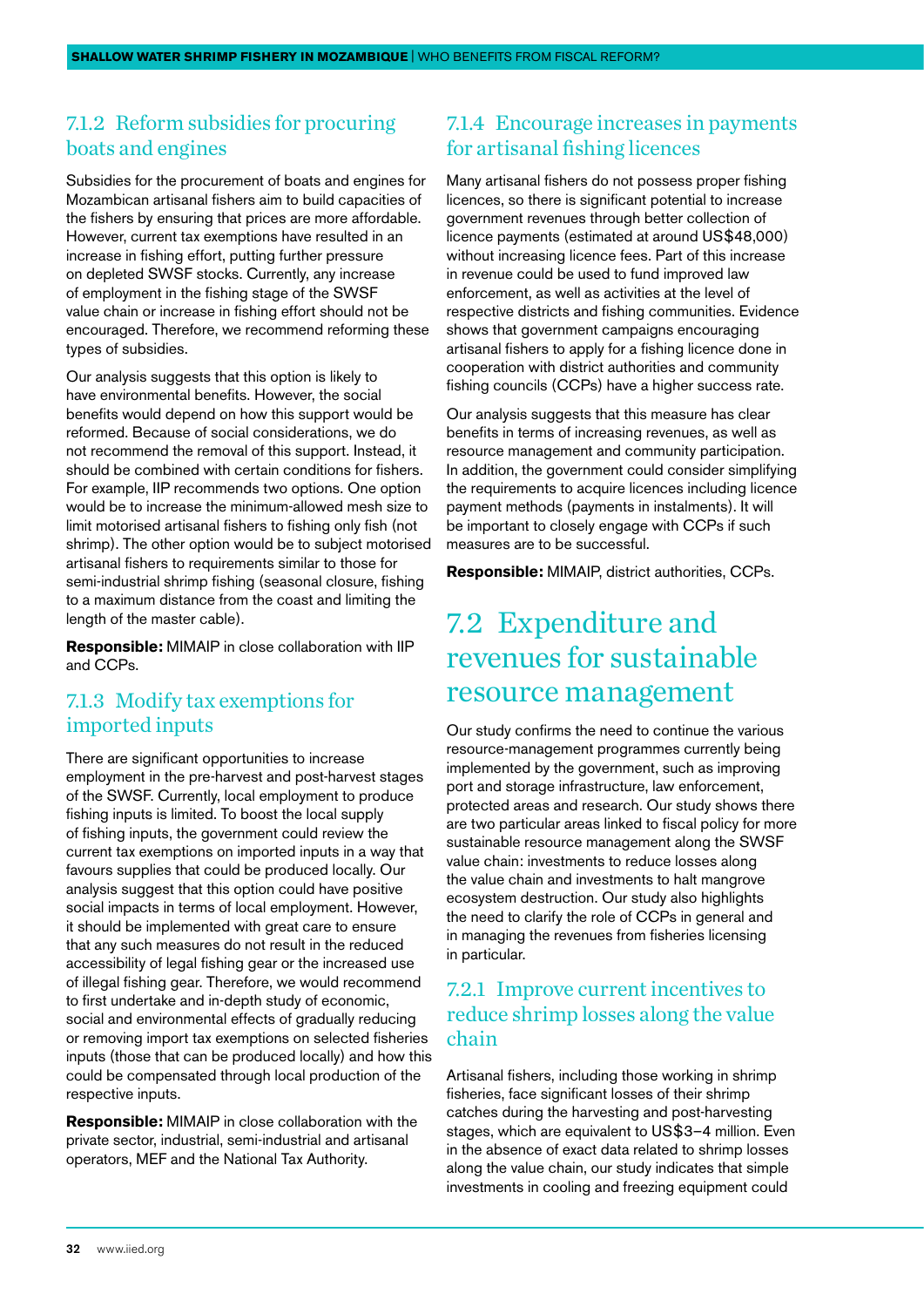significantly help reduce shrimp losses after they have been harvested. We estimate the value generated through such interventions could constitute some 150 million Mozambique metical (more than US\$2 million) annually in the artisanal SWSF value chain. This would have a clear environmental benefit. In addition, it would increase the bargaining power of fishers when selling their catch. Therefore, as a way to strengthen more sustainable fisheries management the government could increase its support for investments for this type of equipment. Projects such as ProAzul aim to help fishers and merchants purchase inputs to prevent such losses (such as cooling equipment), which would be particularly important for disadvantaged women merchants or poorer fishers. It is important to focus on the accessibility of such incentives for female traders who are currently less likely to be able to access them. Such financing schemes should be continued as they are clearly beneficial both in terms of environmental and social impacts.

#### **Responsible:** MIMAIP, ProAzul, CCPs

#### 7.2.2 Channel investment into programmes halting mangrove ecosystem destruction

One of the threats to SWSF stocks is habitat destruction, in particular mangroves, which are an important breeding ground. On average, the value of mangroves for income generation through fisheries could be US\$855/ha, while mangrove destruction leads to an income loss of between US\$1.1 million and US\$1.6 million per year. Mangrove destruction is linked to demands for land, timber and fuel. Poorer members of fishing communities are also likely to be more dependent on mangroves for their livelihoods.

To strengthen sustainable fisheries management, the government should increase investment in programmes that halt mangrove destruction. It is be important

address the underlying causes that lead to mangrove destruction and promote low-cost building materials and alternative energy and cooking fuels. This type of intervention is likely to lead to the long-term improvement of shrimp stocks with additional economic and social benefits.

**Responsible:** MIMAIP, ProAzul, MoLE (forestry directorate), MIREME, provincial and district administrations, CCPs

#### 7.2.3 Promote higher local commitment to sustainable fisheries management

The experience of introducing co-management schemes has highlighted the importance of true local engagement. Engagement is not just about participation, but also about ownership. The government could stimulate a greater degree of ownership by CCPs by defining clear rules for the use of funds earmarked for community development, law enforcement and managing fisheries, and implementing these rules accordingly. It is also important to define clear mandates, roles and responsibilities for CCPs in general, and to encourage community-developed management plans. Once these are clearly established it is likely the revenues shared with CCPs will be used also for locally important activities that in turn will have positive effect on fisheries. For example, this could include supporting local job creation (training and initial investments) along the pre-harvest and post-harvest stages of the SWSF value chain and in areas not related to fishing, such as carpentry, sewing and other activities relevant to the local context. Revenues for these activities should be channelled to the local level. Rules, roles and responsibilities should be clarified in Ministerial Decree 60/2018.

**Responsible:** MIMAIP with district authorities and CCPs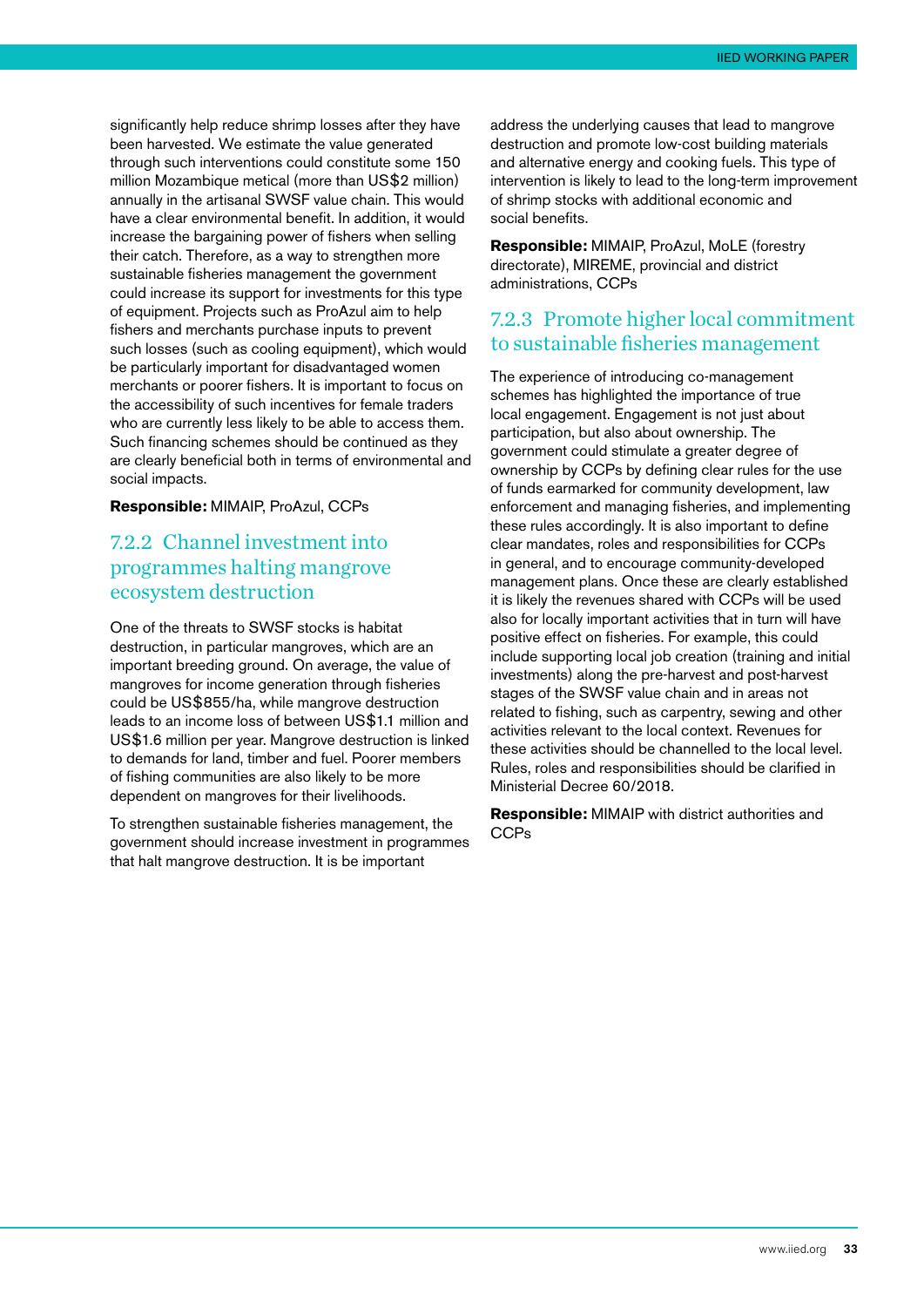## <span id="page-33-0"></span>References

Arthur, R, Heyworth, S, Pearce, J and Sharkey, W (2019) The cost of harmful fishing subsidies. IIED, London.<https://pubs.iied.org/16654IIED/>

Bostock, T, Cunningham, S, Neiland, A and Bennett, E (2003a) Keysheet 3: fiscal reform in fisheries and poverty reduction. DFID, UK.<https://bit.ly/2RmKIGY>

Bostock, T, Cunningham, S, Neiland, A and Bennett, E (2003b) Keysheet 4: fiscal reform in fisheries – management instruments and rent collection. DFID, UK. <https://bit.ly/3aVxTeP>

Brugere, C (2014) Study of fisheries and aquaculture value chains in Mozambique: how to reduce gender discrimination in the fisheries and aquaculture sectors. Soulfish Research & Consultancy/Stockholm Environment Institute.<https://bit.ly/2wnwhey>

de Soto, H (2000) The mystery of capital: why capitalism triumphs in the West and fails everywhere else. Bantam Press.

Ernst & Young (2013) Relatório Final. Estudo da Carga Tributária sobre o Combustível no Sector de Pescas AMAPIC. https://bit.ly/2RoJivY

IDEPA (2019) Estudo da cadeia de valor da pesca artesanal do Banco de Sofala, Maputo.

INE (2018) Anuário estatístico (statistical yearbook) 2018: Mozambique.

INE (2020) Informação rápida. [www.ine.gov.mz](http://www.ine.gov.mz/)

IIP (2016) Estado de exploração dos recursos pesqueiros de Moçambique 2014–2015. [https://bit.](https://bit.ly/2RlwTsj) [ly/2RlwTsj](https://bit.ly/2RlwTsj)

IIP (2017) Camarão do Banko do Sofala, Maputo.

IIP (2018) Relatório Interno de Investigação Pesqueira nr. 38: O camarão do Banco de Sofala 2017.

Jerneck, A and Lopes, S (20 November 2019) Four lessons learned from fishing communities in Mozambique. *World Bank blogs*. https://bit.ly/34psgD5

Luís, A (2011) Aplicação dos sistemas de informação geográfica e detecção remota no monitoriamento do mangal. Estudo do caso: cidade da Beira. [https://bit.](https://bit.ly/3aUbnCQ) [ly/3aUbnCQ](https://bit.ly/3aUbnCQ)

Merayo, E, Porras, I, Harper, S, Steele, P and Mohammed, EY (2019) Subsidy reform and distributive justice in fisheries. IIED, London. [https://pubs.iied.](https://pubs.iied.org/16645IIED/) [org/16645IIED/](https://pubs.iied.org/16645IIED/)

MIMAIP/IDEPA (2018a) IAFPA: relatório do inquérito aos agregados familiares de pescadores e aquacultores da Província de Nampula.

MIMAIP/IDEPA (2018b) IAFPA: relatório do inquérito aos agregados familiares de pescadores e aquacultures da Província de Gaza.

MIMAIP/IDEPA (2018c) IAFPA: relatório do inquérito aos agregados familiares de pescadores e aquacultures da Província de Cabo-Delgado.

MIMAIP/IDEPA (2018d) IAFPA: relatório do inquérito aos agregados familiares de pescadores e aquacultures da Província de Sofala.

MIMAIP (2013) Censo da pesca artesanal 2012: principais resultados. <https://bit.ly/34nWMgw>

MIMAIP (2017) Boletim estatístico de pesca e aquacultura 2006–2017 2a edição. [https://bit.](https://bit.ly/2RmMgkg) [ly/2RmMgkg](https://bit.ly/2RmMgkg)

MIMAIP (2020) Balanco anual do plano económico e social – 2019.

Nhabinde, VC, Maradan D, Zein K, Gaile B, Fondo LH and Westman, M (2013) Value of mangrove for artisanal and subsistence fisheries – case study. Unpublished report.

OECD (2000) Transition to responsible fisheries: economic and policy implications. OECD Publishing, Paris.

Pereira, M, Litulo, C, Santos, R and Leal, MC (2019) Mozambique marine ecosystem review. Centro Terra Viva. https://bit.ly/2xXyeiu

Republic of Mozambique (2012) Ruma a uma Economia Verde. Roteiro para Economia Verde em Moçambique: acelerando o desenvolvimento sustentável económica, social e ambiental.

Republic of Mozambique (2018) Decreto No 60/2018: Altera e republica o regulamento de concessão de direitos de pesca e de licenciamento da pesca, aprovado pelo decreto No 74/2017, de 29 de Dezembro. [http://extwprlegs1.fao.org/docs/pdf/](http://extwprlegs1.fao.org/docs/pdf/moz172331.pdf) [moz172331.pdf](http://extwprlegs1.fao.org/docs/pdf/moz172331.pdf)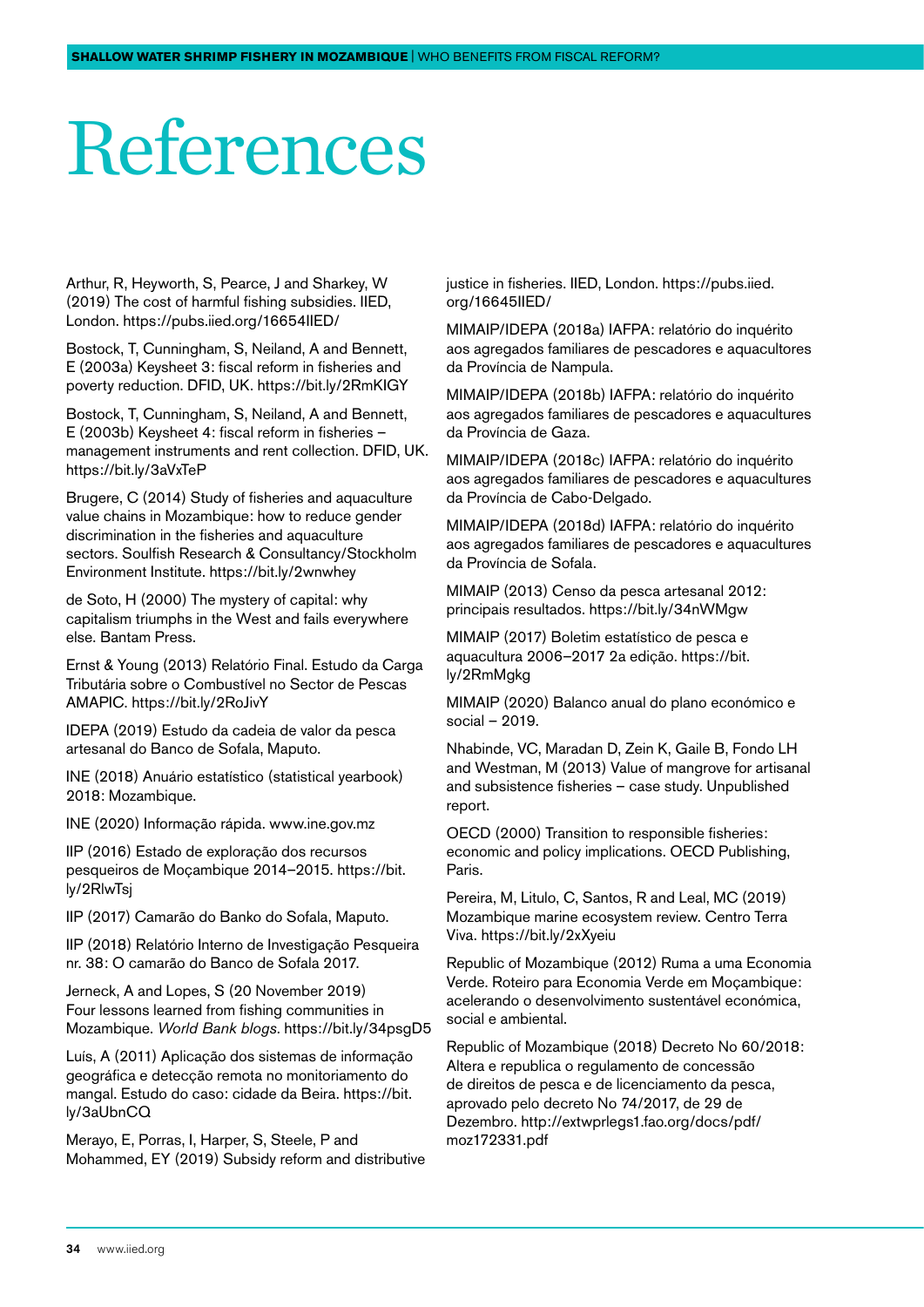Sumaila, UR, Ebrahim, N, Schuhbauer, A, Skerritt, D, Li, Y, Kim, HS, Mallory, TG, Lam, VWL and Pauly, D (2019) Updated estimates and analysis of global fisheries subsidies. *Marine Policy* 109 (2019) 103695. [https://](https://bit.ly/2USEFw5) [bit.ly/2USEFw5](https://bit.ly/2USEFw5)

Wingqvist, GO (2011) Environment and Climate Change Policy Brief – Mozambique Generic outline. Sida's Helpdesk for Environment and Climate Change. https://bit.ly/3aWhd6B

World Bank (2017) The sunken billions revisited: progress and challenges in global marine fisheries. World Bank, Washington.<http://bit.ly/2UyZXj9>

World Bank (2018) Communities livelihoods fisheries: fisheries governance and shared growth in Mozambique. https://bit.ly/2VgizT7

WWF (2017) Mozambique: building a sustainable shrimp fishery.<https://bit.ly/2XoovfQ>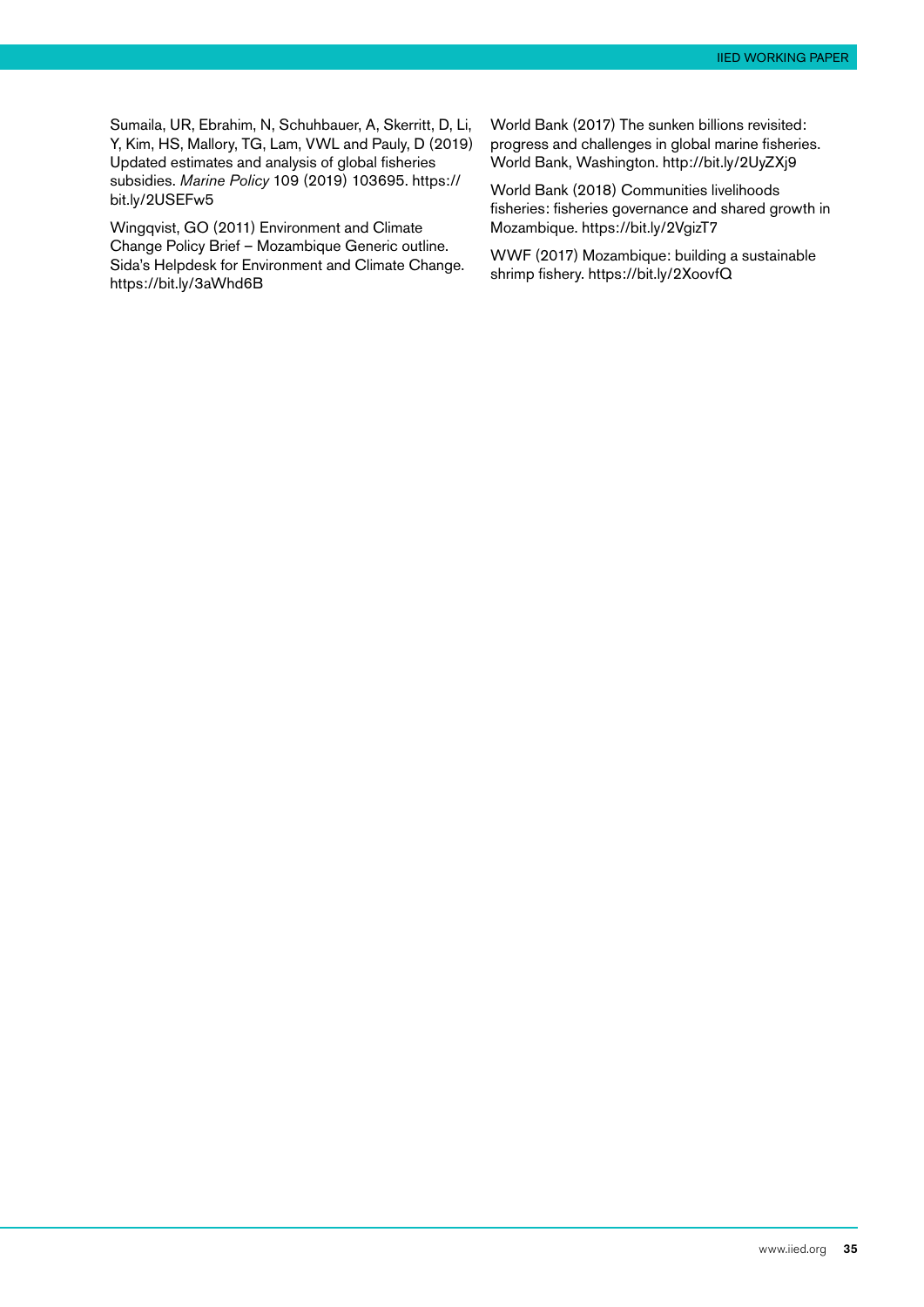## <span id="page-35-0"></span>Appendix 1. Shrimp captures by type of fisheries

This is an image extracted from IIP (2018) to demonstrate a longer-term trend in shrimp captures by industrial and artisanal operators. The bars represent captures in tonnes for industrial operators (purple), artisanal operators (red) and semi-industrial operators (yellow). The vertical axis represents captures in tonnes. The horizontal axis represents years (1980–2016). Please note there is a shift in the placement of the bars representing the captures and respective years along the horizontal axis.



Source: IIP (2018)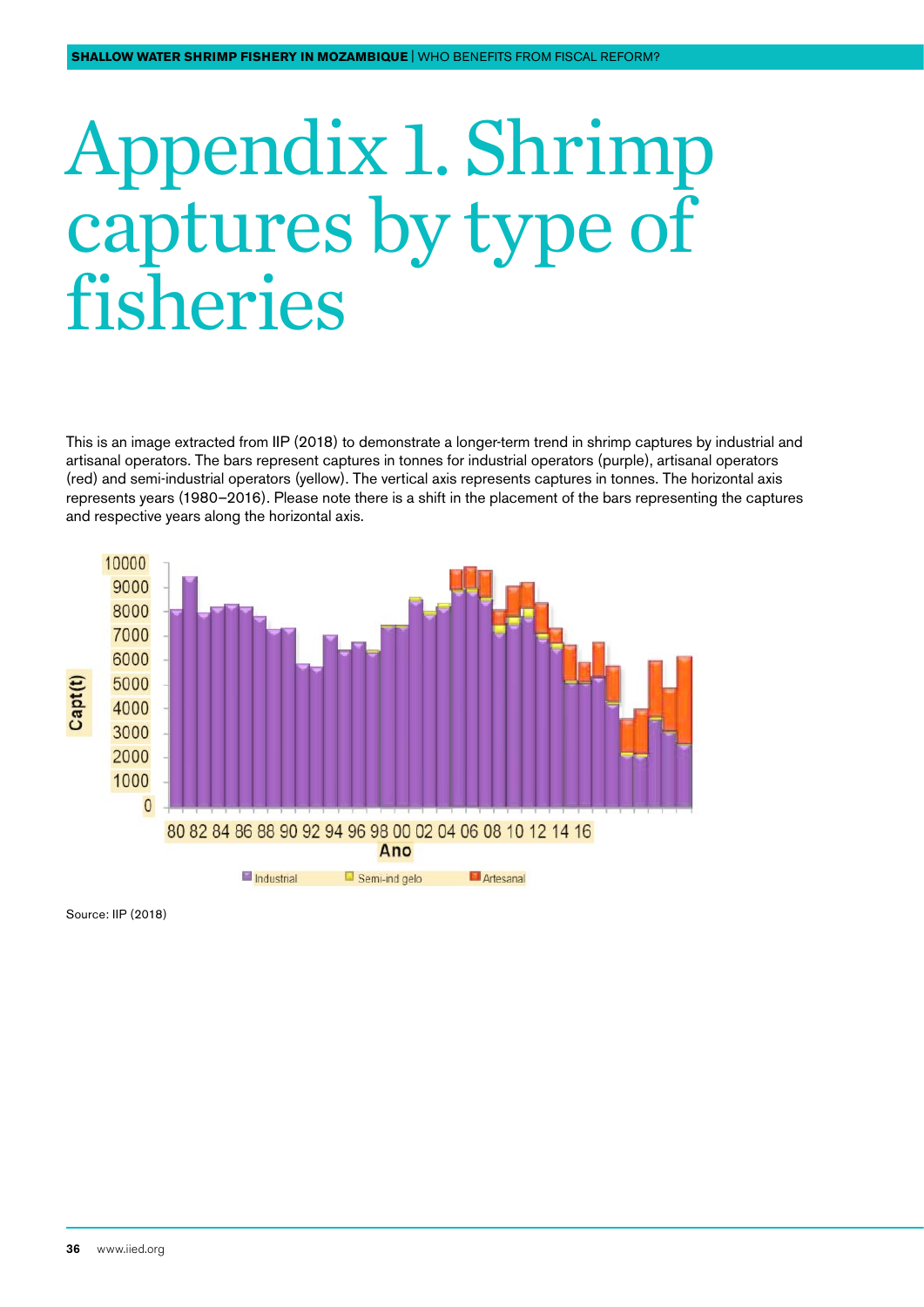### <span id="page-36-0"></span>Appendix 2. Current projects supporting fishers

| <b>PROJECT NAME</b>                                                                                                                                                                                               | <b>OVERALL OBJECTIVE</b>                                                                                                                                                                                                                                                                                                                                                |
|-------------------------------------------------------------------------------------------------------------------------------------------------------------------------------------------------------------------|-------------------------------------------------------------------------------------------------------------------------------------------------------------------------------------------------------------------------------------------------------------------------------------------------------------------------------------------------------------------------|
| <b>Artisanal Fishing Promotion project</b><br>(ProPESCA)                                                                                                                                                          | Improve income and living conditions for households dependent<br>on fishing by increasing the amount of fish caught and the value of<br>marketed production.                                                                                                                                                                                                            |
| Strengthening Artisanal Fishers'<br>Resource Rights project ProDIRPA<br>$(2014 - 2016)$                                                                                                                           | Contribute to improving living conditions for fishing communities by<br>strengthening security of access and natural resource management<br>through community empowerment in natural resource management,<br>linking natural resource management planning processes between<br>macro and local levels and co-management of natural resources<br>involving stakeholders. |
| Artisanal fishing and Climate Change<br>project (PPAMC/FishCC): 2015-2019                                                                                                                                         | Strengthen Mozambique's capacity to manage access to fishing<br>resources and reduce poverty for coastal artisanal fishers, with the<br>support of policies and institutions at national, provincial, district and<br>local levels.                                                                                                                                     |
|                                                                                                                                                                                                                   | Demonstrate a scalable (gradual) approach to reducing vulnerability<br>to climate change through improved fisheries and natural resource<br>management.                                                                                                                                                                                                                 |
| <b>Strengthening Resilience in Vulnerable</b><br>Communities in the Coastal Zone<br>in Mozambique project (Projecto de<br>Reforço da Resiliência em Comunidades<br>Vulneráveis na Zona Costeira em<br>Moçambique) | Strengthen the capacity of men and women from local coastal<br>communities and national authorities to sustainably govern and<br>manage their natural resource base as well as strengthen and restore<br>the function and value of coastal and marine ecosystems of goods<br>and services to enhance social, economic and ecological resilience to<br>climate change.   |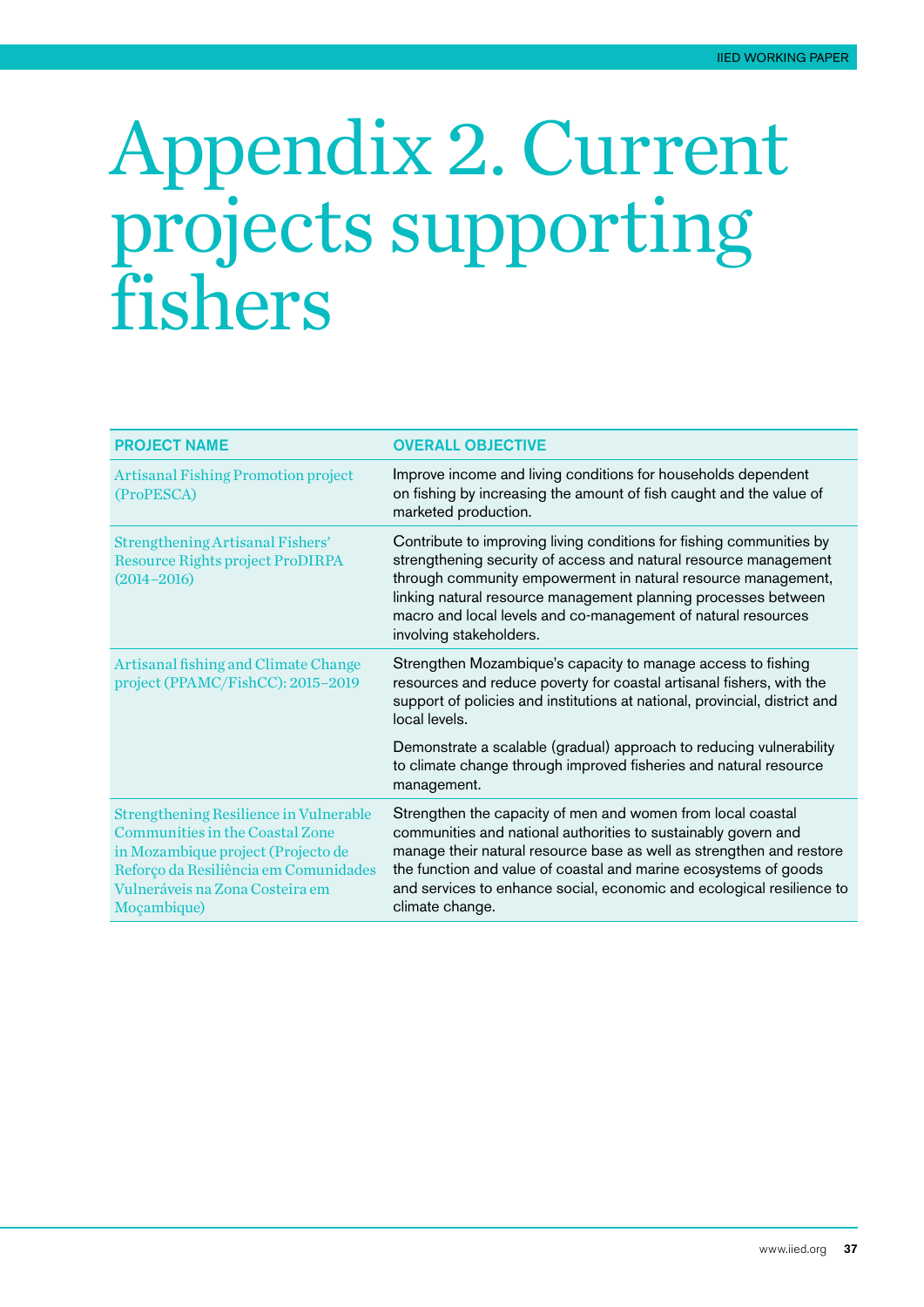## <span id="page-37-0"></span>Appendix 3. Calculations and estimates used in this report

This section explains the calculations and estimates presented in this report.

#### From Section 5.1

'Using data from the 2012 artisanal fishing census (MIMAIP 2013), we can estimate that naval carpenters constitute around 1% of the total number of people employed through the artisanal fishing subsector, sail and net makers around 2% and naval mechanics around 0.1%.'

#### Explanation

|                                                              | <b>NUMBER*</b> | <b>CALCULATED % OF TOTAL**</b> |
|--------------------------------------------------------------|----------------|--------------------------------|
| Fishers without boats and who are not<br>crew members        | 128,044        | 36.35%                         |
| People engaged in providing services<br>related to fisheries | 66,743         | 18.95%                         |
| Naval carpenters                                             | 4,040          | 1.15%                          |
| Merchants (fresh produce)                                    | 18,068         | 5.13%                          |
| Merchants (dried produce)                                    | 18,380         | 5.22%                          |
| Buyers of shells                                             | 633            | 0.18%                          |
| <b>Processors</b>                                            | 18,030         | 5.12%                          |
| Naval mechanics                                              | 396            | 0.11%                          |
| Sail and net makers                                          | 7,195          | 2.04%                          |
| Crew members                                                 | 157,465        | 44.70%                         |
| Total                                                        | 352,252        | 100%                           |

\* Source: MIMAIP (2013)

\*\* Calculated by the authors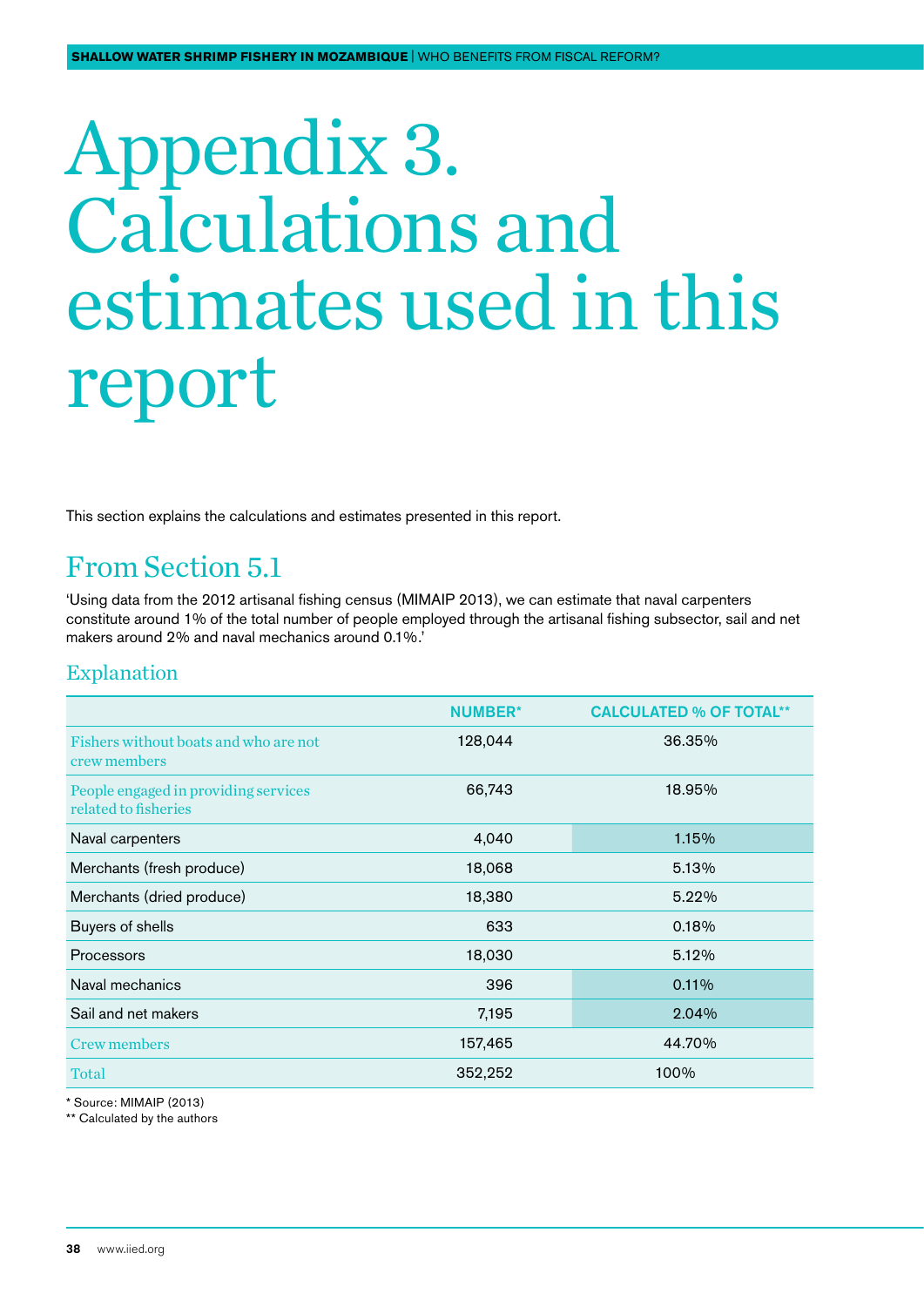#### From Section 5.3

'Using data from the 2012 artisanal fishing census (MIMAIP 2013), we can estimate that this stage creates between 5 and 10% of the total employment in artisanal SWSF.'

#### Explanation

|                                                                         | <b>NUMBER*</b> | <b>CALCULATED% OF TOTAL**</b> |
|-------------------------------------------------------------------------|----------------|-------------------------------|
| Fishers without boats and who are not<br>crew members                   | 128,044        | 36.35%                        |
| People engaged in providing services<br>related to fisheries, of which: | 66,743         | 18.95%                        |
| naval carpenters                                                        | 4,040          | 1.15%                         |
| merchants for fresh produce                                             | 18,068         | 5.13%                         |
| merchants for dried produce                                             | 18,380         | 5.22%                         |
| byers of shells                                                         | 633            | 0.18%                         |
| people performing processing                                            | 18,030         | 5.12%                         |
| naval mechanics                                                         | 396            | 0.11%                         |
| sail- and net-makers                                                    | 7,195          | 2.04%                         |
| Crew members                                                            | 157,465        | 44.70%                        |
| Total                                                                   | 352,252        | 100%                          |

\* Source: MIMAIP (2013)

\*\* Calculated by the authors

As shrimp is not dried, it is clear that only merchants of fresh produce are engaged in the commercialisation of shrimp. As shrimp processing demands relatively less labour (eg compared to drying fish), we do not have sufficient basis to narrow the percentages specifically related to shrimp processing. Therefore, we put the estimated employment in the post-harvesting stage of SWSF value chain as a range between 5 and 10%.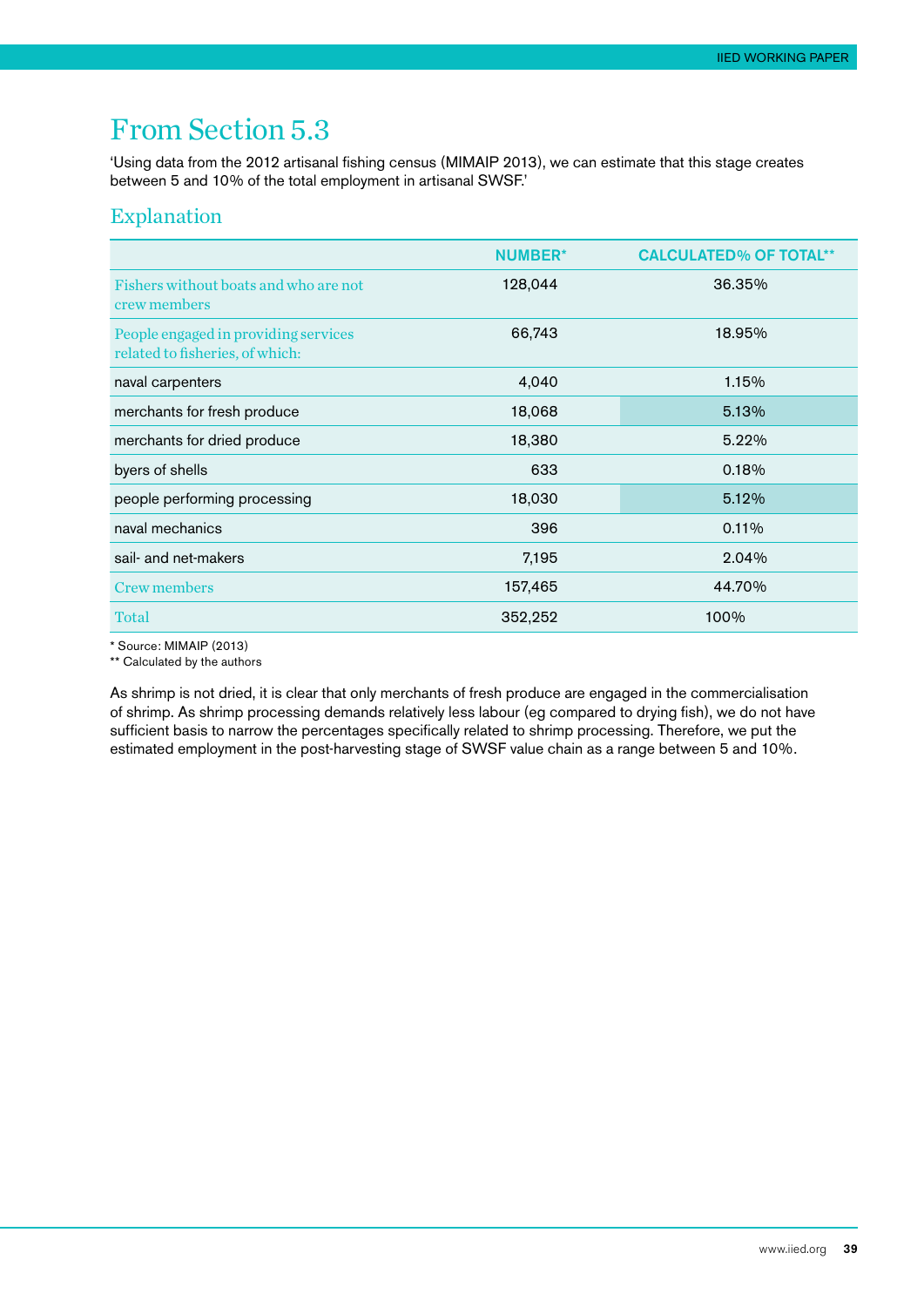#### From Section 5.2

'Using the data of the same census and the data on shrimp licensing for industrial fishing operators, we estimate that employment in this stage of the SWSF value chain is noticeably higher in the artisanal fishing subsector than in industrial fishing subsector.'

#### Explanation

To compare the contribution to employment from these two fishing subsectors, we first tried to attribute total employment to the employment generated through shrimp fishing. To do so, we assumed that employment among artisanal fishers that can be attributed to shrimp is directly proportional to the share of shrimp in the artisanal fishing subsector. For catches, we are using data from the 2012 artisanal fishing census (MIMAIP 2013) because also the data on employment in the artisanal fishing subsector is from 2012 (census).

| SHRIMP $(T 2012)^*$     | <b>TOTAL CATCHES (T 2012)*</b> | <b>CALCULATED SHARE (%)**</b> |
|-------------------------|--------------------------------|-------------------------------|
| 3.360                   | 18.6214                        | $1.8\%$                       |
| * Source: MIMAIP (2013) |                                |                               |

\*\* Calculated by the authors

We then calculated what share of artisanal fishers (both crewmembers and also fishers who do not own boats and are not crewmembers) are 'employed' by harvesting this share of the total fisheries.

|                                                                                     | <b>TOTAL*</b> | 'EMPLOYED' BY HARVESTING 1.8% SHARE<br>OF SHRIMP IN THE TOTAL FISHERIES** |
|-------------------------------------------------------------------------------------|---------------|---------------------------------------------------------------------------|
| Fishers without boats and who are not<br>crewmembers                                | 128.044       | 2,310                                                                     |
| People engaged in providing services<br>related to fisheries                        | 66,743        | 1,204                                                                     |
| Crew members                                                                        | 157,465       | 2,841                                                                     |
| Subtotal: crew members and fishers who do<br>not own boats and are not crew members |               | 5,151                                                                     |

\* Source: MIMAIP (2013)

\*\* Calculated by the authors

This brings the total of fishers to more than 5,000. We do not have data on employment in the industrial fishing subsector, but we know that the number of boats licenced for shrimp fishing typically varies at around 50. Assuming a crew of 20 people per boat, it is reasonable to conclude that employment through fishing for shallow water shrimp in the artisanal fishing subsector is substantially higher than the employment through industrial shrimp fisheries.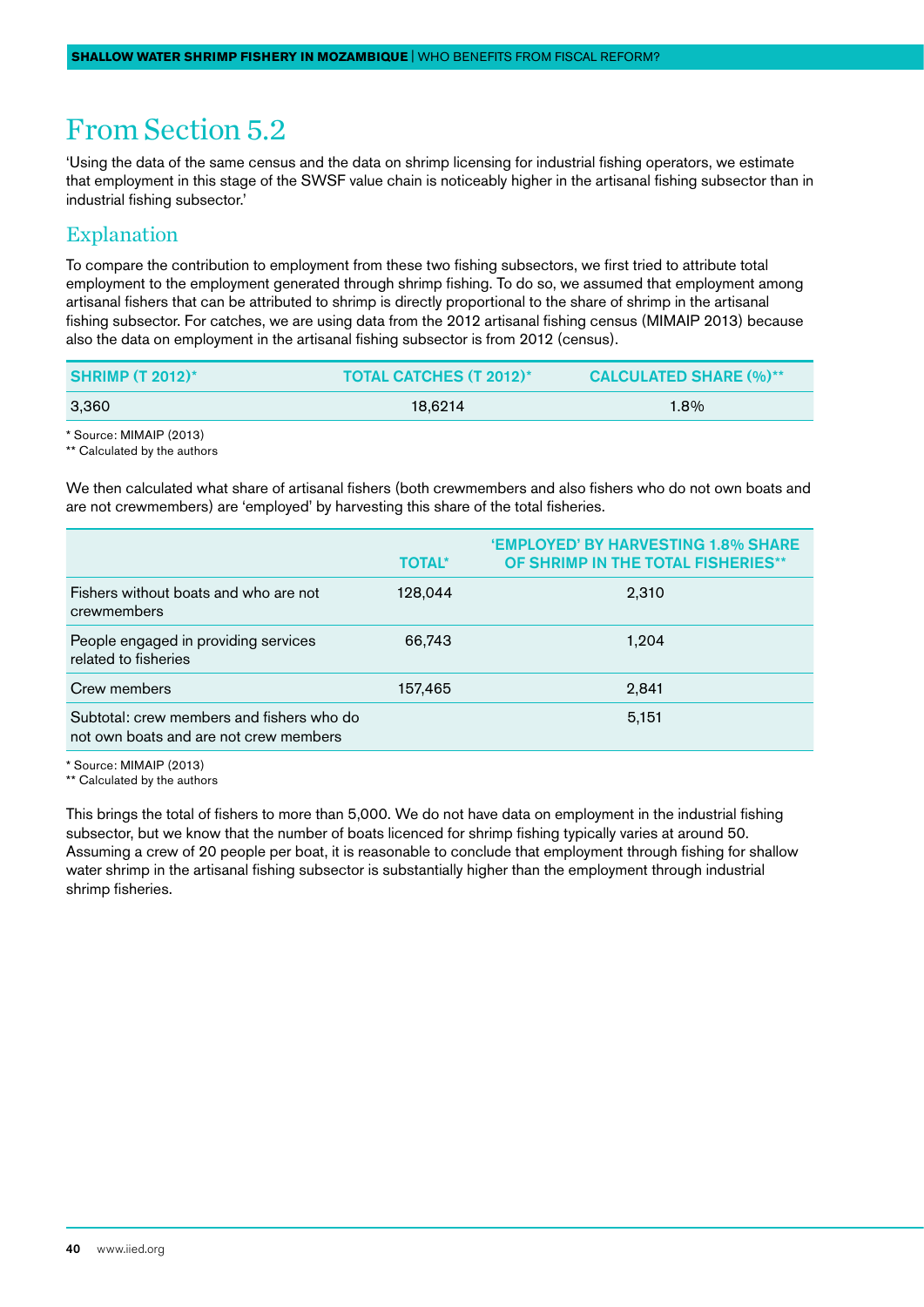#### From Section 5.4

Although no specific assessments are available for losses along the value chain, our interviews suggest that the losses of shrimp in the fishing and post-harvest stages could reach up to 25%. This is a significant amount; using the available statistics of the current shrimp catches we can estimate that this leads to the loss of more than 1,500 tonnes of shrimp per year (based on data from MIMAIP 2017), equivalent to 252 million Mozambique metical or between US\$3–4 million. Assuming that investments to increase the availability of cooling equipment and inputs could reduce these losses from 25% to 10%, this would increase the value generated by this subsector significantly. Only accounting for shrimp, it would constitute some 150 million Mozambique metical (more than US\$2 million).

#### Explanation

|                        | <b>SHRIMP</b><br><b>CATCHES</b><br><b>IN 2017</b> | <b>CALCULATED LOSSES</b><br><b>ASSUMING THE</b><br><b>LOSSES ARE 25%**</b> | <b>CALCULATED</b><br><b>LOSSES</b><br><b>ASSUMING A</b><br><b>REDUCTION TO</b><br>$10\%$ ** | <b>DIFFERENCE**</b> |
|------------------------|---------------------------------------------------|----------------------------------------------------------------------------|---------------------------------------------------------------------------------------------|---------------------|
| Tonnes                 | $6,295*$                                          | 1.573                                                                      | 629                                                                                         | 944                 |
| Value (MT thousands)   | 1,008,497*                                        | 252,124                                                                    | 100,850                                                                                     | 151,274             |
| Value (US\$ thousands) | 15,640**                                          | 3,910                                                                      | 1,564                                                                                       | 2,346               |

\* Source: MIMAIP (2017)

\*\* Calculated by the authors

#### From Section 5.7

'These amounts could be increased further without increasing the licence fees but instead increasing the payment rates. An assessment of the artisanal fishing subsector in Sofala Bank (IDEPA 2019) suggests that only 50–70% of artisanal fishers possess a fishing licence. The main reasons cited by the fishers are related to incorrect assumptions about their duty to obtain such licences and financial constraints. Assuming that the number of fishers with licences could be increased to for example 90%, we can estimate that the revenues from the artisanal fishing subsector licensing could be increased by some 3 million Mozambique metical (US\$48,000).'

#### Explanation

|                                                                                                                                  | <b>MT (THOUSANDS)</b> |
|----------------------------------------------------------------------------------------------------------------------------------|-----------------------|
| Current revenues (2019)*                                                                                                         | 11,294                |
| Calculated potential revenues assuming 100% payment rate and assuming<br>that the payment rate for the current revenues is 60%** | 15,812                |
| Calculated potential revenues assuming 90% payment rate**                                                                        | 14,230                |
| Calculated increase in revenues assuming increase from current 60%<br>(assumed) to 90%**                                         | 2,936                 |

\*Source: MIMAIP (2020)

\*\* Calculated by the authors